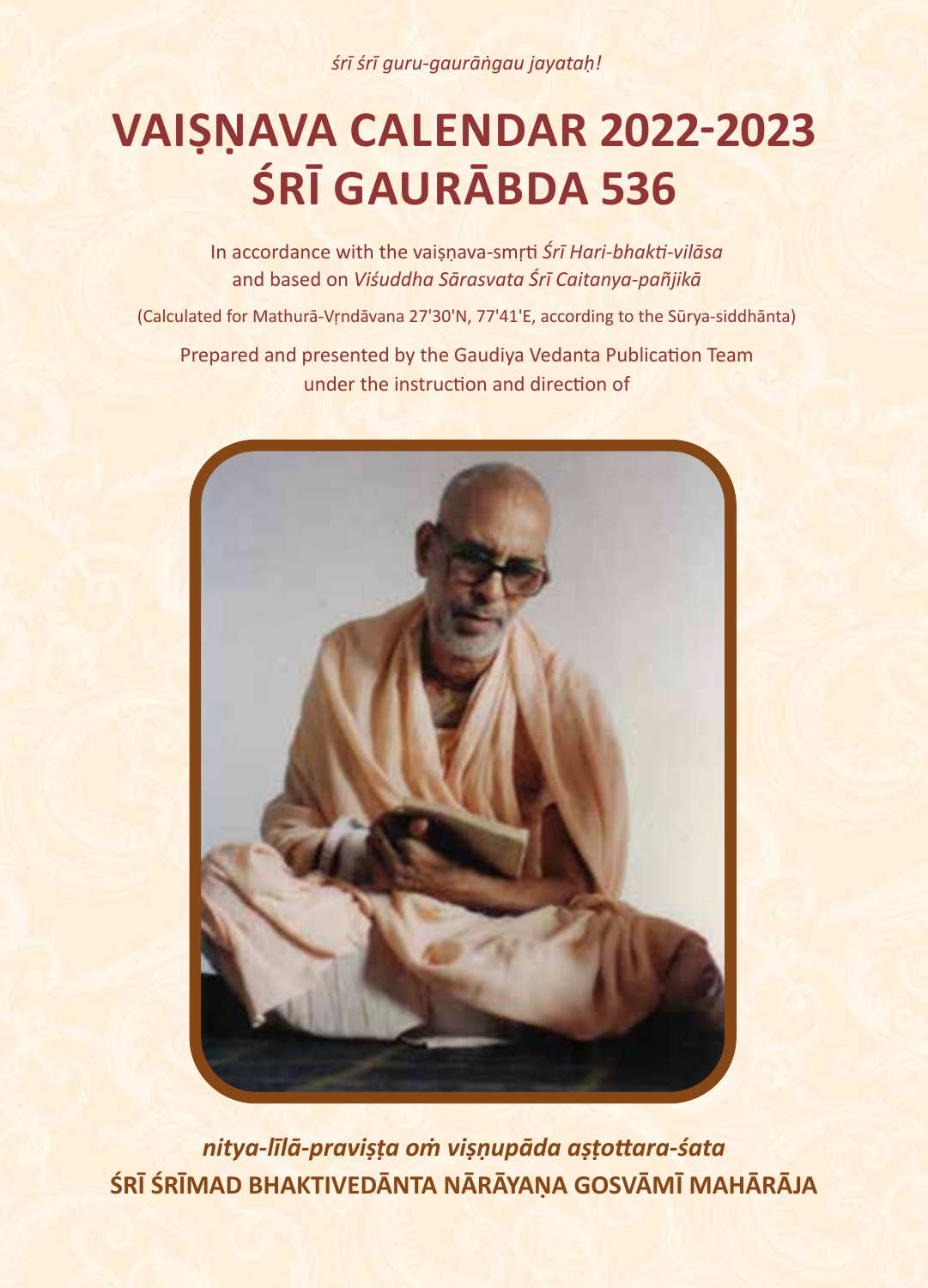## **DEDICATION**

We present this Vaisnava calendar as a humble offering into the lotus hands of our most worshipful *gurudeva*, *nitya-līlā-praviṣṭa oṁ viṣṇupāda aṣṭottara*śata-śrī Śrīmad Bhaktivedānta Nārāyana Gosvāmī Mahārāja.

Throughout his life, he perfectly practised all aspects of Gaudīya Vaisnavism as enunciated by the six Gosvāmīs of Vrndāvana and their devoted followers, our Gauḍī�ya *guru-varga*. He then educated those who took shelter of him, so that the dignified tenets of this devotional science are not lost in times to come.

He specifically ordered the calculation of this Vṛndāvana Vaiṣṇava calendar. To enhance the devotees' understanding of the calendar, some basic elements of its various aspects have also been included herein.

Gauḍī�ya Vedānta Publications Team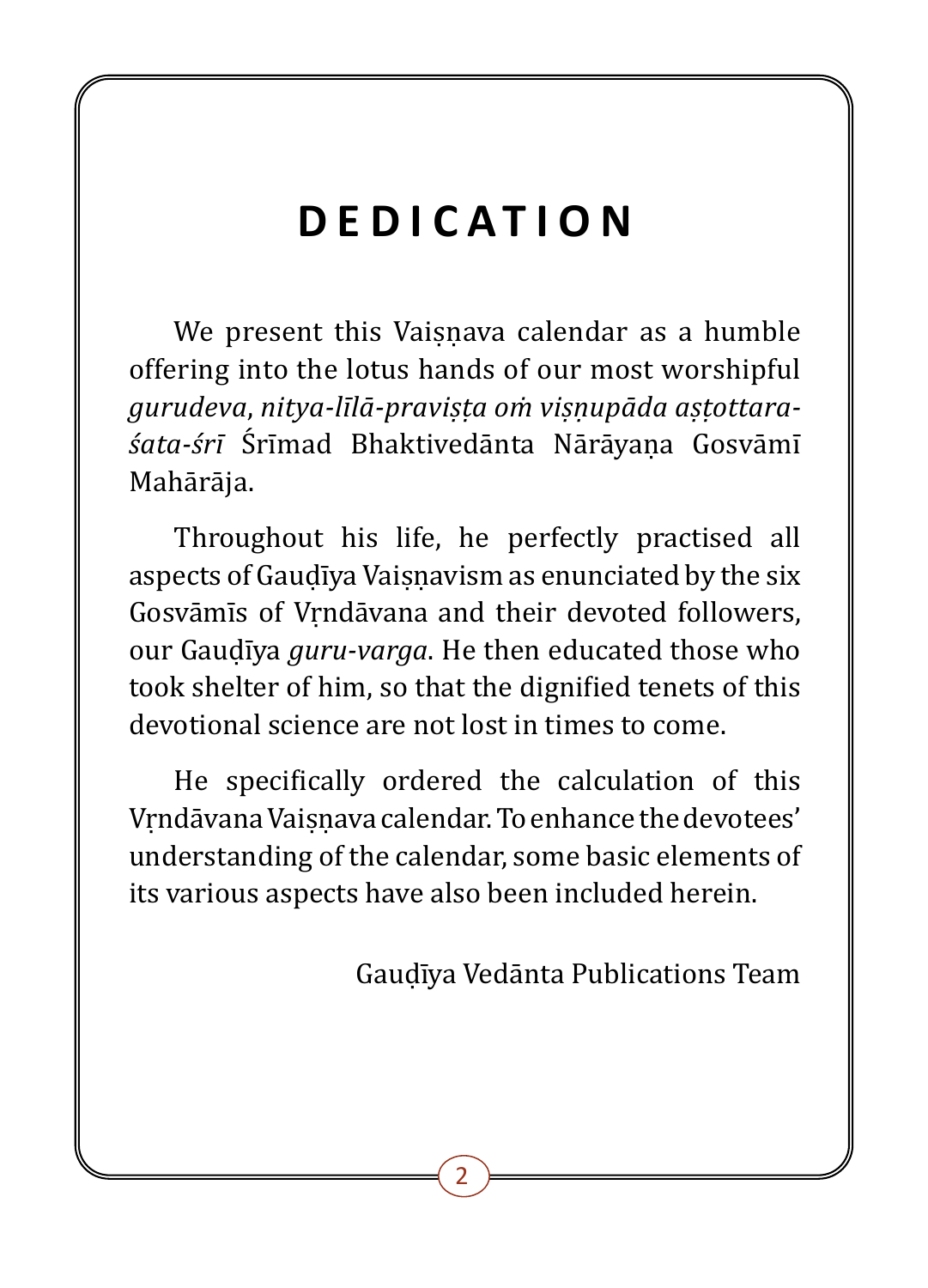[The following is based on the Bengali *pañjikā's* preface, written by *nityalīlā-praviṣṭa oṁ viṣṇupāda aṣṭottara-śata* Ś�rī� Ś�rī�mad Bhakti Prajñāna Keśava Gosvāmī Mahārāja and Śrī Śrīmad Bhaktivedānta Trivikrama Gosvāmī� Mahārāja.]

## **PREFACE**

It is by the causeless mercy, instruction, direction and inspiration of our Ś�rī�la Gurudeva, *nitya-līlā praviṣṭa oṁ viṣṇupāda aṣṭottara-śata*  Śrī Śrīmad Bhaktivedānta Nārāvana Gosvāmī Mahārāja, that we are able to present this Vaisnava calendar. This calendar proclaims the unalloyed tenets and practices followed by the Rūpānuga Vaisnavas – the one-pointed followers of Ś�rī� Caitanya Mahāprabhu – and it has been compiled in accordance with the line of thought of *jagad-guru om visnupāda astottara-śata* Śrī Śrīmad Bhaktisiddhānta Sarasvatī Ṭhākura Prabhupāda.

In this calendar, the dates (*tithis*) have been calculated in accordance with the tenets of the Gaudīya Vaisnava Gosvāmīs, that is, according with *Śrī Hari-bhakti-vilāsa*, which states that it is absolutely necessary to consider whether the *tithis* in which Śrī Hari resides (known as *Hari-vāsara*, such as Ekādaśī, and Janamāstamī), the *tithis* for *vratas* (such as Cāturmāsya-*vrata*, Ū� rja-*vrata*) and the appearance and disappearances *tithis* of Vaiṣṇava *mahājanas*, are mixed or pure. "*Pūrvaviddhā sadā tyājyā paraviddhā sadā grāhyā* – *tithis* that mix with the previous *tithi* are always to be discarded, and *tithis* that mix with the following *tithi* are always to be accepted" (*Śrī Hari-bhakti-vilāsa*).

Adhering to this idea, we have, to the greatest possible extent, tried to present this calendar without error. Furthermore, by observing in the company of Vaisnavas the appearance and disappearance festivals of Śrī Caitanya Mahāprabhu's associates and devotees and becoming familiar with their sublime life and precepts, one will be inspired to make progress on the path of pure *sādhana-bhajana*.

May the *śuddha* Vaisnavas find this calendar useful and bestow their merciful blessings upon us. This is our prayer at their lotus feet.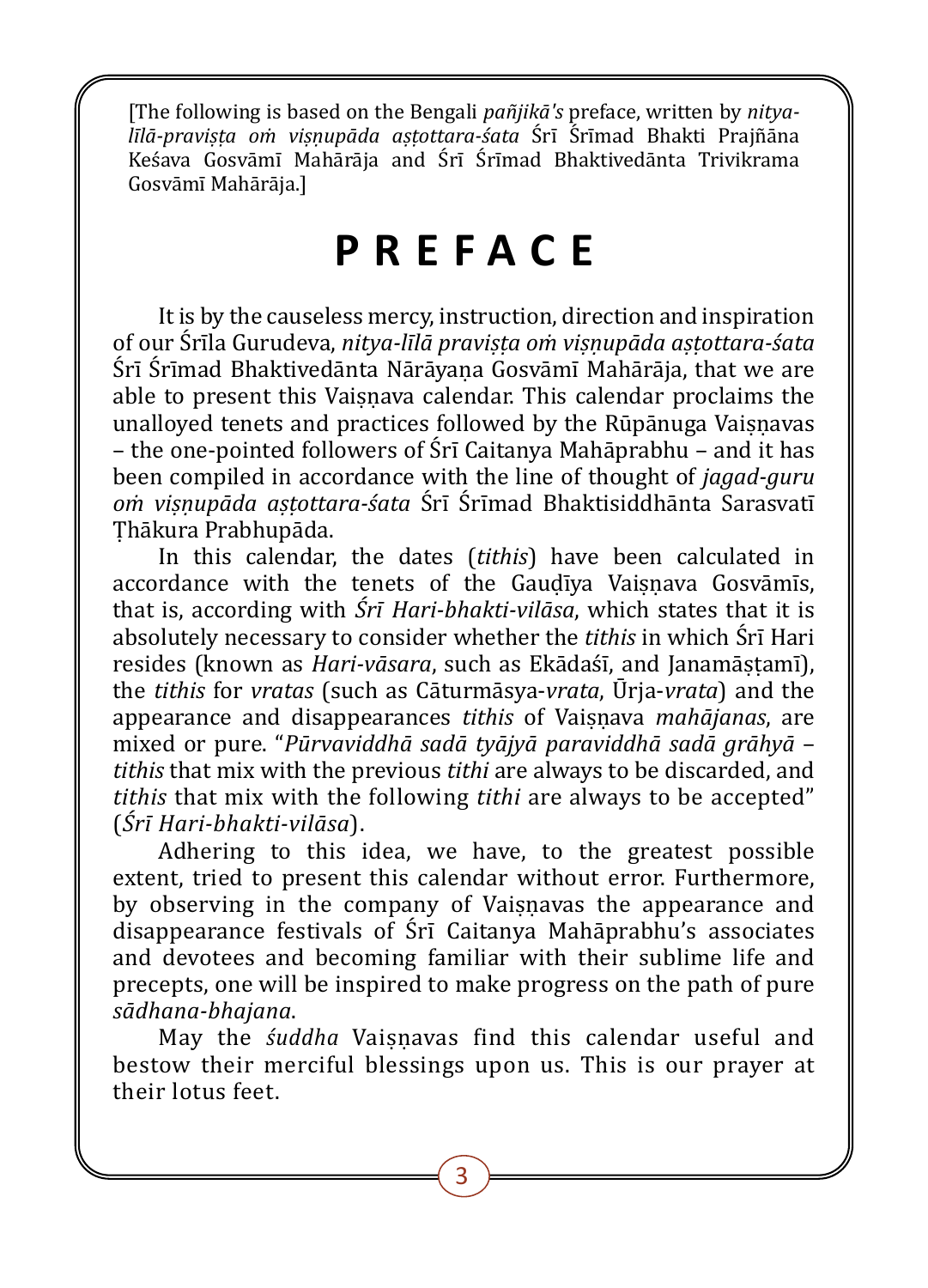## **Understanding the Vaiṣṇava Calendar Basic Concepts Regarding Śuddhā (pure) and Viddhā (mixed) Tithis**

#### **Determining vrata days in the Gauḍīya Vaiṣṇava tradition**

The Gregorian calendar, used by society at large, is a solar based calendar, in which there are seven days in a week and 365 days in a year. One extra day (February 29) is added every 4 years. As a result, on any particular day of the year, the sun is approximately at the same degree in the zodiac. As seen from the earth, it takes one year for the sun to traverse the entire zodiac.

Gaudīya Vaisnavas use a lunar calendar, which is based on the changing phases of the moon. The system for determining the day to celebrate festivals and observe *vratas* is based on this lunar calendar, which follows the rules for calculation delineated in *Śrī Hari-bhaktivilāsa*.

#### **Tithi**

There are 360° in the celestial zodiac. The moon is seen traveling against this 360° backdrop of the zodiac. Once every 27.32 days, the moon returns to the same position in the zodiac. The sun is also seen in motion, travelling against this same 360° backdrop. But the sun travels much slower, completing its rotation once a year. Since the moon moves faster, it meets with the sun every 29.53 days – approximately twelve times a solar year. When the sun and the moon are at the same point (degree) in the zodiac, it marks the end of the Amāvasyā *tithi*. Thereafter, every progressive 12° distance of the moon from the sun is the next *tithi*. For example, 0° to 12° is Pratipada *tithi*, 12° to 24° is Dvitī�yā and so on, and 168° to 180° is Pūrṇimā *tithi*. Thus on Pūrṇimā *tithi*, you will see that the sun sets in the west and the moon rises in the east around the same time, 180° opposite. From 180° to 192° is the Pratipada *tithi* of the dark fortnight, and so on.

Therefore, a *tithi* is defined as the distance between the sun and the moon against the backdrop of the zodiac. So, 360 degrees divided by twelve means that there are thirty *tithis* per lunar month. This means there are fifteen *tithis* between the end of the Amāvasyā *tithi* (0°) and the end of Pūrnimā *tithi* (180°). This is the bright fortnight, or the the waxing phase, as it grows from a non-existent dark moon to a full moon. This bright fortnight is known as *gaura-pakṣa* or *śukla-pakṣa*. And there are fifteen *tithis*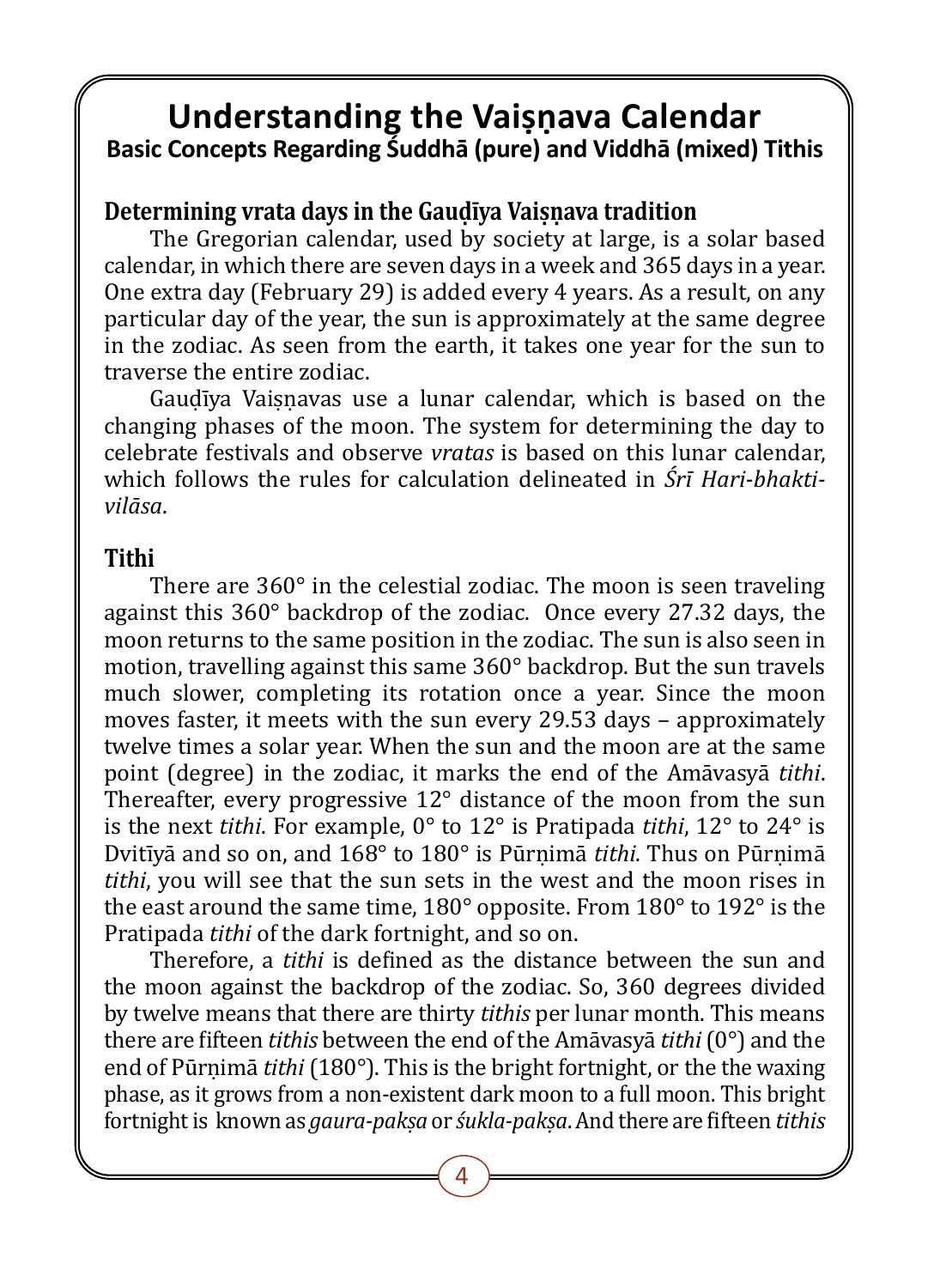between the end of the Pūrṇimā *tithi* (180°) and Amāvasyā *tithi* (360° or 0°, as one revolution has been completed). This is the dark fortnight, or the waning phase, as it transitions from a full moon (*pūrṇimā*) to dark moon (*amāvasyā*). This dark fortnight is known as *kṛṣṇa-pakṣa*.

These lunar days, or *tithis*, however, are not of equal length, mainly due to the complex speed of the moon's movements in relation to the earth. For this reason, lunar *tithis* do not correspond to the days and the nights of the solar calendar. A *tithi* may last from 22 to 26 hours, depending on the speed of the moon, which varies during its orbit as it moves closer to or further away from the sun. That means when the speed of the moon is fast, it can move 12° in a shorter time, and when it is slow, it will move 12° in a longer time.

A *tithi*, or lunar day, may start any time of the day or night. But, as per the Gauḍī�ya Vaiṣṇava tradition, the *tithi* that is in effect at sunrise is considered the "civil" *tithi* for that particular day. Thus, whichever *vrata* is connected with that *tithi* is observed on that day. For example, if Ekādaśī *tithi* ends ten minutes after sunrise, we still consider that day to be Ekādaśī. There are special rules for observing Ekādaśī *tithi*. If Ekādaśī *tithi* starts between *brahma-muhūrta* and sunrise (within 96 minutes before sunrise), it is to be rejected as impure, and fasting is to be observed the following day.

#### **Global Calculations**

A *tithi* begins or ends at the same moment all over the world. For example, if a *pañcamī-tithi* begins at 11 a.m. in time zone 0, then it begins at 4:30 p.m. in the Indian time zone (+5:30). And it begins at 3 a.m. in time zone -8.

The sunrise time, however, varies from place to place, depending on a location's latitude and longitude. Within the same time zone, the sunrise time will differ according to each location. For example, the Navadvīpa sunrise is approximately 40 minutes earlier than the Vrndāvana sunrise. This difference varies, however, depending on the time of year.

The Gregorian calendar day starts at midnight and ends the following midnight, but the Vaisnava calendar day starts at sunrise and ends the following sunrise.

Sunrise to sunrise is approximately 24 hours. Thus, every month at some location in the world, it is observed that a *tithi* that is longer than 24 hours will be present for two consecutive sunrises. It is also observed that a *tithi* that is shorter than 24 hours may not touch a sunrise. That is, it starts after sunrise and ends before the next sunrise. This only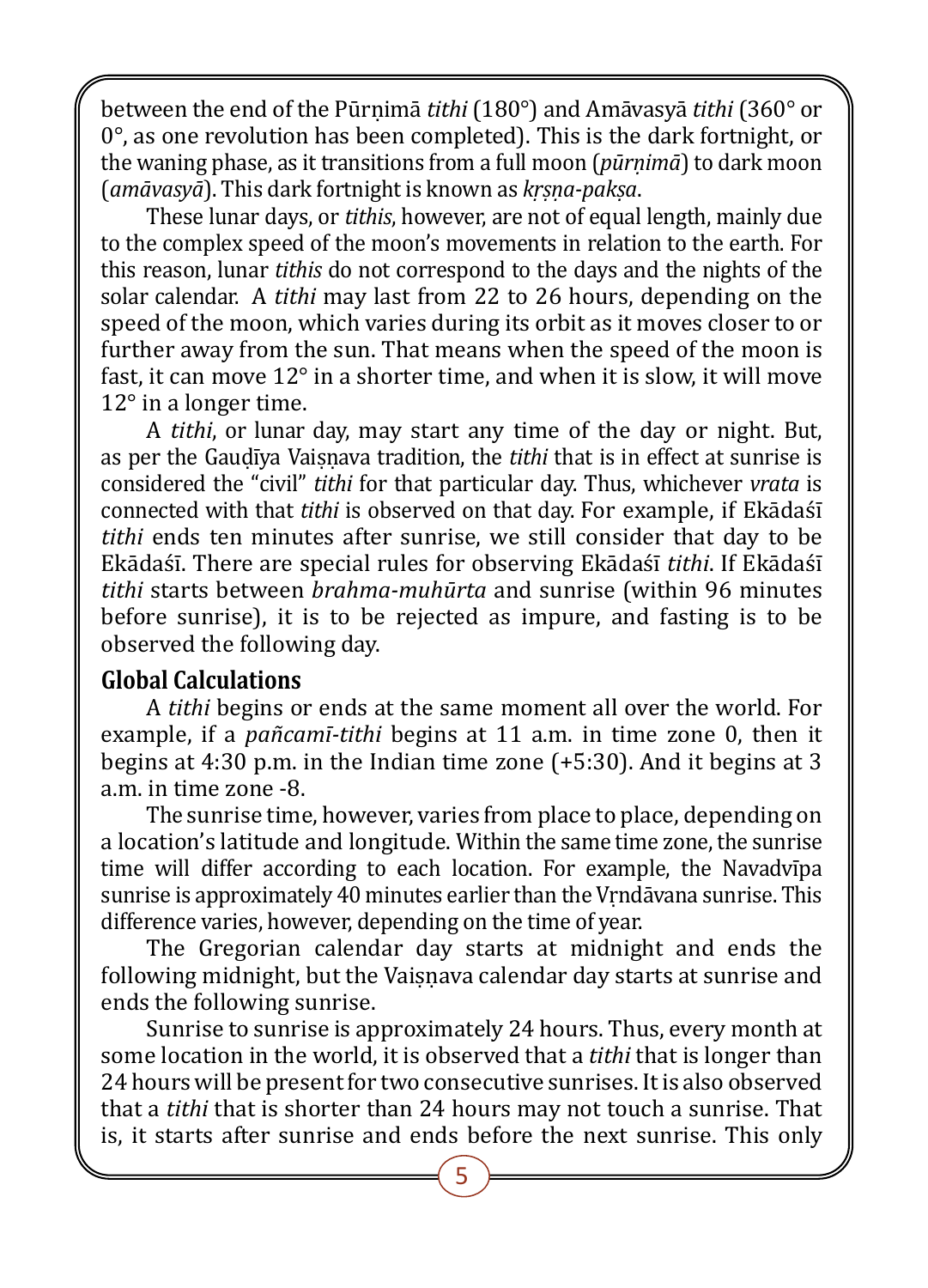happens if a *tithi* starts and ends close to sunrise. If a *tithi* starts in the middle of the day, this will not happen. It is very location-dependent.

### **Vṛddhi-tithi**

A *tithi* that begins before one sunrise and ends after the next sunrise – thus extending two sunrises – is called a *vṛddhi-tithi*. In other words, a *tithi* in which sunrise occurs twice, thereby occupying two solar days, is a *vṛddhi-tithi*. *Vṛddhi* is a Sanskrit word meaning "expanded" or "increased".

## **Kṣaya-tithi**

A *tithi* that begins after one sunrise and ends before the next sunrise is called a *kṣaya-tithi*. In other words, during a *kṣaya-tithi*, sunrise does not occur even once. It may not touch any sunrise at all. For this reason, it does not even appear as a day in the lunar calendar. *Kṣaya* means "diminished" or "lost".

A *kṣaya-tithi*, in most cases, is not considered appropriate for observing any Gauḍī�ya Vaiṣṇava *vrata* or appearance and disappearance festival.

#### **Lunar and solar years, months and tithis**

The lunar year, made up of twelve lunar months, is eleven days shorter than the solar year. As the years pass by, the lunar calendar runs ahead of the actual seasons by days and months. For example, sometimes Vasanta-pañcamī, which usually falls in February, falls in January. To adjust this, an extra month, called *adhika-māsa* or Puruṣottama *māsa*, is added to the lunar calendar approximately every three years, thus aligning it with the solar calendar again.

The traditional names of the lunar *tithis* are as follows, starting from the first day: *pratipat* (1st), *dvitīya* (2nd), *tritīya* (3rd), *caturthī* (4th), *pañcamī* (5th), *ṣaṣṭhī* (6th), *saptamī* (7th), *aṣṭamī* (8th), *navamī* (9th), *daśamī* (10th), *ekādaśī* (11th), *dvādaśī* (12th), *trayodaśī* (13th), *caturdaśī* (14th), *amāvasyā* (dark moon), *pūrṇimā* (full moon).

These names are used for both the waning and waxing phases of the moon. The exception is the dark moon and the full moon, of course, as each concludes one half of the month.

In the lunar calendar, the phase of the moon is mentioned, to more clearly identify the lunar day. As stated, the waning phase is called *kṛṣṇa-pakṣa*, or the dark fortnight, and the waxing phase is called *śukla*or *gaura-pakṣa*, or the bright fortnight. For example, the phase *gaurapratipada* refers to the first lunar *tithi* of the waxing phase of the moon, the day following *amāvasyā.*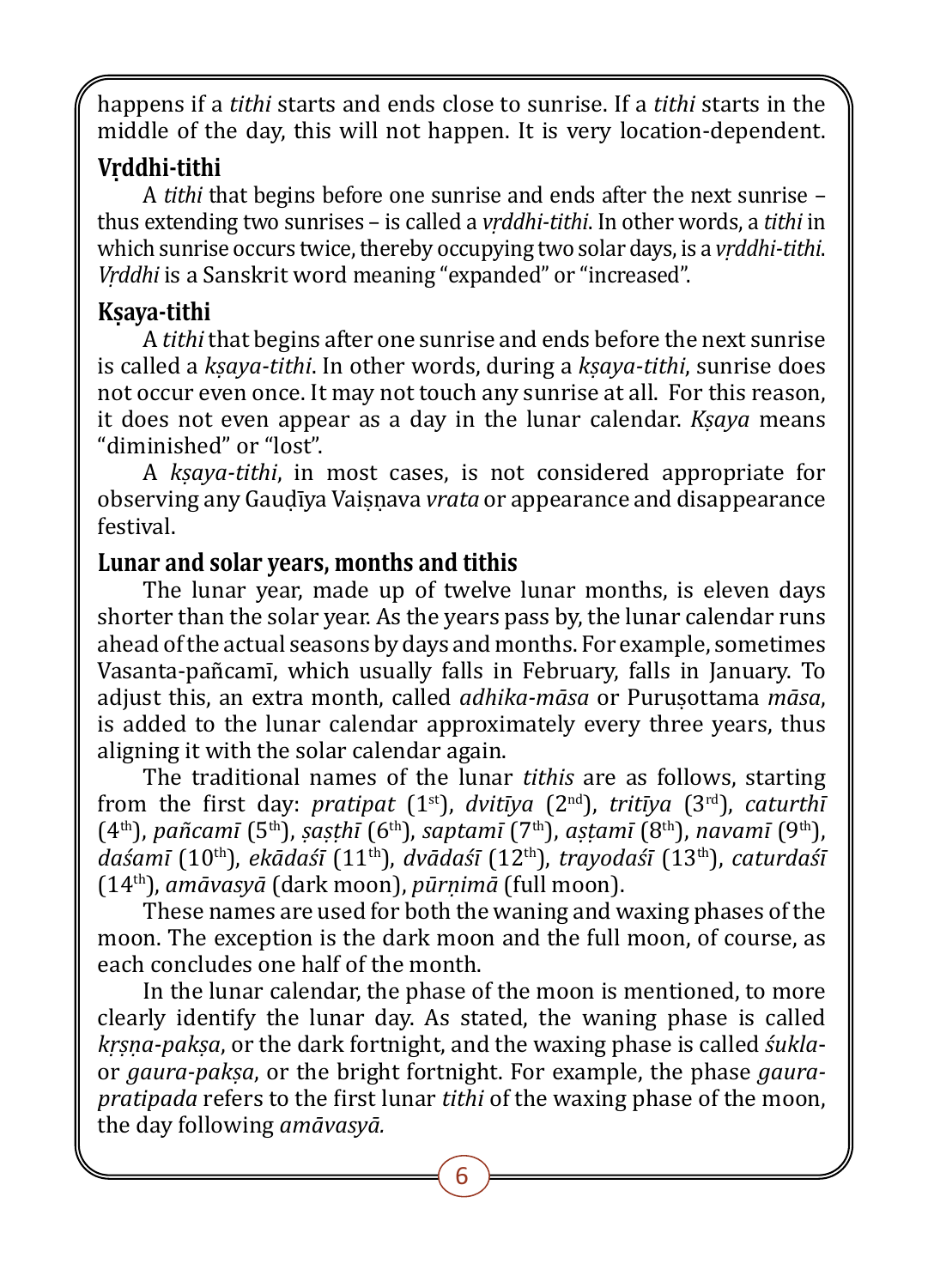The names of the twelve months, starting with the first month of the year, are as follows: Vaiśākha, Jyestha, Āsādha, Śrāvana, Bhādra, Āśvina, Kārtika, Agrahāyana or Mārgaśīrsa, Pausa, Māgha, Phālguna and Caitra.

Based on scriptural evidence, Śrīla Bhaktisiddhānta Sarasvatī Ṭhākura Prabhupāda has devised a lunar calendar using the names of Bhagavān Śrī Hari, for the days of the month, the phases, the months, and the constellations. The most commonly known names are those of the months, and they correspond with the previous list as follows: Madhusūdana, Trivikrama, Vāmana, Śrīdhara, Hrsīkeśa, Padmanābha, Dāmodara, Keśava, Nārāyaṇa, Mādhava, Govinda and Viṣṇu.

In this lunar calendar, prepared by Śrīla Prabhupāda Sarasvatī Ṭhākura, however, the year does not begin with month of Vaiśākha but with the day following Lord Caitanya's appearance on the Phālgunī *pūrṇimā*. Therefore, the first month of the Gauḍī�ya Vaiṣṇava year is Viṣṇu (Caitra). **Each lunar month ends on** *pūrṇimā tithi.* The years are also calculated from the birth year of Lord Caitanya (1486 AD). Thus the lunar year beginning March 2022 to March 2023 AD is 536 Śrī Caitanya era.

#### **Pure and impure tithis**

In *Śrī Caitanya-caritāmrta* (*Madhya-līlā* 24.341–342), Śrīman Mahāprabhu says to Śrīļa Sanātana Gosvāmī:

> *ekādaśī, janmāṣṭamī, vāmana-dvādaśī śrī-rāma-navamī, āra nṛsiṁha-caturdaśī ei sabe viddhā-tyāga, aviddhā-karaṇa akaraṇe doṣa, kaile bhaktira lambhana*

*Vratas* such as Ekādaśī�, Janmāṣṭamī�, Vāmana-dvādaśī�, Rāma-navamī� and Nṛsiṁha-caturdaśī� must be performed on the *aviddhā* (*śuddhā* – unmixed, or pure) *tithis*, discarding the *viddhā* (mixed, or impure) *tithis*. All these should be described. By observing all these *vratas* on pure *tithis*, *bhakti* is attained and nourished, and if one is not careful to observe them, one will be negligent in executing devotional service and will make many mistakes.

Therefore, Ś�rī�la Sanātana Gosvāmī�has stated in *Śrī Hari-bhaktivilāsa*, "*pūrvaviddhā sadā tyājyā paraviddhā sadā grāhyā* – [For any *vrata*,] if a particular *tithi* happens to be *pūrva-viddhā*, then it is always to be rejected, whereas a *para-viddhā-tithi* is always to be accepted."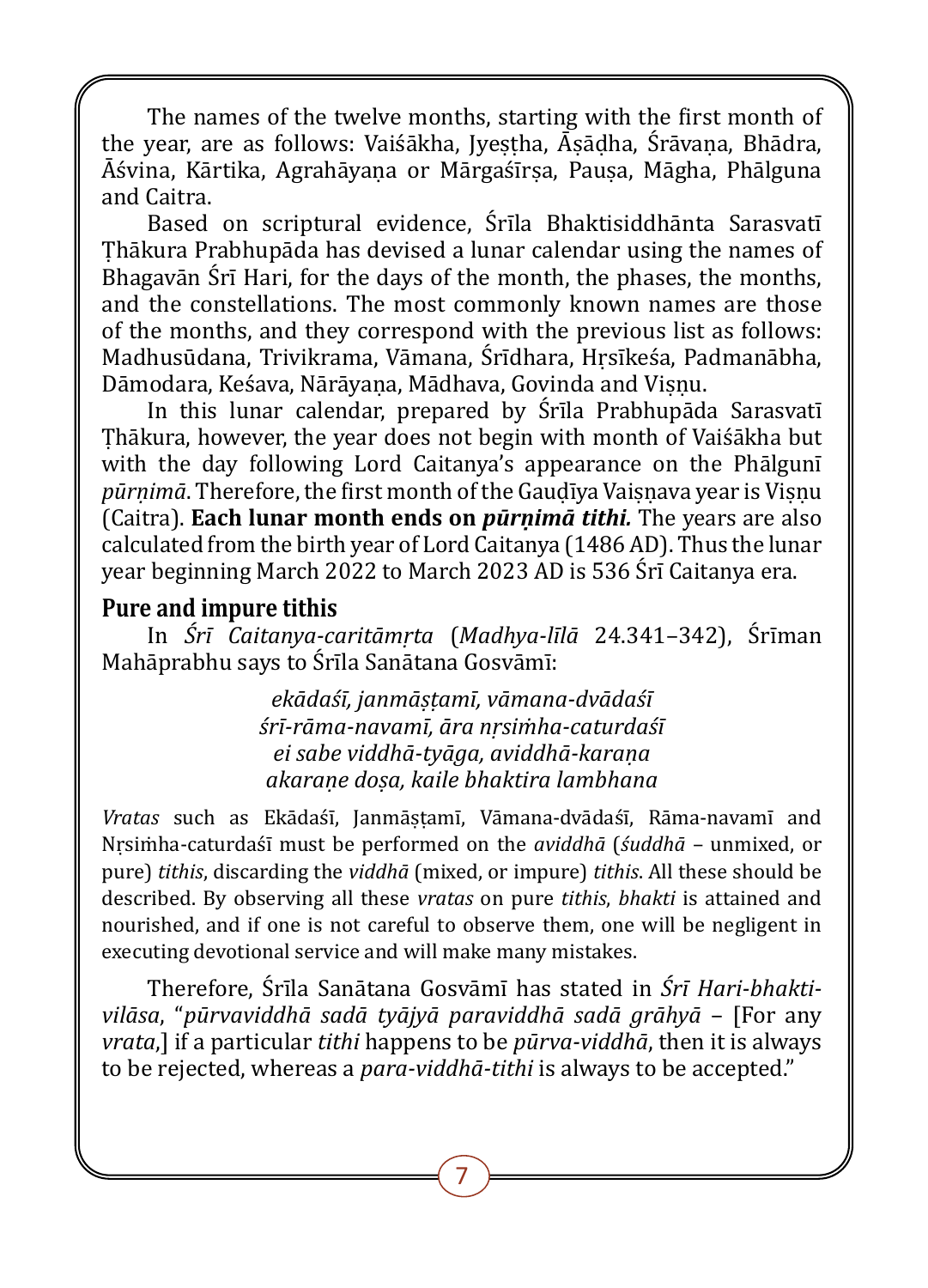## **Pūrva-viddhā and para-viddhā**

There are two types of *pūrva-viddhā*: (1) *aruṇodaya-viddhā* and 2) *sūryodayaviddhā*.

(1) When the *vrata-tithi* mixes with the previous *tithi* during the time of *aruṇodaya*\* , or the *brahma-muhūrta* (generally, within 1 hour 36 minutes before sunrise), it is known as *aruṇodaya-viddhā*.

(2) When the *vrata-tithi* mixes with the previous *tithi* after sunrise, that is, when the previous *tithi* crosses the sunrise and touches the *vrata-tithi*, it is known as *sūryodaya-viddhā*.

To determine an Ekādaśī� *vrata*, only the *aruṇodaya-viddhā* is to be considered. To determine any other *vrata*, such as Janmāstamī or Rāma-navamī, the *sūryodaya-viddhā* is to be considered.

These two types of *pūrva-viddhā-tithis* are not acceptable for observing a *vrata*. Therefore, when a *pūrva-viddhā-tithi* occurs, the *para-viddhā* consideration is applicable. *Para-viddhā* means that the *vrata* is to be observed the next day, when the *vrata-tithi* mixes with the next *tithi*.

Ś�rī�la Bhaktivinoda Ṭhākura has said in *Śaraṇāgati*: "*mādhava-tithi, bhaktijanani, yatane pālana kari* – with great care (*yatana*) I observe Mādhava's holy days (such as Ekādaśī and Janmāstamī), for they are the mother of devotion.

Here the word *yatana* indicates two meanings:

(1) The first meaning of *yatana* is "to take great care to observe *mādhava-tithi* (such as Ekādaśī and Janmāstamī), as per scriptural instructions". *Śrī Hari-bhaktivilāsa* (13.14) states: "*upāvṛttasya pāpebhyo yas tu vāso gunaiḥ saha* / *upavāsaḥ sa vijñeyaḥ sarva bhoga vivarjitaḥ* – the word *upa-vāsa*, \*\* or fasting, refers to staying aloof from all kinds of sinful activities and sense gratification while staying in close proximity to personalities endowed with transcendental qualities – exalted Vaisnavas – or remaining in transcendental service to Bhagavān."

(2) *Yatana* also means "to take great care to determine and observe the *śuddhā* Ekādaśī� *tithi* and to discard the *viddhā-tithi*".

Such carefulness will result in the awakening of *bhakti*.

\*\* *Upa* means "near to", or "in the proximity of", and *vāsa* means "to remain". Therefore, *upavāsa* means "to reside near Bhagavān and His devotees"

<sup>\*</sup> *Aruṇa* literally means "red, ruddy, tawny", and is also the name of the charioteer of Sūrya, the Sun god.He is thus the personification of the reddish glow of the rising sun. Before the sun appears on the horizon, the Sun god's charioteer, Aruṇa, appears, making the morning sky pinkish. That time thus corresponds with the *brahmamuhūrta*, or the beginning of dawn; in other words, 4 *daṇḍas*, or 1 hour 36 minutes, before sunrise.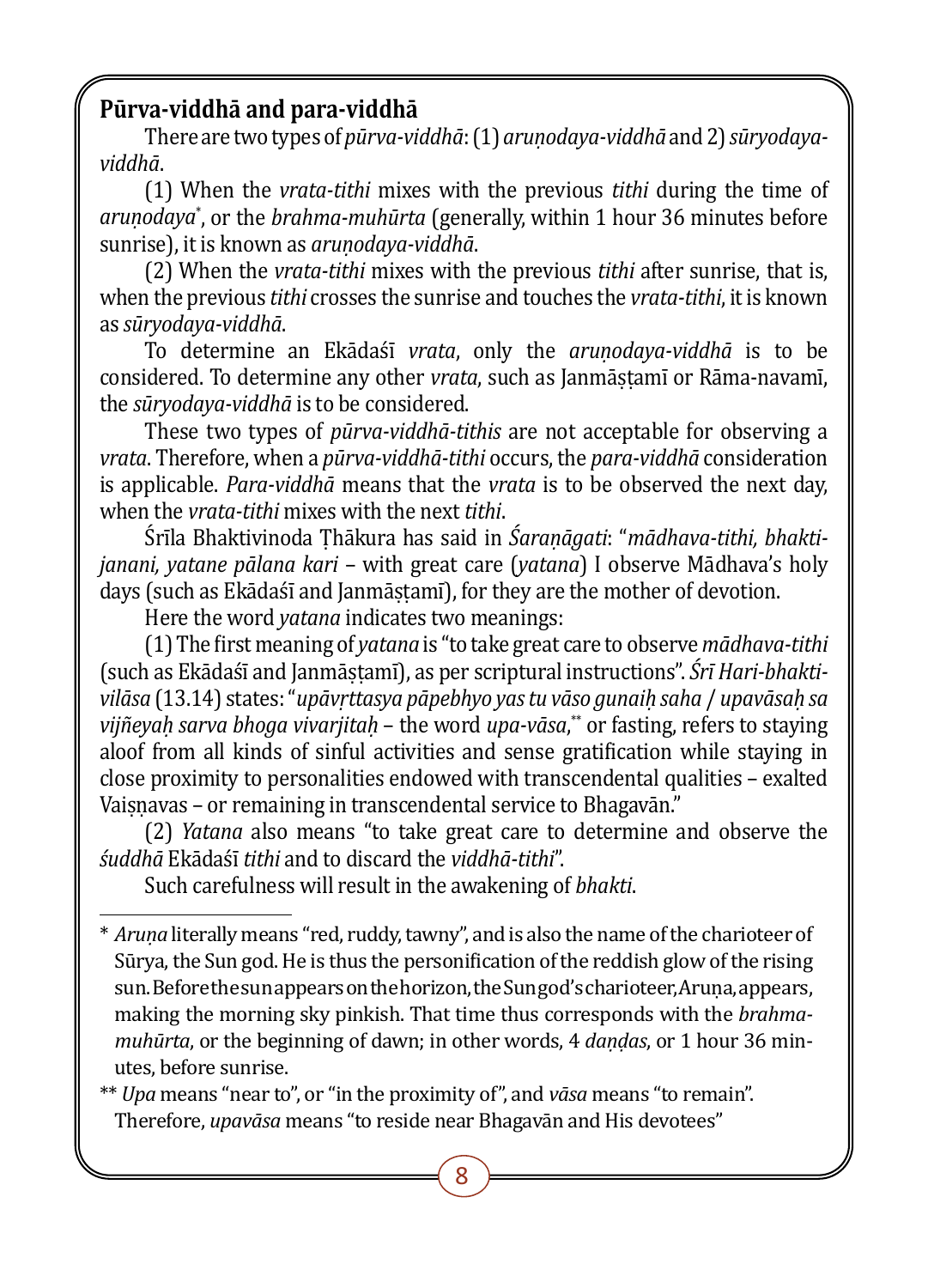## **Determining Ekādaśī tithis**

To determine a *śuddhā*, or pure, Ekādaśī, the *tithi* must start two *muhūrtas* [generally, 1 *muhūrta* = 48 minutes] before sunrise. Since the Vaisnava calendar day is counted from one sunrise until the next sunrise, generally a *tithi* is considered pure for the sunrise it touches. But an Ekādaśī� *tithi* is considered pure only if it touches *aruṇodaya* as well as sunrise on the same day.

**Thus, for an Ekādaśī** *tithi***, the** *aruṇodaya-viddhā* **consideration is accepted**. In other words, if the *daśamī-tithi*, the lunar day before Ekādaśī, continues into the *aruṇodaya*, or *brahma-muhūrta* period, then even if the Ekādaśī� *tithi* starts before sunrise, it will be considered *aruṇodaya-viddhā*, as it has mixed with the previous *tithi*, or *daśamī*, within the *aruṇodaya* time. Thus, such Ekādaśīs are considered impure. Fasting on such days must be rejected and observed the next day instead.

The significance and essence of the above statements from the scriptures is as follows: the foremost consideration is that *suddhā* Ekādaśī is to be carefully determined, as it takes precedence over other *vratas*(the appearance days of Bhagavān and the appearance and disappearance days of Bhagavān's associates and Vaisnavas), in accordance with one's location, and should be observed with faith.

### **Determining Mahā-dvādaśī tithis in this lunar calendar:**

There are eight Mahā-dvādaśīs in general. Four of them are *tithi*-based (Unmīlanī, Vyañjulī, Tri-sprśā and Paksa-vardhinī) and the other four are *naksatra*based (Javā, Vijavā or Śravanā, Javantī and Pāpa-nāśanī). For this year's Vaisnava lunar calendar calculated for Vṛndāvana, we have come across three *tithi*-based Mahā-dvādaśīs: Paksa-vardhinī, Vyañjulī and Tri-sprśā and one *naksatra*-based Mahā-dvādaśī – Śravanā.

## **The four types of Mahā-dvādaśīs based on tithi**

(1) Unmīlanī Mahā-dvādaśī: Ekādaśī extends to two sunrises. (Fasting is done on the 2<sup>nd</sup> day.)

(2) Vyañjulī� Mahā-dvādaśī�: After *śuddha* Ekādaśī�, Dvādaśī� starts before sunrise and lasts after the next sunrise. Ekādaśī fasting is done on the first Dvādaśī "day".

(3) Tri-sprśā Mahā-dvādaśī: Ekādaśī is in effect at sunrise and Dvādaśī starts after sunrise. But it ends before the next sunrise, and thus Travodast starts before or during the next sunrise. Such a day, touched by all three *tithis*, is known as Tri-spṛśā and the *vrata* on that day is called Tri-sprśā Mahā-dvādaśī, and Ekādaśī fasting should be observed on that day.

(4) Pakṣa-vardhinī� Mahā-dvādaśī�: When the new moon *tithi* (Amāvasyā) or the full moon *tithi* (Pūrnimā) is *vrddhi* (crossing two sunrises), fasting is done on the preceding Dvādaśī, which is called Paksa-vardhinī Mahā-dvādaśī.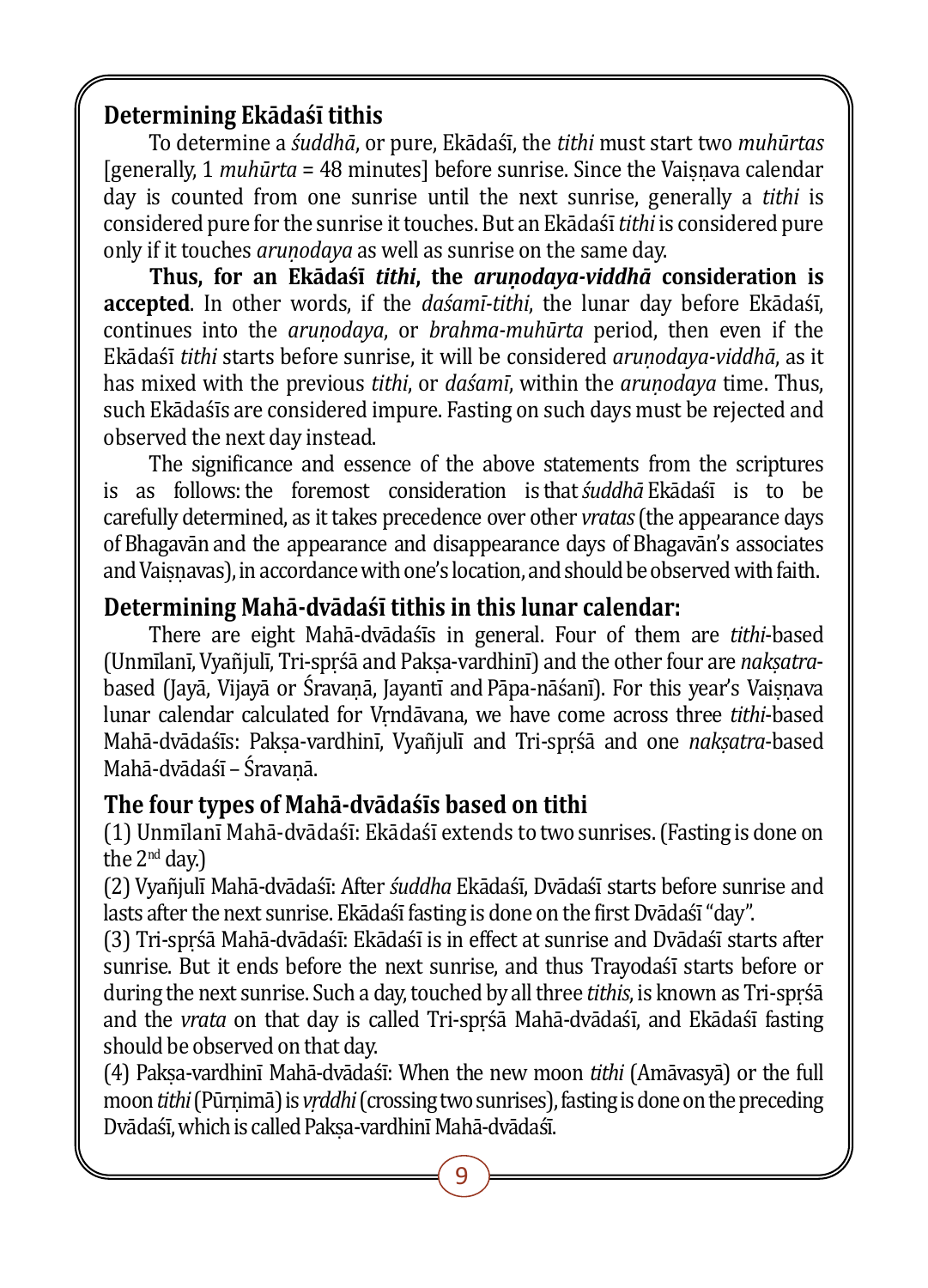### **Break fast (pāraṇa) for Ekādaśī and other vratas**

If the *vrata* is observed on Ekādaśī *tithi*, then one must do *pārana* on Dvādaśī tithi after sunrise and before the Dvādaśī tithi ends. The first part of the Dvādaśī *tithi* (the duration of the first quarter of the *tithi* if the *tithi* span is divided into four parts) is called Hari-vāsara and is also counted as a *vrata* period. *Pāraṇa* for Ekādaśī� must always be done after the first quarter of the Dvādaśī� *tithi* has passed. If any portion of the first quarter of Dvādaśī *tithi* exists even after sunrise, one must do *pāraṇa* only after that period is over.

By the story of the pure devotee Śrī Ambarīṣa Mahārāja in the 9th Canto of *Śrīmad-Bhāgavatam*, we understand that one's performance of *ekādaśī-vrata* will not be fruitful if one does not break the fast (*pāraṇa*) at the proper time the following day. Fasts should always be broken during the specified time. For this reason, this calendar lists the specific times for breaking fast.

The same applies to breaking other *vratas* (fasting days). *Pāraṇa* is done the next day, usually before the following *tithi* ends. For example, if fasting is done on Dvādaśī, then *pārana* is done the next day within Trayodaśī. If fasting is done on a Navamī *tithi* like Rāma-navami, then *pārana* is done the next day, before Daśamī tithi ends. There is one exception to this rule: On Vyañjulī Mahā-dvādaśī, *pārana* is to be done on the second Dvādaśī day, before Dvādaśī *tithi* ends.

Whatever you have fasted from, break the fast with that. For example, if you have fasted without taking water, break the fast with water or caranāmrta. If you have only taken fruits and roots, break the fast with grains.

#### **Determining appearance and disappearance days**

For the appearance days of Bhagavān and the appearance and disappearance days of His associates and the Vaisnavas, the *sūryodaya-viddhā* consideration is to be accepted. The *tithi* in effect at sunrise, even if it started less than 1 hours and 36 minutes before sunrise, is acceptable in regard to observing appearance and disappearance days. In other words, generally the *tithi* events should be celebrated when at least one sunrise occurs during that *tithi*.

### **Different locations, different tithis**

According to *Hari-bhakti-vilāsa,* one of the main factors determining the date of a *vrata* is the sunrise time. Since sunrise varies from place to place, the day of a *vrata* may also change from place to place. Therefore, the calendar a person is following should be calculated according to sunrise time in that person's locality.

Accordingly, the calendar made for eastern India (Navadvīpa or Kolkata) may not be same for calendar made for western regions of India (Vṛndāvana or Delhi). This is because sometimes, the dates for Ekādaśī and other festivals may differ, as it entirely depends upon the sunrise times of the location.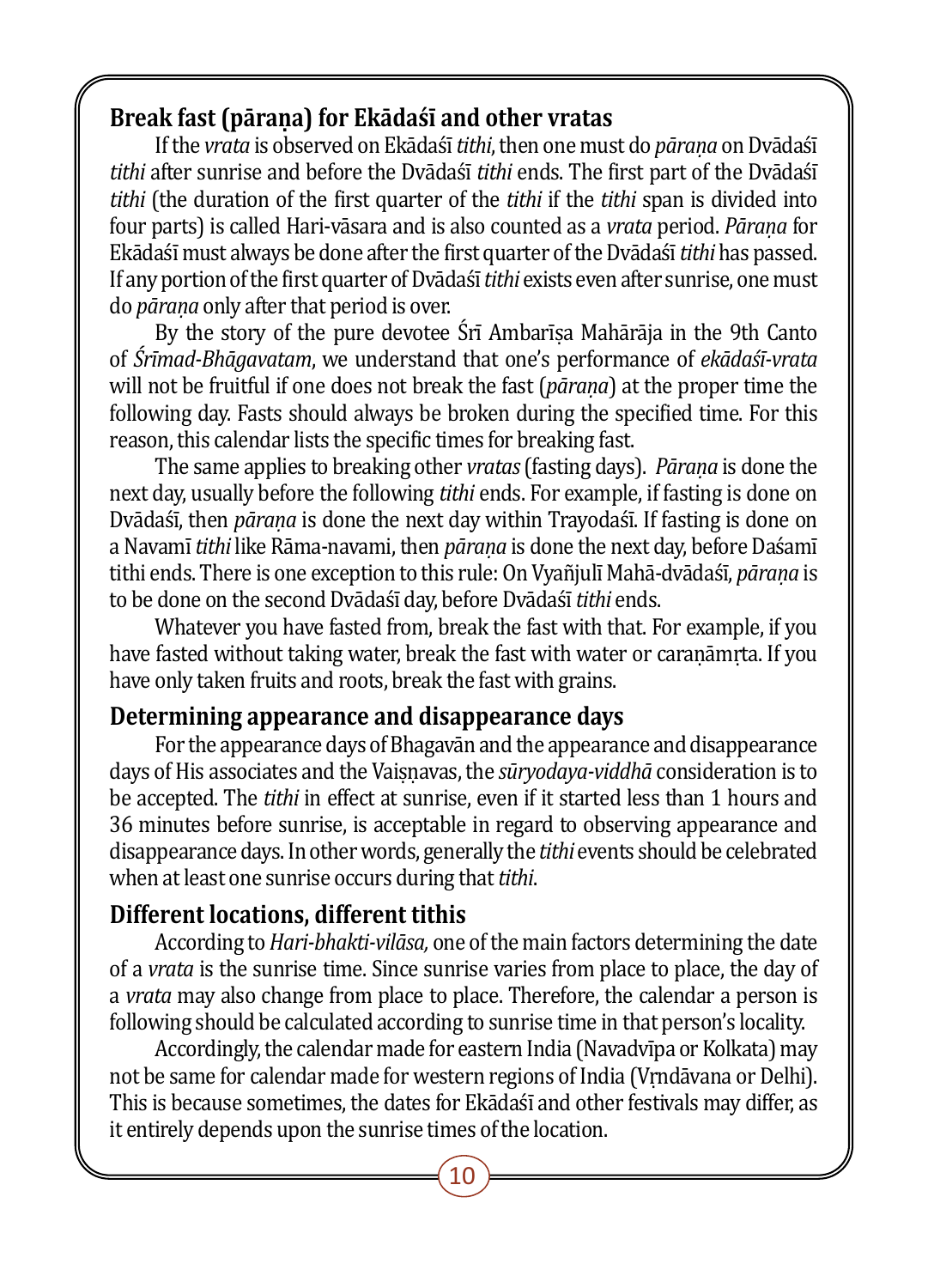#### **How this lunar calendar is calculated**

As mentioned above, *Hari-bhakti-vilāsa* presents rules for calculating the Vaisnava calendar. The time a *tithi* starts and the time it ends are based on astronomical calculations. There are two methods currently in use by which to calculate the position of the sun and moon.

In this Vaisnava calendar, the *tithis* have been computed using an ancient method known as *Sūrya-siddhānta*, which was accepted and followed by *jagadguru* Śrīla Prabhupāda Śrī Śrīmad Bhaktisiddhānta Sarasvatī Gosvāmī Thākura. In some places, the dates of the festivals in this Vaisnava calendar may differ from calendars computed using the modern method of astronomy known as *Dṛk-siddhānta*, even though both these calendars are using the same rules stated in *Hari-bhakti-vilāsa*. Also calendars based on smārta considerations do not consider the rules given in *Hari-bhakti-vilāsa*; thus their dates can be different again.

Furthermore, due to the difference in sunrise time between the eastern and western regions of India, a few *tithis* may also differ. We request the revered Vaisnava readers to not be bewildered by these differences.

Most Gauḍī�ya Maṭhas follow *Surya-siddhānta* method of calculation of planetary position of Sun and moon. However, some Gaudīya Mathas' calendars are calculated using *Dṛk-siddhānta* (modern observational astronomy). Both methods use the same rules from *Hari-bhakti-vilāsa*.

### **Determining Pakṣa-vardhinī Mahādvādaśī**

If Amāvasyā or Pūrṇimā are *sampūrṇa* (pervading sixty *daṇḍas*, or remaining from one sunrise to the next) and furthermore, if they extend for some time on Pratipada as well, then the Dvādaśī prior to such an Amāvasyā or Pūrnimā is called *paksa-vardhinī*. One must then observe the *vrata* on Dvādaśī, even discarding *śuddhā* Ekādaśī� (if it is there). For Dvādaśī� to be *pakṣa-vardhinī*, two factors are necessary: (1) Pūrṇimā or Amāvasyā must be *sampūrṇa*, lasting from one sunrise to the next and (2) they must somewhat extend (*vṛddhi*) after the second sunrise.

## **Determining Vyañjulī Mahā-dvādaśī**

In *Śrī Hari-bhakti-vilāsa* (13.268) it is stated:

*dvādaśy eva vivardheta na caivaikādaśī yadā vyañjulī tu bhṛgu-śreṣṭha kathitā pāpa-nāśinī*

"O best of the Bhṛgu dynasty, if only the Dvādaśī� *tithi* extends (*vivardhatā*) and not the Ekādaśī *tithi*, [even if it is *sampūrna*], such a Dvādaśī is called Vyañjulī, which vanquishes all sins."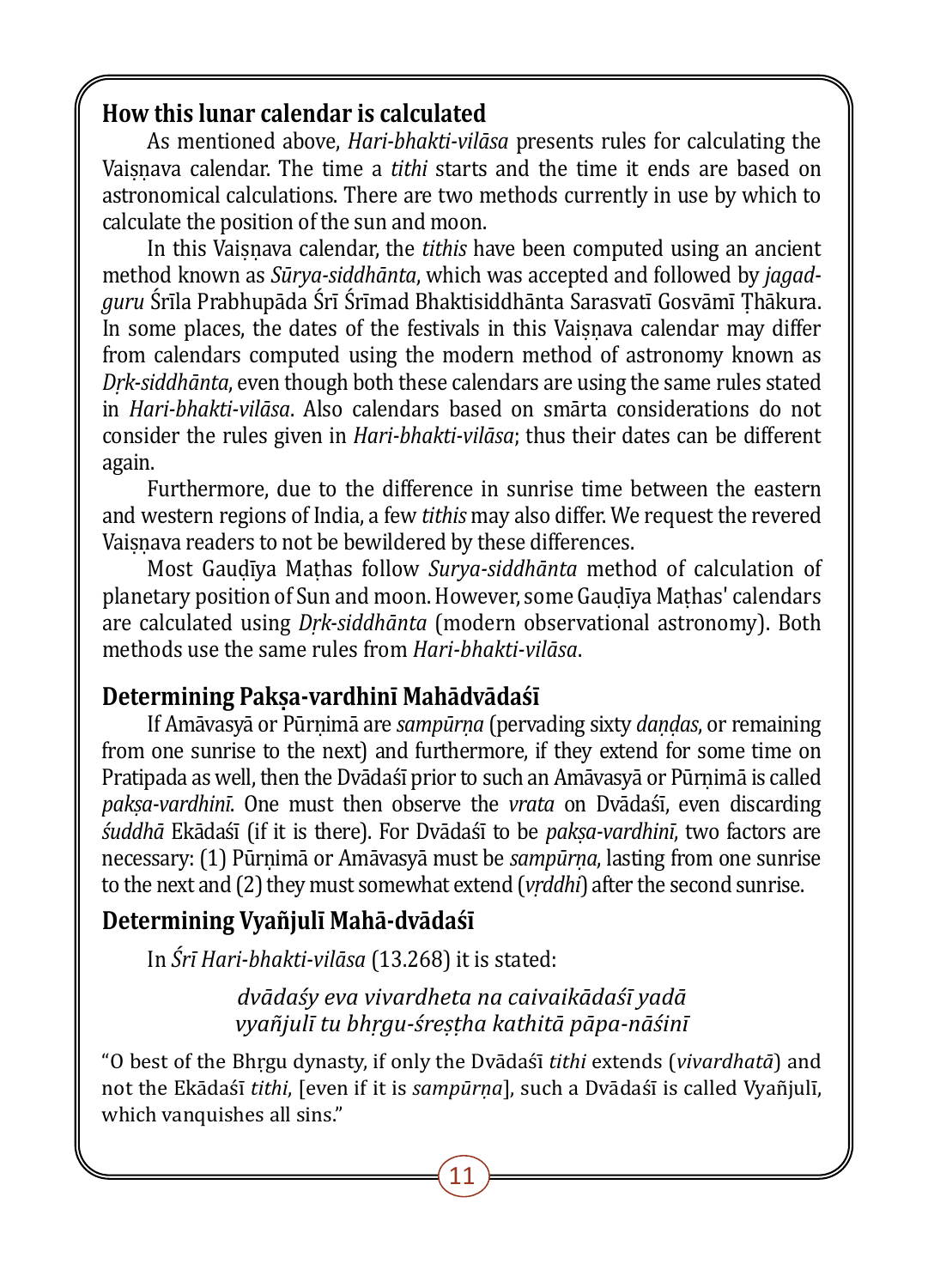The *pārana* of Vyañjulī Mahā-dvādaśī must always be done within Dvādaśī *tithi*, before it ends, never during Trayodaśī� *tithi*. Other types of Mahā-dvādaśī� do not have this stipulation.

## **Determining Śravaṇā Mahā-dvādaśī**

 *aty-alpo 'py anayor yogo bhavet tithi-bhayor yadi upādeyaḥ sa eva syād ity atropavased budhaḥ*

Šrī Hari-bhakti-vilāsa (15.588)

Even if the conjunction of the Dvadaši tithi and šravaṇa-nakṣatra is very slight—that alone is acceptable, and on that day only, a wise person will fast.

#### *śravaṇarkṣa-samāyuktā dvādaśī yadi labhyate upoṣyā dvādaśī tatra trayodaśyān tu pāraṇam* Ś�rī� Hari-bhakti-vilāsa (15.579)

If the śravana-nakṣatra is conjoined with Dvādaśī, one should fast on the Dvādaśī and break the fast on the Trayodaśī.

*tithi-nakṣatrayor yoge yogaś caiva narādhipa dvi-kalo yadi labhyeta sa jñeyo hy aṣṭa-yāmikaḥ* Sri Hari-bhakti-vilasa (15.589)

On this Dvadaši, even if the conjunction of the tithi and nakṣatra occurs for only two kalās (96 seconds), such conjunction is to be accepted for astaprahara (aṣṭa-yāmika).

## **Determining Solar Year and month**

 Sankrānti (Sanskrit: संक्रान्ति) means transmigration of the Sun from one Rāśi (constellation of the zodiac in Indian astronomy) to the next. Hence, there are 12 Sankrāntis in a year, since there are 12 Rāśi's.

 Each Sankrānti is marked as the beginning of a month in the sidereal solar calendars followed in the Indian states of Telangana, Andhra Pradesh, Tamil Nadu, Kerala, Tulu Nadu region of Karnataka, Punjab, Odisha, Mithila region of Bihar and Nepal. On the other hand, in the sidereal solar calendars followed in the Indian states of Bengal and Assam, a Sankrānti is marked as the end of each month and the day following as the beginning of a new month. In this calendar, however, the beginning of a new solar month is accepted from the day of Sankrānti alone.

Mesa Sankrānti (also called Mesa Sankramana) refers to the first day of the solar cycle year, that is, it marks the beginning of the New Year in the traditional Hindu Solar Calendar. On this day, the sun enters the sidereal Aries, or Mesa rāśi. It generally falls on 14/15 April.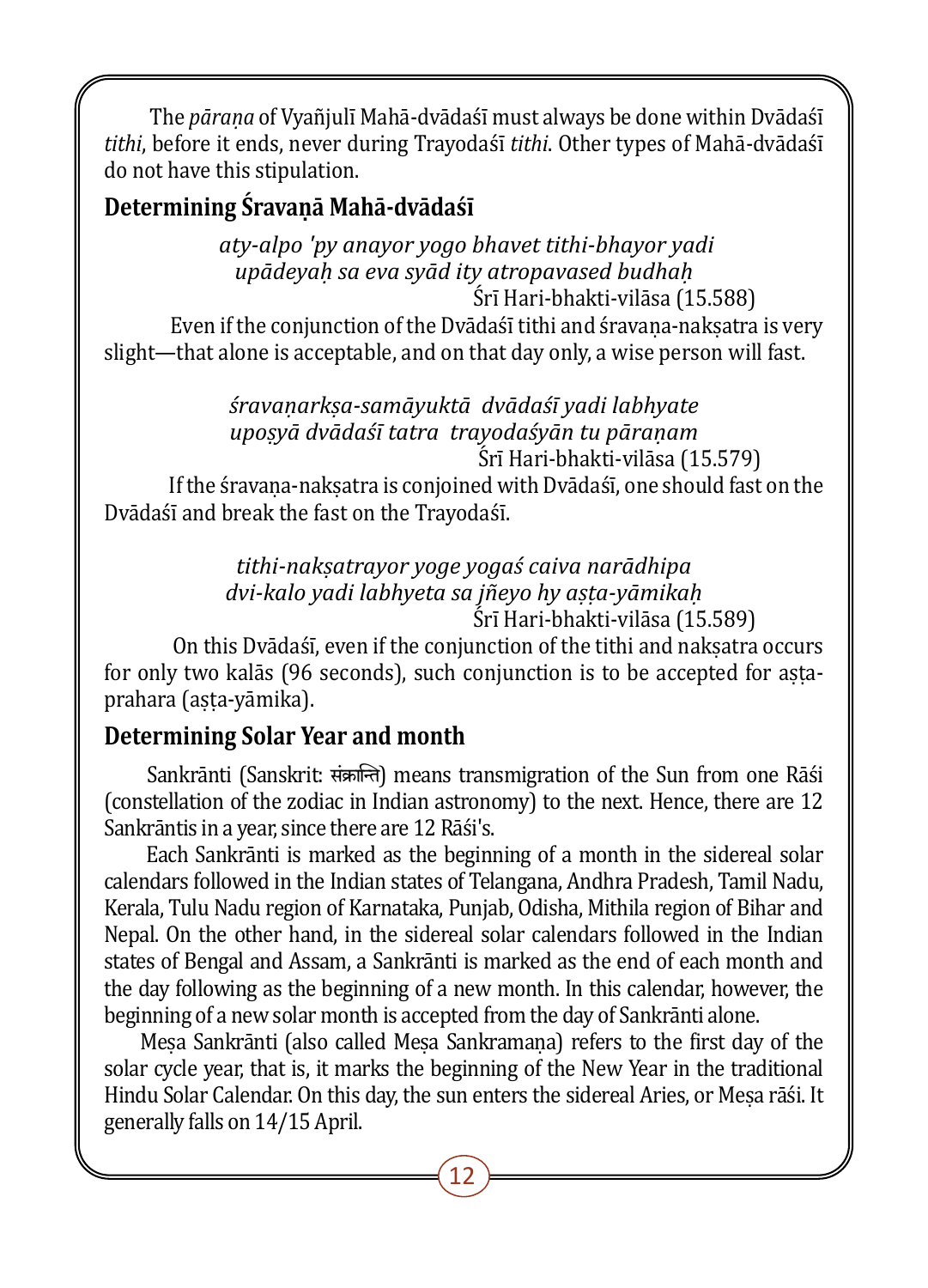## **Determining Sunrise for Pāraṇa**

Sunrise has great significance in the Gaudīya Vaisnaya tradition. All the *tithis*, or lunar days, in the Vaisnava calendar, start at sunrise [except Ekādaśī� which begins at *aruṇodaya* (approximately 96 minutes before sunrise)] and end the following day at sunrise. Also, sunrise is a key factor in deciding the *pārana* (breakfast time) for most of the Ekādaśī *tithis*, and other *vratas*; hence it becomes imperative to ascertain the exact sunrise time for our location.

Often, in different information sources such as newspapers and calendars, some variation is seen in the sunrise and sunset timings for a particular location. This is mainly because the Sūrya-siddhānta system of calculation and the modern Dṛk-siddhānta system of astronomy define sunrise and sunset differently.

(1) According to Dṛk-siddhānta, astronomical sunrise is when the upper tip of the sun disk is on the eastern horizon (with refraction).

(2) According to Sūrya-siddhānta, sunrise is when the centre of the sun disk is on the eastern horizon (without refraction).

(3) Dṛk-siddhānta sunset is when the upper tip of the sun disk disappears below the western horizon (with refraction).

(4) Sūrya-siddhānta sunset is when the centre of the sun disk is on the western horizon (without refraction).

Sūrya-siddhānta and Dṛk-siddhānta sunrise and sunset timings may vary from anything between three to seven minutes, depending on the time of the year and the location.

#### **Pāraṇa is to be done when the sun has fully risen**

Since it is difficult for most of us to determine the exact Sūryasiddhānta sunrise of our location and since sometimes there is a slight variation of sunrise time given in various Hindu *pañcāṅgs*, it is safest and best to do *pāraṇa* of *vratas* after the complete sun disk is visible on the eastern horizon.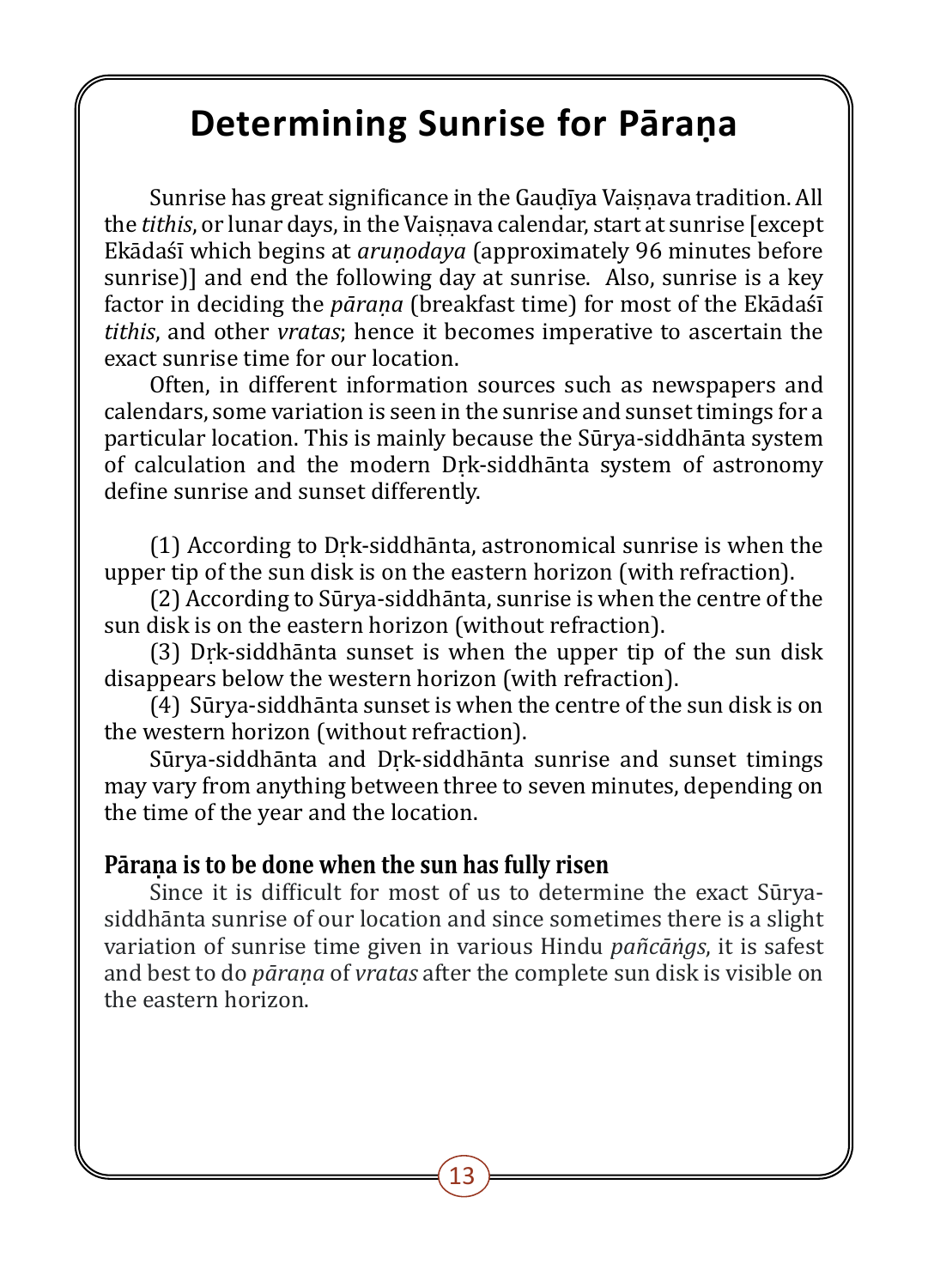## **Restricted and Permitted foods for Vratas**

**Restricted foods on Ekādaśī:** Tomatoes, eggplants, cauliflower, broccoli, bell peppers, carrots, bitter melon, green peas, loki, parmal, toroi, green chili, drumsticks, lady fingers, radish, beets, and banana flowers.

• Peas, chickpeas and all types of beans, including products made from beans like papadams, tofu, and tempeh etc.

• All leafy vegetables, like spinach, salads, cabbages, and leafy herbs like parsley, coriander leaves, celery, herbal tea, and curry leaves.

• Grains like millet, barley, farina, quinoa, bamboo rice, wild rice, jungle rice, samo rice, amaranth seed, pasta, rice, corn, and all types of flour made from grains and beans, like rice flour, chickpea flour, urad dahl flour etc.

• Starches from corn or above mentioned grains, and products made from or mixed with these starches like baking soda, baking powder, soft drinks, corn syrup, custard, cake, certain varieties of cream and cottage cheese, certain sweets and candies, and tapioca balls.

• Oils made from grains, soyabean oil, sunflower oil, corn oil, mustard oil, sesame oil, other types of refined oils and products fried in these oils, like fried nuts, potato chips and other fried snack foods. Honey is also restricted.

**Spices used on Ekādaśī:** Black pepper, fresh ginger, pure salt and fresh turmeric, all taken from a new and clean package.

**Spices not used on Ekādaśī:** hing (asofetida), chili, sesame seeds, cumin, fenugreek, mustard, tamarind, fennel, cinnamon, mace, nutmeg, bay leaf, cardamon, cloves, oregano, basil and other leafy spices etc.

**Foods that can be taken on all fast days:** Fruits (fresh and dried), nuts and oils made from nuts and other pure sources, like olive oil, peanut oil, coconut oil, almond oil, and ghee. Potatoes, potato chips, pumpkin, cucumber, squash, lemon, green papaya, green banana, jackfruit, sweet potato, tapioca root, avocado, olives, coconut. Pure milk products.

**Restricted foods during Cāturmāsya:** Tomatoes, eggplants, all beans, soya, loki, parmal, urad dahl, papadams, mustard, sesame and honey.

**Particular foods that are restricted during each of the four months: First month:** No leafy vegetables, such as spinach, salads of all types, cabbages of all types, kale, leafy herbs like coriander, mint, parsley, curry and powdered leafy herbs and teas • **Second month:** No yoghurt.

• **Third month:** No milk. • **Fourth month:** No mustard oil, soybean oil and sesame oil.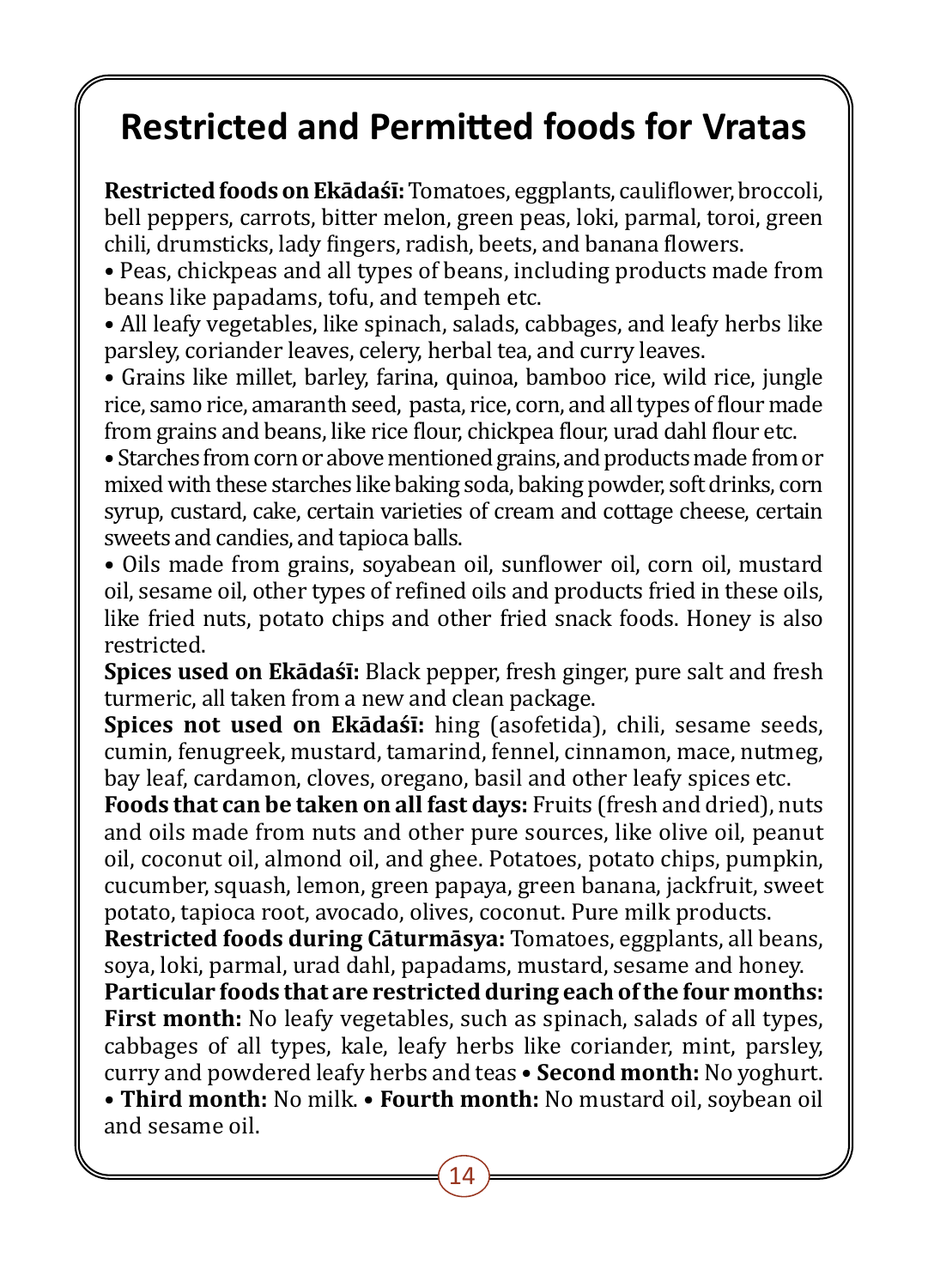## **Auspicious and Inauspicious Tithis and Nakṣatras for Traveling**

Travel is not recommended on the following lunar days: the sixth (**Śaṣṭhī**), the eighth (**Aṣṭamī**), the twelfth (**Dvādaśī**), the full moon (**Pūrṇimā**), and the new moon (**Amāvasyā**). This applies to both the light and dark fortnight. Traveling is also not advised on the first waxing lunar day of the bright, or waxing, fortnight (**Śuklā Pratipada**).

The fourth (**Caturthī**), the ninth (**Navamī**) and the fourteenth (**Caturdaśī**) lunar days of both fortnights are known as *ṛktā* (void or meaningless), and are also not good for travelling.

#### **Traveling on certain tithis may influence the following outcomes:**

**Kṛṣṇa**-**pratipada** (first waning lunar day)**:** all auspiciousness **Dvitīyā:** the path becomes auspicious **Tṛtīyā:** success **Caturthī:** murder, confinement, and difficulty **Pañcamī:** attainment of one's cherished objective Sasthi: disease **Saptamī:** accumulation of wealth **Aṣṭamī:** mental affliction **Navamī:** death [or defamation, a type of death] **Daśami:** acquisition of land **Ekādaśī:** restoration of health **Dvādaśī:** travel is prohibited **Trayadaśī:** all round success **Caturdaśī, Amāvasyā, Pūrṇimā:** travel is prohibited **Yama-dvitīyā** (the day after Govardhana-pūjā)**:** death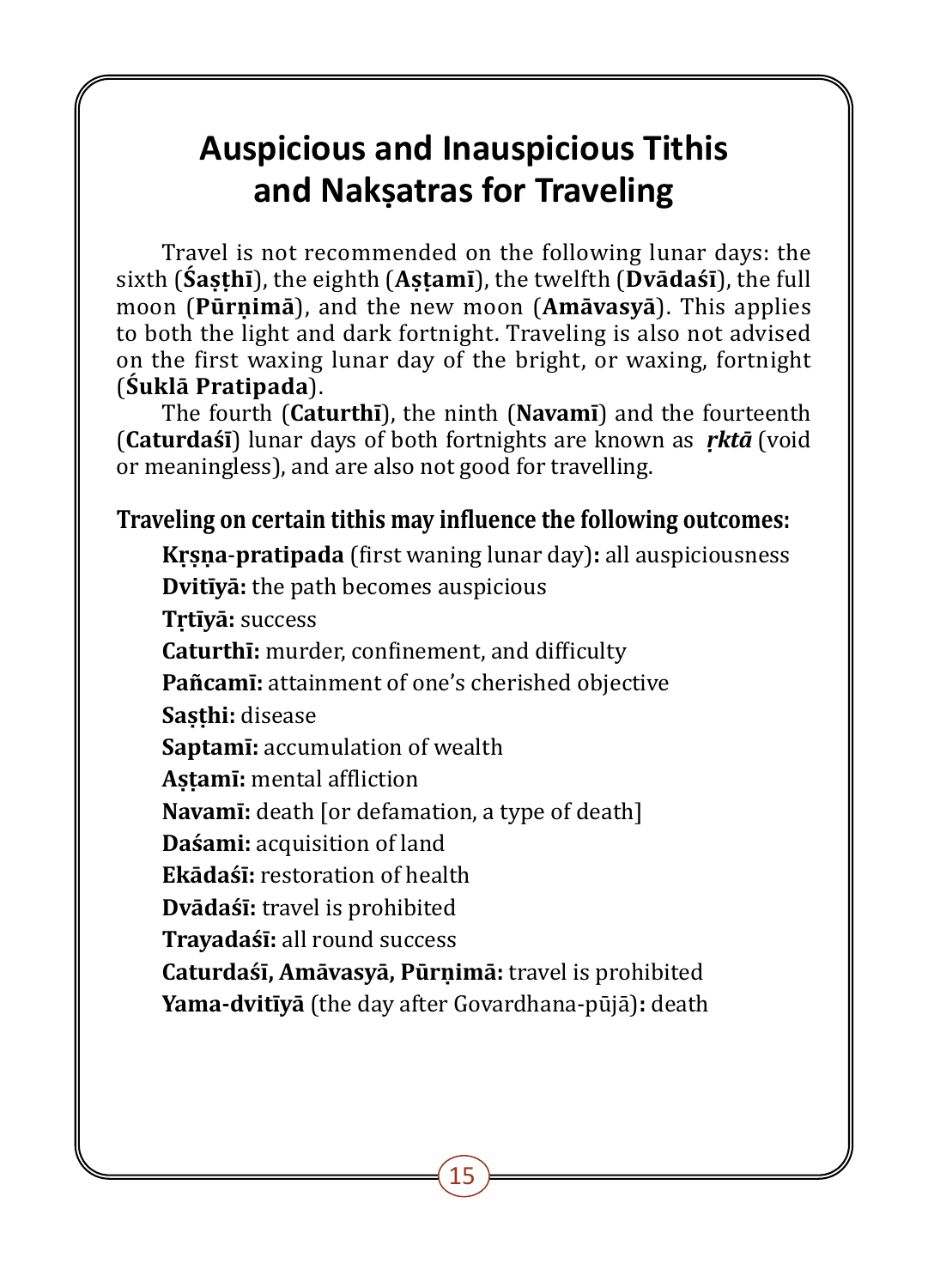If travel on any of the inauspicious or prohibited *tithis* is unavoidable, as an alternative one can still travel if the following first two categories of constellations (*nakṣatras*) are present at the time of travel.

#### **The best constellations for travel**

*Aśvinī*, *hastā*, *puṣyā*, *anurādhā*, *punarvasu*, *revatī*, *śravaṇā*, *dhaniṣṭhā*, and *mṛgaśirā*.

#### **Mediocre constellations for travel**

*Jyeṣṭhā*, *mūlā*, *śatabhiṣā*, *uttara*-*phālgunī*, *uttara*-*āṣāḍhā*, *uttarabhādrapada*, *rohiṇī*, *purva*-*phalgunī*, *pūrva*-*āṣāḍhā*, and *pūrvabhādrapada*.

### **Prohibited constellations for travel**

*Citrā*, *svātī*, *bharaṇī*, *viśākhā*, *maghā*, *ādrā*, *kṛttikā*, and *aśleṣā*.

It is stated in the *Samaya-pradīpa* that if one desiring to travel sees, at the time of travel, a cow with her calf, a bull, an elephant, a horse, fire curving to the right, a divine woman, a full pot, a brāhmaṇa, a flower garland, a flag, clarified butter, yoghurt, honey, silver, gold, or white rice, that person will reap auspicious results.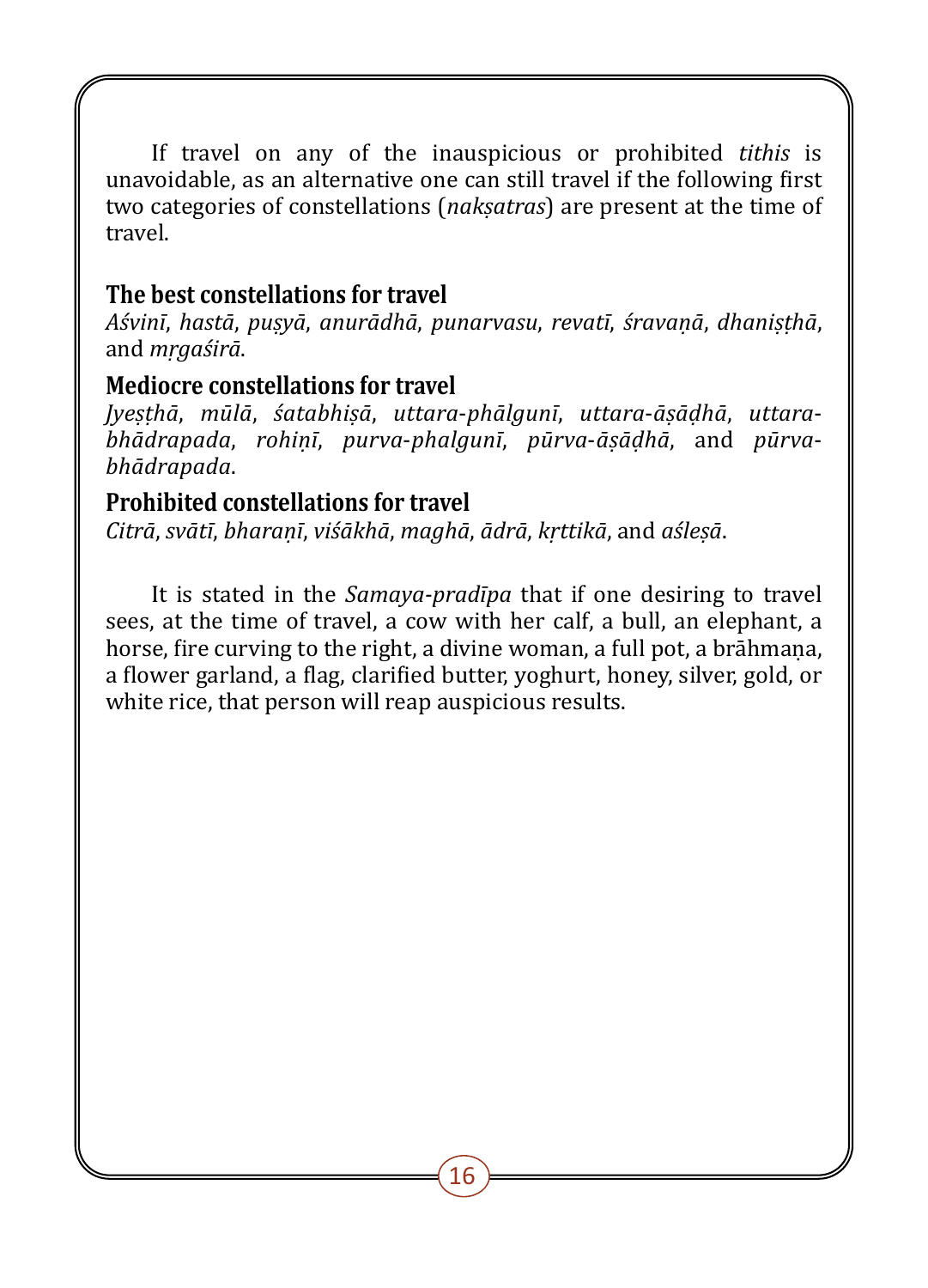## **The Eclipses in 2022**

The partial solar eclipse on 1 May 2022 and complete lunar eclipse on 16 May 2022, mentioned in this lunar calendar year will not be visible in India and thus observance of them, such as following certain religious rites, rules, regulations, *japa-anuṣṭhāna*, prohibitions, sacred bathing, and giving in charity, is not required. The partial solar eclipse on 25 October 2022 and full lunar eclipse on 8 November 2022, will be visible in India. So, observance of them is required.

"According to the *smārta* consideration, the duration of eclipses is impure. During such times, persons who follow these *smārta* conceptions refrain from engaging in activities that are forbidden in an impure state. However, it is essential for the *vaidha-bhaktas*, who are inclined to devotional service, to perform service to the Lord (Deity), as far as possible, at the standard times without considering these mundane customs." –Śrīla Prabhupāda Bhaktisiddhānta Sarasvatī� Ṭhākura's *Patrāvalī*

Śrīla Bhaktivedānta Nārāyana Gosvāmī Mahārāja emphasized utilizing the eclipse time to chant *harināma* (*nāma-kīrtana* and *mantra-japa*) and not attend to personal bodily needs, such as cooking, drinking, eating, sleeping, urinating and defecating.

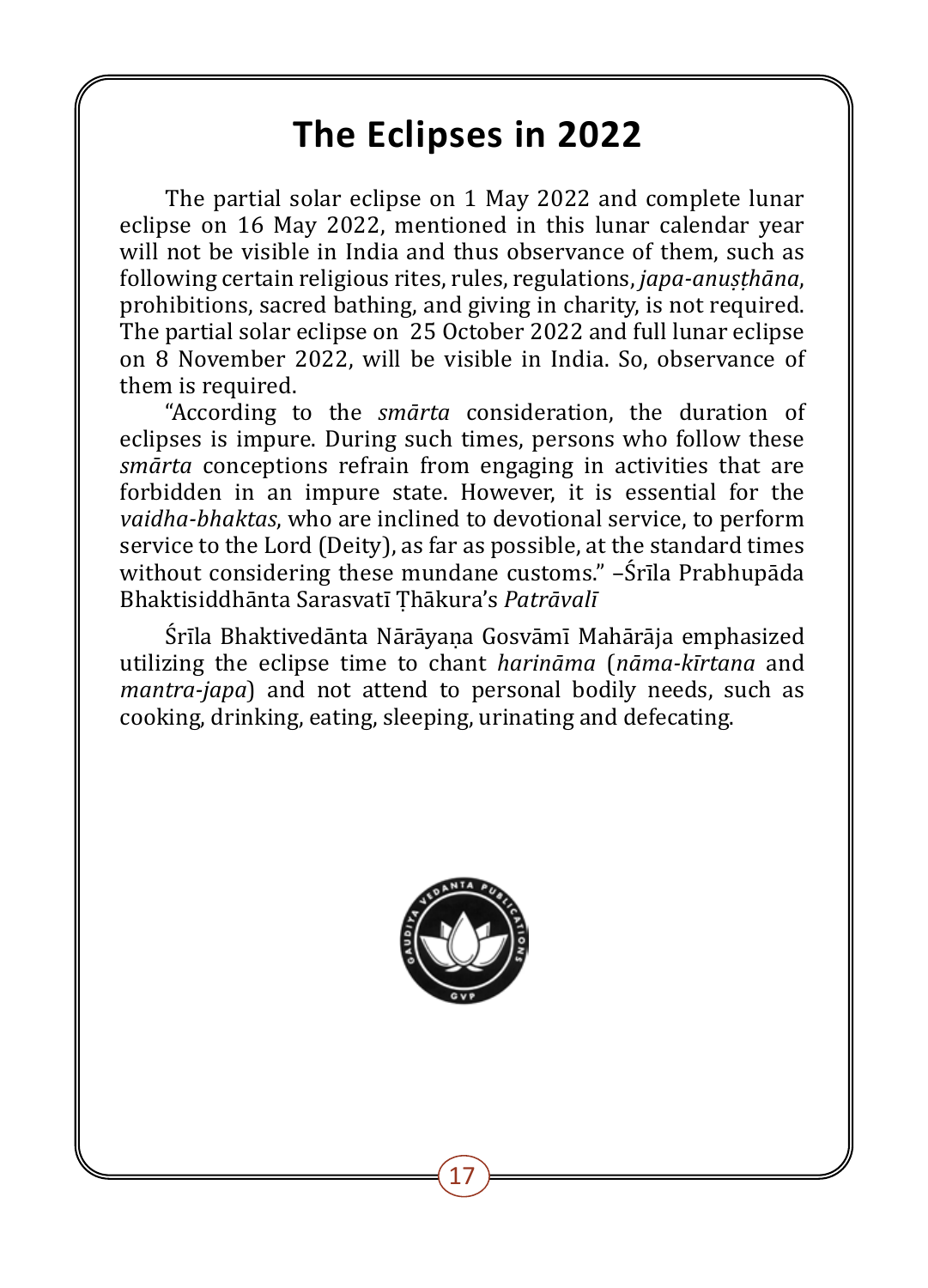# Śrī Gaurābda 536 Month of Viṣṇu – Caitra A.D. 2022

|    | Paksba Tithi | <b>Date</b> | <b>Month</b> | Day        | Festivals / Vratas                                                                                                                                                                   |
|----|--------------|-------------|--------------|------------|--------------------------------------------------------------------------------------------------------------------------------------------------------------------------------------|
| Кŗ | 01           | 25          | Mar          | Fri        | Appearance day of Śrīla Śrīvāsa Paṇḍita                                                                                                                                              |
| Кŗ | 11           | 28          | Mar          | Mon        | Fasting for Pāpamocanī Ekādaśī.                                                                                                                                                      |
| Кr | 12           | 29          | Mar          | <b>Tue</b> | Disappearance of Śrīla Govinda Ghosa Thäkura                                                                                                                                         |
|    |              |             |              |            | Pārana after sunrise and before 10:18 am (Dvādaśī from<br>Mon 04:18 pm - Tue 02:34 pm -- picking Tulasī prohibited)                                                                  |
| Кŗ | 15           | 01          | April        | Fri        | Amāvasyā. End of Vikrama Era lunar year 2078                                                                                                                                         |
| Śu | 01           | 02          | April        | Sat        | Beginning of Vikrama Era lunar year 2079                                                                                                                                             |
| Śu | 05           | 06          | April        | Wed        | Appearance day of Śrī Rāmānujācārya. Appearance                                                                                                                                      |
|    |              |             |              |            | day of Śrīla Prabhupāda's associate Śrī Śrīmad Bhakti<br>Hrdaya Vana Gosvāmī Mahārāja                                                                                                |
| Śu | 07           | 08          | April        | Fri        | Appearance day of Śrīla Prabhupāda's associate<br>Śrī Śrīmad Bhakti Vilāsa Tīrtha Gosvāmī Mahārāja                                                                                   |
| Śu | 09           | 10          | <b>April</b> | Sun        | Śrī Rāma Navamī (Appearance of Lord Rāmacandra).<br>Fast till noon. Ekādaśī preparations only. Appearance day<br>of Śrī Śrīmad Bhakti Vallabha Tīrtha Gosvāmī Mahārāja               |
| Śu | 10           | 11          | April        | Mon        | Pārana after sunrise and before 10:10 am                                                                                                                                             |
| Śu | 11           | 12          | April        | Tue        | Fasting for Kāmadā Ekādaśī.                                                                                                                                                          |
| Śu | 12           | 13          | April        | Wed        | Śrī Krsna's Damanaka-ropaņa-utsava<br>Pārana after 08:35 am and before 10:08 am (Dvādaśī<br>from Wed 02:29am --Thur 02:48am- picking of Tulasī<br>leaves prohibited)                 |
| Śu | 13           | 14          | April        | Thur       | Sri Keśava-vrata begins (offering stream of water to Tulasī<br>and Salagrama for one month). Mesa-sankrānti. Beginning<br>of the New Solar Year. The solar month of Vaiśākha begins. |
| Śu | 30           | 16          | April        | Sat        | Pūrņimā. Rāsa-yātrā of Lord Balarāma. Vasanta Rāsa-<br>yātrā of Śrī Kṛṣṇa. Appearance of Śrīla Syāmānanda<br>Prabhu and Śrīla Vamśī-vadanānanda Gosvāmī                              |
|    |              |             |              |            | 18                                                                                                                                                                                   |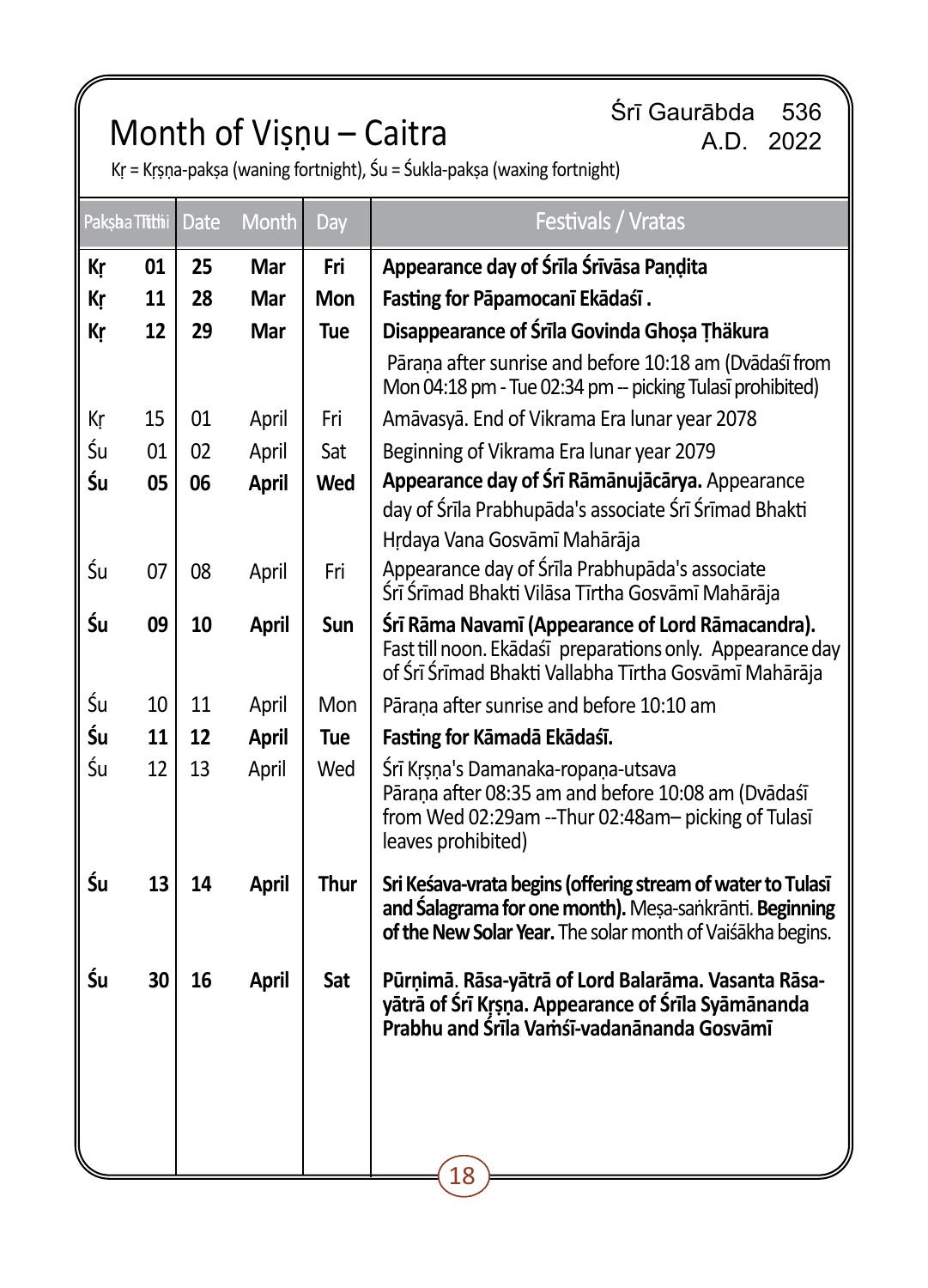Śrī Gaurābda 536 Month of Madhusūdana – Vaiśākha A.D. 2022

| Paksa Tithi |    | Date | Month        | Day  | Festivals / Vratas                                                                                                                                                                                                                                                                      |
|-------------|----|------|--------------|------|-----------------------------------------------------------------------------------------------------------------------------------------------------------------------------------------------------------------------------------------------------------------------------------------|
| Кr          | 06 | 22   | April        | Fri  | Appearance day of Śrīla Prabhupāda's associate<br>Śrī Śrīmad Bhakti Kumuda Santa Gosvāmī Mahārāja                                                                                                                                                                                       |
| Кr          | 07 | 23   | April        | Sat  | Disappearance day of Śrīla Abhirāma Țhākura                                                                                                                                                                                                                                             |
| Кr          | 10 | 25   | April        | Mon  | Disappearance day of Śrīla Vrndāvana dāsa Thākura                                                                                                                                                                                                                                       |
|             |    |      |              |      | Disapp. of Śrī Śrīmad Bhakti Vallabha Tīrtha Gosvāmī Mahārāja                                                                                                                                                                                                                           |
| Кr          | 11 | 26   | <b>April</b> | Tue  | Fasting for Varuthinī Ekādaśī.                                                                                                                                                                                                                                                          |
| Кr          | 12 | 27   | April        | Wed  | Pāraņa after 08:10 am and before 10:06 am (Dvādaśī from<br>Wed 02:19 am - Thur 0 1:43 am - picking of Tulasī prohibited)                                                                                                                                                                |
| Кŗ          | 15 | 30   | April        | Sat  | Amāvasyā. Appearance of Śrīla Gadādhara Pandita Prabhu<br>Partial Solar eclispe. Not visible in India.                                                                                                                                                                                  |
| Śu          | 02 | 02   | May          | Mon  | Appearance day of Śrīla Prabhupāda's associate Śrī<br>Śrīmad Bhakti Vicāra Yāyāvara Gosvāmī Mahārāja                                                                                                                                                                                    |
| Śu          | 03 | 03   | May          | Tue  | Aksaya-trtīyā (according to Utkal tithi consideration)<br>Candana-yātrā of Lord Jagannātha begins. Opening<br>of the doors of Srī Badrīnārāyaṇa Temple. Anniversary day<br>of Śrī Gauḍīya Vedānta Samiti's inauguration in 1941.                                                        |
| Śu          | 09 | 10   | May          | Tue  | Appearance day of Sītā-devī, consort of Lord Rāma,<br>and Jāhnavā-devī, consort of Lord Nityānanda.<br>Disappearance day of Śrīla Madhu Paṇḍita Prabhu                                                                                                                                  |
| Śu          | 11 | 12   | May          | Thur | Fasting for Mohinī Ekādaśī.                                                                                                                                                                                                                                                             |
| Śu          | 12 | 13   | May          | Fri  | Pārana after sunrise and before 10:00 am (Dvādaśī from<br>Thur 03:17pm - Fri 02:35 pm - picking of Tulasī prohibited)                                                                                                                                                                   |
| Śu          | 14 | 15   | May          | Sun  | Appearance day of Lord Nrsimhadeva (Fast till dusk.<br>Ekādaśī preparations only) Srī kesava-vrata ends.<br>Vrsabha-sankrānti. The solar month of Jyestha begins.                                                                                                                       |
| Śu          | 30 | 16   | May          | Mon  | Pūrnimā. Pārana after sunrise and before 09:46 am<br>Appearance of Śrīla Mādhavendra Purī Gosvāmī and Śrīla<br>Śrīnivāsācārya Prabhu. Disappearance of Śrīla Parameśvarī<br>Thākura. Manifestation day of Śrī Rādhā-Ramaṇa-devajī.<br>Total Lunar eclipse (Not visible in India).<br>19 |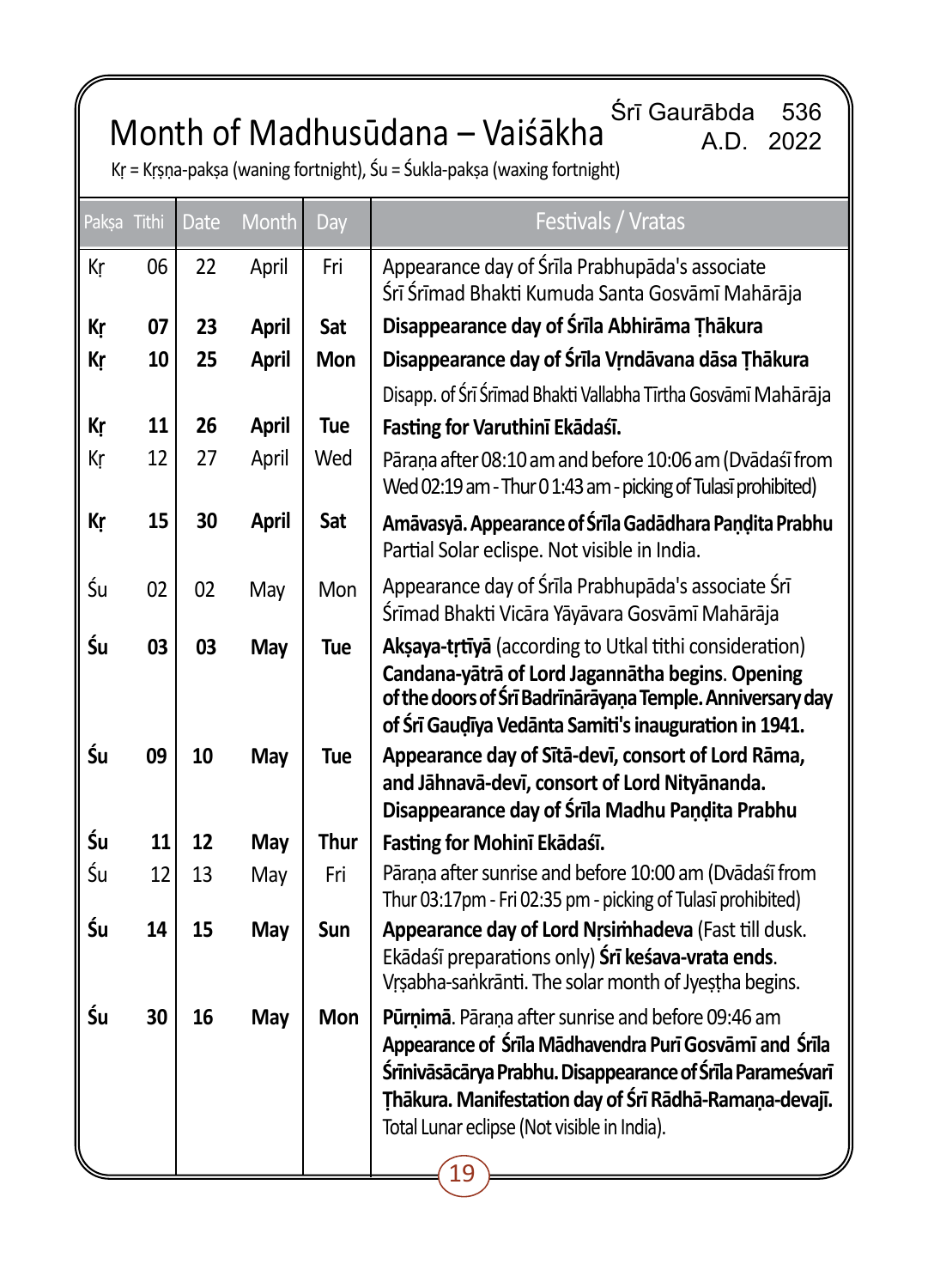## Srī Gaurābda 536 Month of Trivikrama – Jyeṣṭha Srī Gaurābda 536

| Pakṣa Tithi |    | <b>Date</b> | Month | Day         | Festivals / Vratas                                                                                                                                                   |
|-------------|----|-------------|-------|-------------|----------------------------------------------------------------------------------------------------------------------------------------------------------------------|
| Кr          | 01 | 17          | May   | Tue         | Disappearance day of Śrīla Prabhupāda's associate<br>Śrī Śrīmad Bhakti Sāranga Gosvāmī Mahārāja                                                                      |
| Кr          | 05 | 20          | May   | Fri         | Disappearance day of Śrīla Rāya Rāmānanda Prabhu                                                                                                                     |
| Кŗ          | 11 | 26          | May   | <b>Thur</b> | Fasting for Aparā Ekādaśī                                                                                                                                            |
| Кr          | 12 | 27          | May   | Fri         | App. of Śrīla Vrndāvana dāsa Thākura. Pāraņa after<br>sunrise and before 10:00 am (Dvādaśī from Thur 01:05<br>pm - Fri 01:02 pm -- picking Tulasī leaves prohibited) |
| Кŗ          | 15 | 30          | May   | Mon         | Amāvasyā.                                                                                                                                                            |
| Śu          | 09 | 08          | June  | Wed         | Disappearance day of Śrī Gaudīya Vedāntācārya<br>Śrīla Baladeva Vidyābhuṣaṇa Prabhu.                                                                                 |
| Śu          | 10 | 09          | June  | Thur        | Appearance day of Śrī Gangā-devī, Gangā-daśaharā,<br>Gangā-pūjā. Disappearance day of Gangāmātā Gosvāminī                                                            |
| Śu          | 11 | 10          | June  | Fri         | Fasting for Pāṇḍavā Nirjalā Ekādaśī                                                                                                                                  |
| Śu          | 12 | 11          | June  | Sat         | Pāraņa after 07:08am and before 10:00 am (Dvādaśī from<br>Sat 01:31 am - Sat 11:57 pm -- picking Tulasī prohibited)                                                  |
| Śu          | 13 | 12          | June  | Sun         | Dahī-cidā festival of Śrīla Raghunātha dāsa Gosvāmī<br>in Pānihātī.                                                                                                  |
| Śu          | 30 | 14          | June  | Tue         | Pūrņimā. Snāna-yātrā of Lord Jagannātha<br>Disappearance day of Śrīla Mukunda Datta and<br>Śrīla Śrīdhara Paņdita.                                                   |
|             |    |             |       |             | 20                                                                                                                                                                   |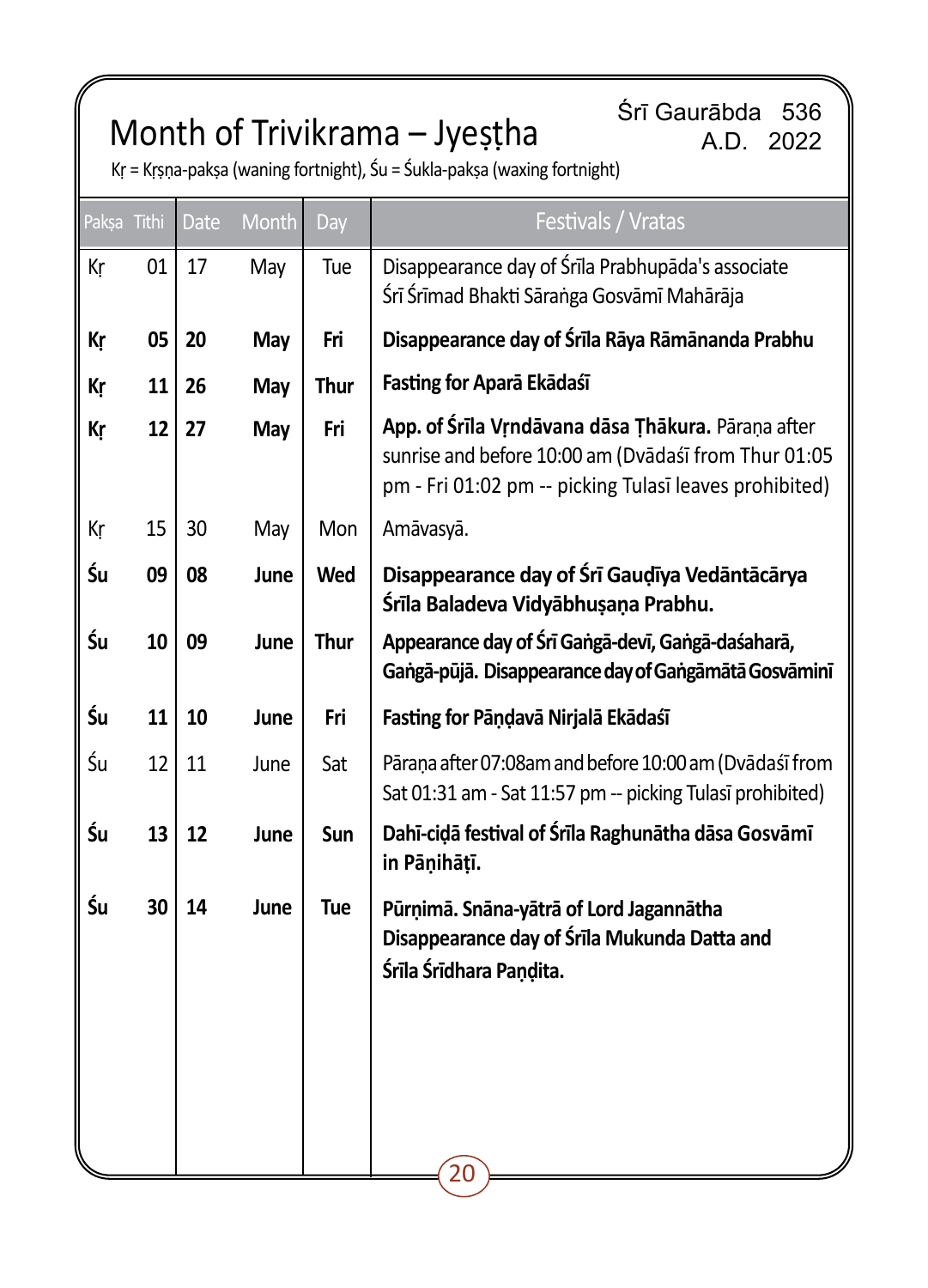# Śrī Gaurābda 536 Month of Vāmana – Āṣāḍha A.D. 2022

| Paksa Tithi |    | <b>Date</b> | Month | Day  | Festivals / Vratas                                                                                                                                                                            |
|-------------|----|-------------|-------|------|-----------------------------------------------------------------------------------------------------------------------------------------------------------------------------------------------|
| Кr          | 01 | 15          | June  | Wed  | Disappearance day of Śrīla Śyāmānanda Prabhu.<br>(Festival in Śrī Gopī-vallabha pura)<br>Mithuna-sankrānti. The solar month of Āsādha begins.                                                 |
| Кr          | 05 | 19          | June  | Sun  | Appearance day of Śrīla Vakreśvara Paņdita.                                                                                                                                                   |
| Kr          | 09 | 22          | June  | Wed  | Ambuvācī begins from Wed 08:19 pm.<br>(One should not dig earth during this period).                                                                                                          |
| Кr          | 10 | 23          | June  | Thur | Disappearance day of Śrīla Śrīvāsa Paņḍita                                                                                                                                                    |
| Кr          | 12 | 25          | June  | Sat  | Fasting for Paksavarddhinī Mahā Dvādaśī                                                                                                                                                       |
| Кr          | 13 | 26          | June  | Sun  | Pārana after sunrise till 10:03 am (Dvādaśī from Sat<br>01:11am - Sun 02:06 am -- picking Tulasī prohibited)<br>Ambuvācī ends after 08:43 am.                                                 |
| Кr          | 15 | 29          | June  | Wed  | Amāvasyā. Disapp. day of Śrī Gaura-śakti Śrīla Gadādhara<br>Paņdita and Śrīla Saccidānanda Bhaktivinoda Ţhākura.                                                                              |
| Śu          | 01 | 30          | June  | Thur | Cleaning of Lord Jagannātha's Śrī Guṇḍicā Temple.                                                                                                                                             |
| Śu          | 02 | 01          | July  | Fri  | Ratha-vātrā of Lord Jagannātha. (Utkal tithi consideration)<br>Disappearance day of Śrīla Svarūpa Dāmodara Gosvāmī<br>and Śrīla Śivānanda Sena.                                               |
| Śu          | 06 | 05          | July  | Tue  | Herā-pañcamī (Utkal tithi consideration). Śrī Lakṣmī Vijaya                                                                                                                                   |
| Śu          | 10 | 09          | July  | Sat  | Jagannātha's Return Journey. (Utkal tithi consideration)                                                                                                                                      |
|             |    |             |       |      | Disappearance day of Śrīla Prabhupāda's associate Śrī<br>Śrīmad Bhakti Kamala Madhusūdana Gosvāmī Mahārāja                                                                                    |
| Śu          | 11 | 10          | July  | Sun  | Fasting for Śayana Ekādaśī (Śrī Hari-śayana). Appearance<br>day of Śrīmad Bhakti Vijñāna Bhāratī Gosvāmī Mahārāja                                                                             |
| Śu          | 12 | 11          | July  | Mon  | Pārana after sunrise and before 07:44 am (Dvādaśī from<br>Sun 09:52 am - Mon 07:44 am -- picking Tulasī prohibited)                                                                           |
| Śu          | 30 | 13          | July  | Wed  | Śrī Guru-pūrnimā. Śrī Vyāsa-pūjā.<br>Disappearance day of Śrīla Sanātana Gosvāmī.<br>First month of Cāturmāsya vrata begins<br>(Fasting from all green leafy vegetables for one month).<br>21 |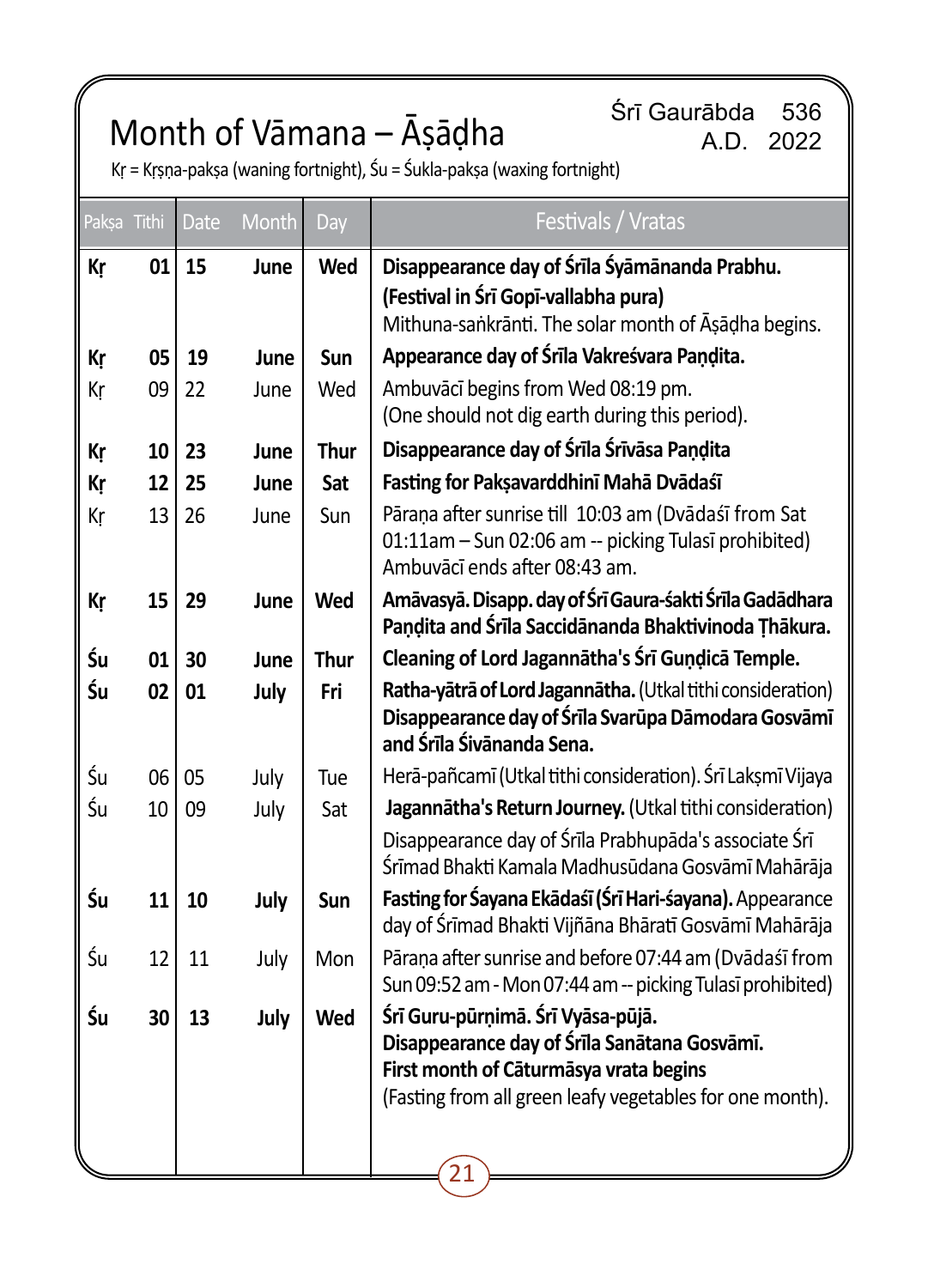# Śrī Gaurābda 536 Month of Śrīdhara – Śrāvaṇa A.D. 2022

| Paksa Tithi |    | <b>Date</b> | Month | Day         | Festivals / Vratas                                                                                                                                                                                                                                                                                                                                                          |
|-------------|----|-------------|-------|-------------|-----------------------------------------------------------------------------------------------------------------------------------------------------------------------------------------------------------------------------------------------------------------------------------------------------------------------------------------------------------------------------|
| Кr          | 01 | 14          | July  | <b>Thur</b> | Disappearance day of Śrī Gaurahari's associate<br>Śrīla Prabodhānanda Sarasvatī Gosvāmī                                                                                                                                                                                                                                                                                     |
| Кr          | 02 | 15          | July  | Fri         | Disappearance day of Śrīla Prabhupāda's associates<br>Śrī Śrīmad Bhakti Hrdaya Vana Gosvāmī Mahārāja &<br>Śrī Śrīmad Bhakti Saurabh Bhaktisāra Gosvāmī Mahārāja                                                                                                                                                                                                             |
| Кr          | 04 | 17          | July  | Sun         | Karka-sankrānti. The solar month of Śrāvaņa begins.                                                                                                                                                                                                                                                                                                                         |
| Kr          | 05 | 18          | July  | <b>Mon</b>  | Disappearance day of Śrīla Gopāla Bhațța Gosvāmī.                                                                                                                                                                                                                                                                                                                           |
| Кr          | 08 | 21          | July  | <b>Thur</b> | Disappearance day of Śrīla Lokanātha dāsa Gosvāmī                                                                                                                                                                                                                                                                                                                           |
| Кr          | 11 | 24          | July  | Sun         | Fasting for Kāmikā Ekādaśī                                                                                                                                                                                                                                                                                                                                                  |
| Kr          | 12 | 25          | July  | Mon         | Pārana after sunrise & before 10:10 am (Dvādaśī from Sun<br>02:56pm - Mon 04:36 pm -- picking Tulasī leaves prohibited)<br>Dissap. day of Śrīmad Bhaktivedānta Tīrtha Mahārāja.                                                                                                                                                                                             |
| Кr          | 15 | 28          | July  | Thur        | Amāvasyā. Disappearance day of Śrīla Prabhupāda's<br>associate Śrī Śrīmad Bhakti Rakşaka Śrīdhara Gosvāmī<br>Mahārāja.                                                                                                                                                                                                                                                      |
| Śu          | 04 | 01          | Aug   | Mon         | Disappearance of Śrīla Raghunandana Thākura &<br>Śrīla Vaṁsidāsa Bābāji Mahārāja.                                                                                                                                                                                                                                                                                           |
| Śu          | 11 | 08          | Aug   | Mon         | Fasting for Pavitrāropaņī Ekādaśī. Beginning of Śrī Śrī<br>Rādhā-Govinda's Jhūlana-yātrā                                                                                                                                                                                                                                                                                    |
| Śu          | 12 | 09          | Aug   | Tue         | Śrī Krsna's Pavitrā-ropana utsava. Disappearance day<br>of Śrīla Rūpa Gosvāmī, Śrīla Gaurīdāsa Pandita and Śrīla<br>Govinda dāsa Paņḍita. (Śrīla Rupa Gosvāmī Prabhu's<br>Viraha Mahotsava in Śrī Rūpa-Sanātana Gaudīya<br>Matha, Vrndāvana). Pārana after sunrise and before<br>10:12 am (Dvādaśī from Mon 05:16 pm - Tue 02:50 pm --<br>picking Tulasī leaves prohibited) |
| Śu          | 30 | 12          | Aug   | Fri         | Śrī Baladeva Pūrņimā. Appearance day of Lord Balarāma.<br>Fast till noon. Ekādaśī preparations only.<br>End of Śrī Śrī Rādhā-Govinda's Jhūlana-yātrā. Rakṣā-<br>bandhana. Second month of Caturmasya begins (Fasting<br>from yogurt for one month).                                                                                                                         |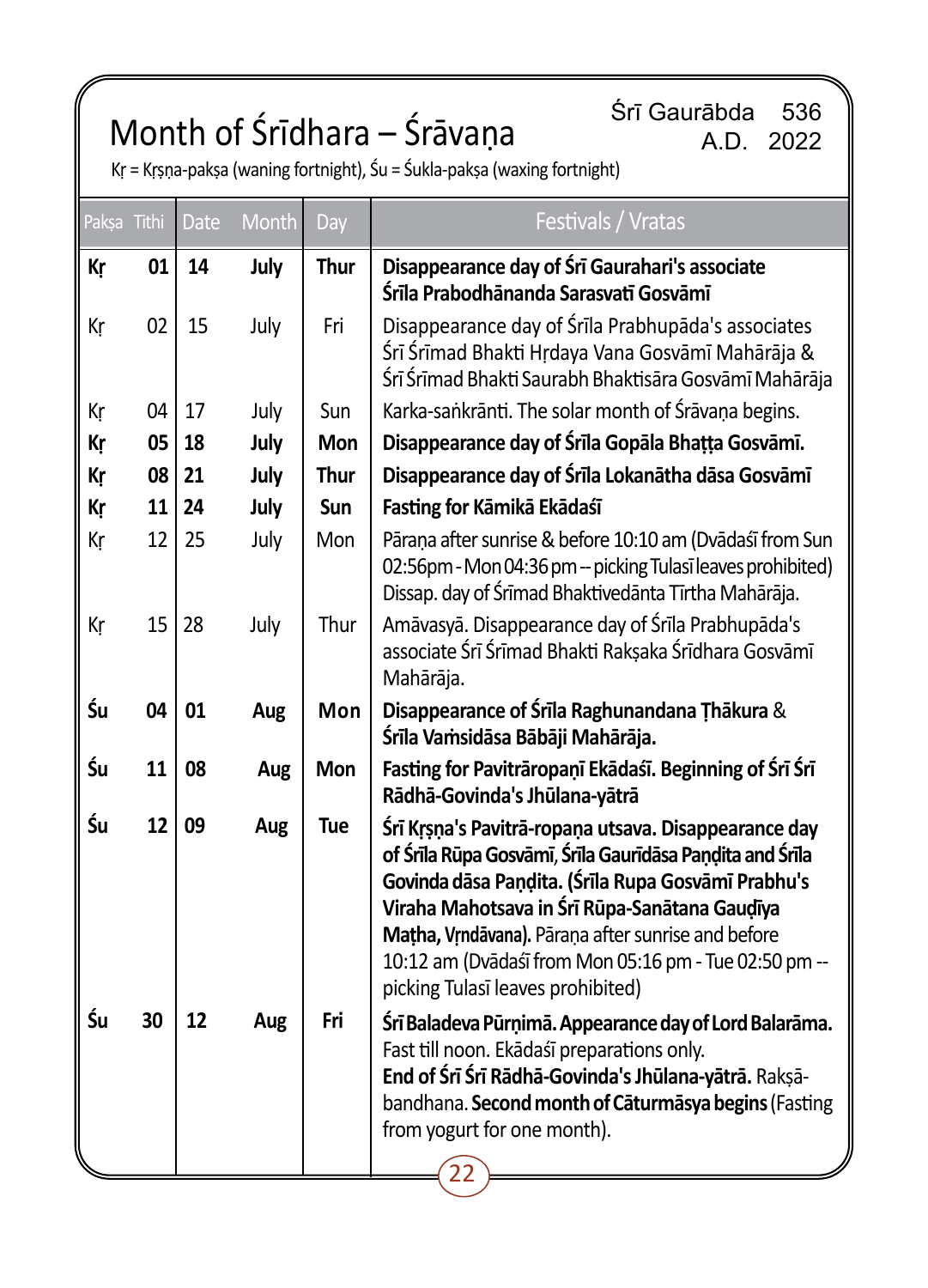# Month of Hṛṣīkeśa – Bhādra Sirī Gaurābda 536

A.D. 2022

Kṛ = Kṛṣṇa-pakṣa (waning fortnight)

|    | Date        | Month | Day | Festivals / Vratas                                                                                                                                                               |
|----|-------------|-------|-----|----------------------------------------------------------------------------------------------------------------------------------------------------------------------------------|
| 01 | 13          | Aug   | Sat | Pārana after sunrise and before 10:12am.                                                                                                                                         |
| 06 | 17          | Aug   | Wed | Simha-sankrānti. The solar month of Bhādra begins.                                                                                                                               |
| 08 | 19          | Aug   | Fri | Śrī Krsņa Janmāstamī (Full fast till midnight. Ekādaśī<br>preparations only).                                                                                                    |
| 09 | 20          | Aug   | Sat | Śrī Nandotsava. Appearance day of Śrīla Prabhupāda's<br>associate ISKCON Founder Ācāryā Śrī Śrīmad<br>Bhaktivedānta Svāmī Mahārāja.<br>Pāraņa after sunrise and before 10:12 am. |
| 12 | 23          | Aug   | Tue | Fasting for Unmilanī Mahā Dvādaśī.                                                                                                                                               |
| 13 | 24          | Aug   | Wed | Pāraņa after sunrise and before 08:21 am (Dvādaśī from Tue<br>06:18 am - Wed 08:21 am -- picking Tulasī prohibited).                                                             |
| 15 | 27          | Aug   | Sat | Amāvasyā.<br>23                                                                                                                                                                  |
|    | Pakşa Tithi |       |     |                                                                                                                                                                                  |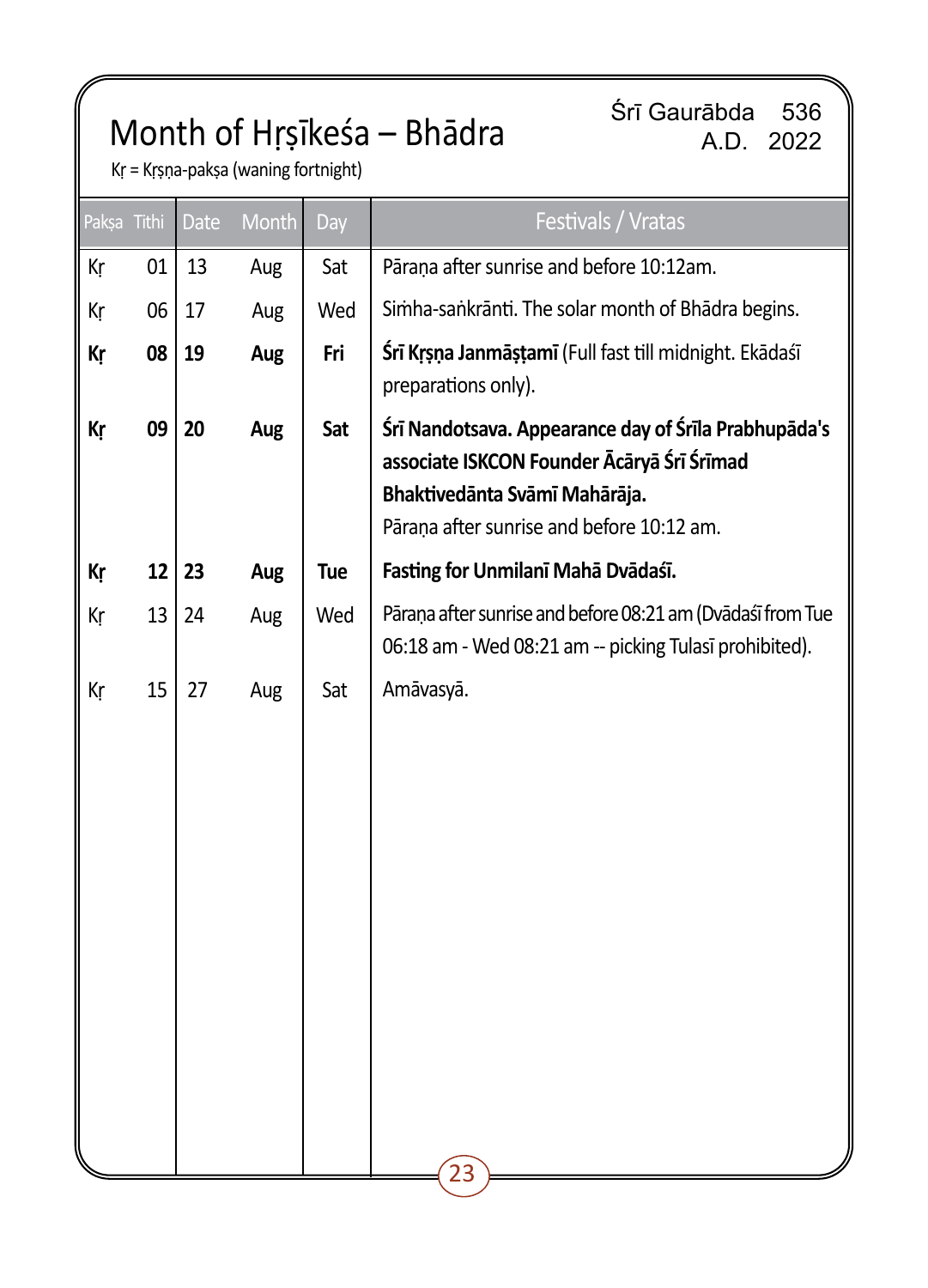## Srī Gaurābda 536<br>A.D. 2022 A.D. Zo

A.D. 2022

Śu = Śukla-pakṣa (waxing fortnight)

| Pakṣa Tithi | <b>Date</b> | Month | Day  | Festivals / Vratas                                                                                                                                                                                                                                                                               |
|-------------|-------------|-------|------|--------------------------------------------------------------------------------------------------------------------------------------------------------------------------------------------------------------------------------------------------------------------------------------------------|
| Śu<br>01    | 28          | Aug   | Sun  | Appearance day of Śrī Śrīmad Gaura Govinda Mahārāja                                                                                                                                                                                                                                              |
| Śu<br>04    | 31          | Aug   | Wed  | Appearance day of Śrī Sītā-devī,<br>consort of Śrī Advaita Ācārya                                                                                                                                                                                                                                |
| Śu<br>07    | 03          | Sept  | Sat  | Śrī Lalitā-saptamī (appearance of Śrī Lalitā-devī)                                                                                                                                                                                                                                               |
| Śu<br>08    | 04          | Sept  | Sun  | Śrī Śrī Rādhāstamī. No fasting.                                                                                                                                                                                                                                                                  |
| Śu<br>12    | 07          | Sept  | Wed  | Fasting for Śravaņā Mahādvāśī.<br>Śrī Vāmana Dvādaśī (appearance of Lord Vāmanadeva).<br>Appearance day of Śrīla Jīva Gosvāmī Prabhu. (Dvādaśī<br>Wed 00:37 am - Wed 10:12 pm picking Tulasī prohibited).                                                                                        |
| Śu<br>13    | 08          | Sept  | Thur | App. day of Śrīla Saccidānanda Bhaktivinoda Thakura.<br>Pārana after sunrise and before 10:12 am.                                                                                                                                                                                                |
| Śu<br>14    | 09          | Sept  | Fri  | Disappearance day of Nāmācārya Śrīla Haridāsa Thākura<br>Disappearance day of Śrī Śrīmad Bhakti Vijñāna Bhāratī<br>Gosvāmī Mahārāja                                                                                                                                                              |
| Śu<br>30    | 10          | Sept  | Sat  | Pūrņimā. Srī Viśvarūpa Mahotsava. Sannyāsa<br>anniversary of nitya-līlā pravișța om vișņupāda<br>aștottara-śata Śrī Śrīmad Bhakti Prajñāna Keśava Gosvāmī<br>Mahārāja and Śrī Śrīmad Bhaktivedānta Svāmī Mahārāja.<br>Third month of Caturmasya begins (Fasting from milk for<br>for one month). |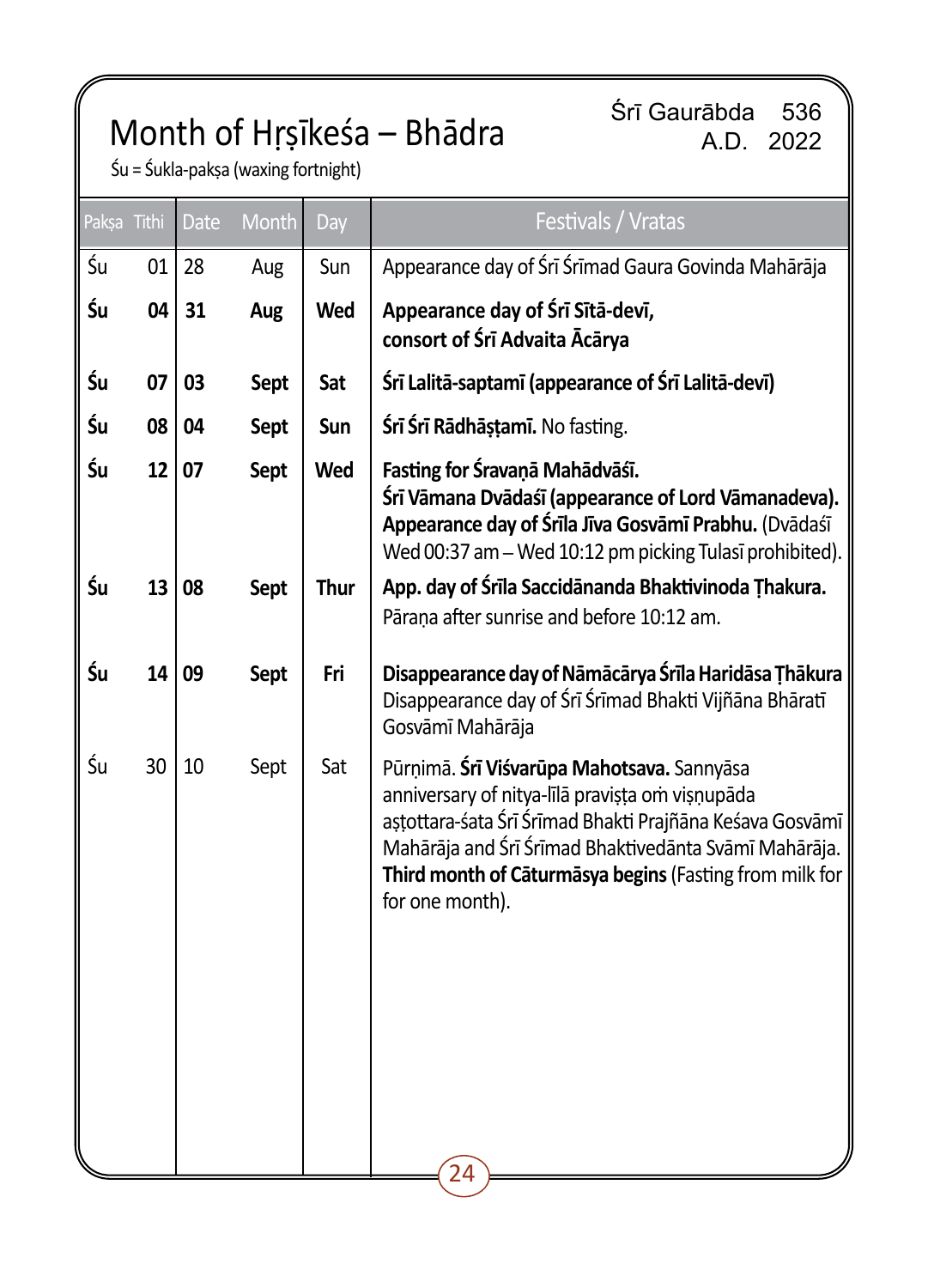## Month of Padmanābha – Āśvina

Śrī Gaurābda 536 A.D. 2022

Kṛ = Kṛṣṇa-pakṣa (waning fortnight)

| Paksa Tithi | <b>Date</b> | Month | Day  | Festivals / Vratas                                                                                                 |
|-------------|-------------|-------|------|--------------------------------------------------------------------------------------------------------------------|
| 02          | 12          | Sept  | Mon  | Disappearance day of Śrīla Prabhupāda's associate<br>Śrī Śrīmad Bhakti Vilāsa Tīrtha Gosvāmī Mahārāja              |
| 06          | 16          | Sept  | Fri  | Disappearance day of Śrīla Prabhupāda's associate Śrī<br>Śrīmad Bhakti Śrīrūpa Siddhāntī Gosvāmī Mahārāja          |
| 07          | 17          | Sept  | Sat  | Kanyā-saṅkrānti. The solar month of Āśvina begins.                                                                 |
| 11          | 21          | Sept  | Wed  | Fasting for Indirā Ekādaśī                                                                                         |
| 12          | 22          | Sept  | Thur | Pāraņa after sunrise and before 10:10 am (Dvādaśī from<br>Wed 10:47 pm - Fri 00:33 am - picking Tulasī prohibited) |
| 15          | 25          | Sept  | Sun  | Amāvasyā                                                                                                           |
|             |             |       |      |                                                                                                                    |
|             |             |       |      |                                                                                                                    |
|             |             |       |      |                                                                                                                    |
|             |             |       |      |                                                                                                                    |
|             |             |       |      |                                                                                                                    |
|             |             |       |      |                                                                                                                    |
|             |             |       |      |                                                                                                                    |
|             |             |       |      |                                                                                                                    |
|             |             |       |      |                                                                                                                    |
|             |             |       |      |                                                                                                                    |
|             |             |       |      | $\mathbf{\hat{25}}$                                                                                                |
|             |             |       |      |                                                                                                                    |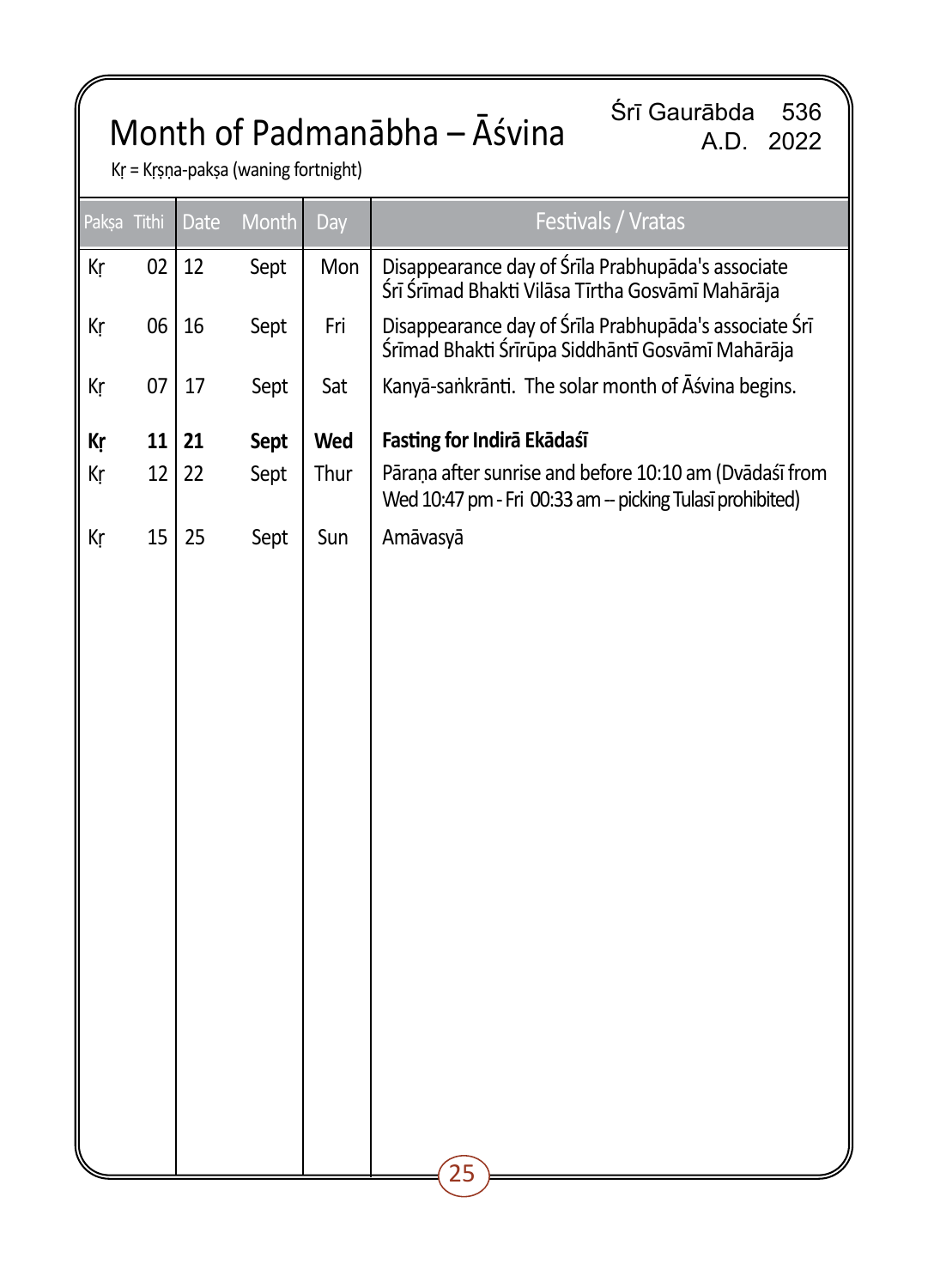## Month of Padmanābha – Āśvina

Śrī Gaurābda 536 A.D. 2022

Śu = Śukla-pakṣa (waxing fortnight)

|    | Pakṣa Tithi | <b>Date</b> | Month      | Day  | Festivals / Vratas                                                                                                                                                                                                                                                                                                                                                                                                                                                                                                         |
|----|-------------|-------------|------------|------|----------------------------------------------------------------------------------------------------------------------------------------------------------------------------------------------------------------------------------------------------------------------------------------------------------------------------------------------------------------------------------------------------------------------------------------------------------------------------------------------------------------------------|
| Śu | 04          | 29          | Sept       | Thur | Appearance day of Śrīla Prabhupāda's associate<br>Śrī Śrīmad Bhakti Pramoda Purī Gosvāmī Mahārāja                                                                                                                                                                                                                                                                                                                                                                                                                          |
| Śu | 10          | 05          | Oct        | Wed  | Vijaya-daśamī. Lord Śrī Rāmacandra Vijayotsava<br>Appearance day of Śrīla Madhvācārya                                                                                                                                                                                                                                                                                                                                                                                                                                      |
| Śu | 11          | 06          | <b>Oct</b> | Thur | Fasting for Pāpāṅkuśā Ekādaśī                                                                                                                                                                                                                                                                                                                                                                                                                                                                                              |
| Śu | 12          | 07          | Oct        | Fri  | Disappearance day of Śrīla Raghunātha dāsa Gosvāmī,<br>Śrīla Raghunātha Bhatta Gosvāmī and Śrīla Krsnadāsa<br>Kavirāja Gosvāmī. Pāraņa after sunrise and before 06:49 am<br>(Dvādaśī from Thur 08:54 am - Fri 06:49 am -- picking<br>Tulasī prohibited)                                                                                                                                                                                                                                                                    |
| Śu | 30          | 09          | Oct        | Sun  | Śarada Pūrnimā.<br>Śāradīya Rāsa-yātrā of Śrī Śrī Rādhā-Krsna. Dāmodara-<br>vrata, Kārtika-vrata, Ūrjā-vrata, Niyama-sevā begins.<br>Disappearance day of Śrīla Murāri Gupta.<br>54th disappearance day of Śrīla Prabhupāda's intimate<br>associate and founder of Śrī Gaudīya Vedānta Samiti<br>nitya-līlā pravista om visņupāda astottara-śata Śrī Śrīmad<br>Bhakti Prajñāna Keśava Gosvāmī Mahārāja<br>Last month of Cāturmāsya begins (fasting from sesame<br>seeds, sesame oil, mustard seeds and mustard oil).<br>26 |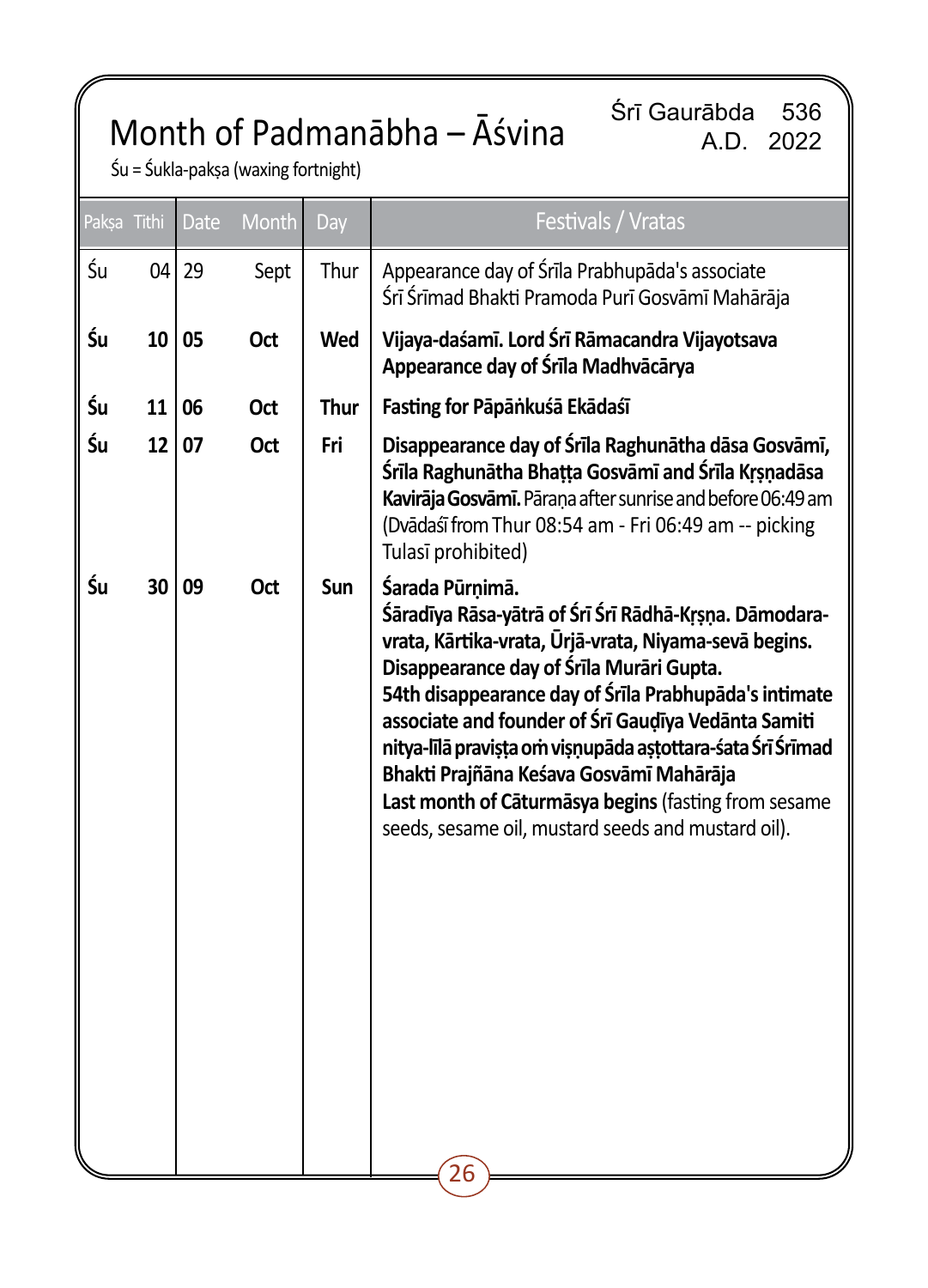## Month of Dāmodara – Kārtika

Śrī Gaurābda 536 A.D. 2022

Kṛ = Kṛṣṇa-pakṣa (waning fortnight)

| Paksa Tithi |    | <b>Date</b> | Month | Day | Festivals / Vratas                                                                                                                                                                                                                                |
|-------------|----|-------------|-------|-----|---------------------------------------------------------------------------------------------------------------------------------------------------------------------------------------------------------------------------------------------------|
| Кr          | 05 | 14          | Oct   | Fri | Disappearance day of Śrīla Prabhupāda's associate Śrī<br>Śrīmad Bhakti Kuśala Nāṛsiṁha Mahārāja                                                                                                                                                   |
| Кr          | 06 | 16          | Oct   | Sun | Disappearance day of Śrīla Prabhupāda's associate<br>Śrī Śrīmad Bhakti Vicāra Yāyāvara Gosvāmī Mahārāja                                                                                                                                           |
| Кr          | 07 | 17          | Oct   | Mon | Disappearance day of Śrīla Narottama dāsa Thākura                                                                                                                                                                                                 |
| Кr          | 08 | 18          | Oct   | Tue | Bahulāstamī, Manifestation day of Śrī Rādhā-kunda<br>Disappearance day of Śrīla Gadādhara dāsa Thākura.<br>Tulā-sankrānti. The solar month of Kārtika begins.<br>Offering ghee lamp to the sky for one month begins.<br>Mantra for offering lamp: |
|             |    |             |       |     | dāmodarāya nabhasi tulāyām lolayā saha<br>pradīpante prayacchāmi namo'nantāya vedhase<br>(Hari-bhakti-vilāsa)                                                                                                                                     |
| Кr          | 09 | 19          | Oct   | Wed | Appearance of Śrī Vīracandra Prabhu.                                                                                                                                                                                                              |
|             |    |             |       |     | Appearance day of Śrīla Prabhupāda's associate                                                                                                                                                                                                    |
|             |    |             |       |     | Śrī Śrīmad Bhakti Rakṣaka Śrīdhara Gosvāmī Mahārāja                                                                                                                                                                                               |
| Кr          | 11 | 21          | Oct   | Fri | Fasting for Ramā Ekādaśī                                                                                                                                                                                                                          |
| Кr          | 12 | 22          | Oct   | Sat | Disappearance day of Śrīla Narahari Sarakāra Thākura<br>Pāraņa after sunrise and before 10:10 am (Dvādaśī from<br>Fri 03:29 pm - Sat 04:29 pm -- picking Tulasī prohibited)                                                                       |
| Кr          | 13 | 23          | Oct   | Sun | Offering of lamps to Yama                                                                                                                                                                                                                         |
| Кr          | 14 | 24          | Oct   | Mon | Yama-caturdaśī. Offering of 14 lamps in Visnu Temple.                                                                                                                                                                                             |
| Кr          | 15 | 25          | Oct   | Tue | Amāvasyā.<br>Dīpāvalī, ghee lamp offering in Śrī Vișņu temple.<br>Partial Solar Eclipse, visible in India. (Eclipse start 02:29 pm<br>Eclipse ends 06:32 pm. The eclipse last 4 hours and 3 min).<br>Please check your location eclipse timings.  |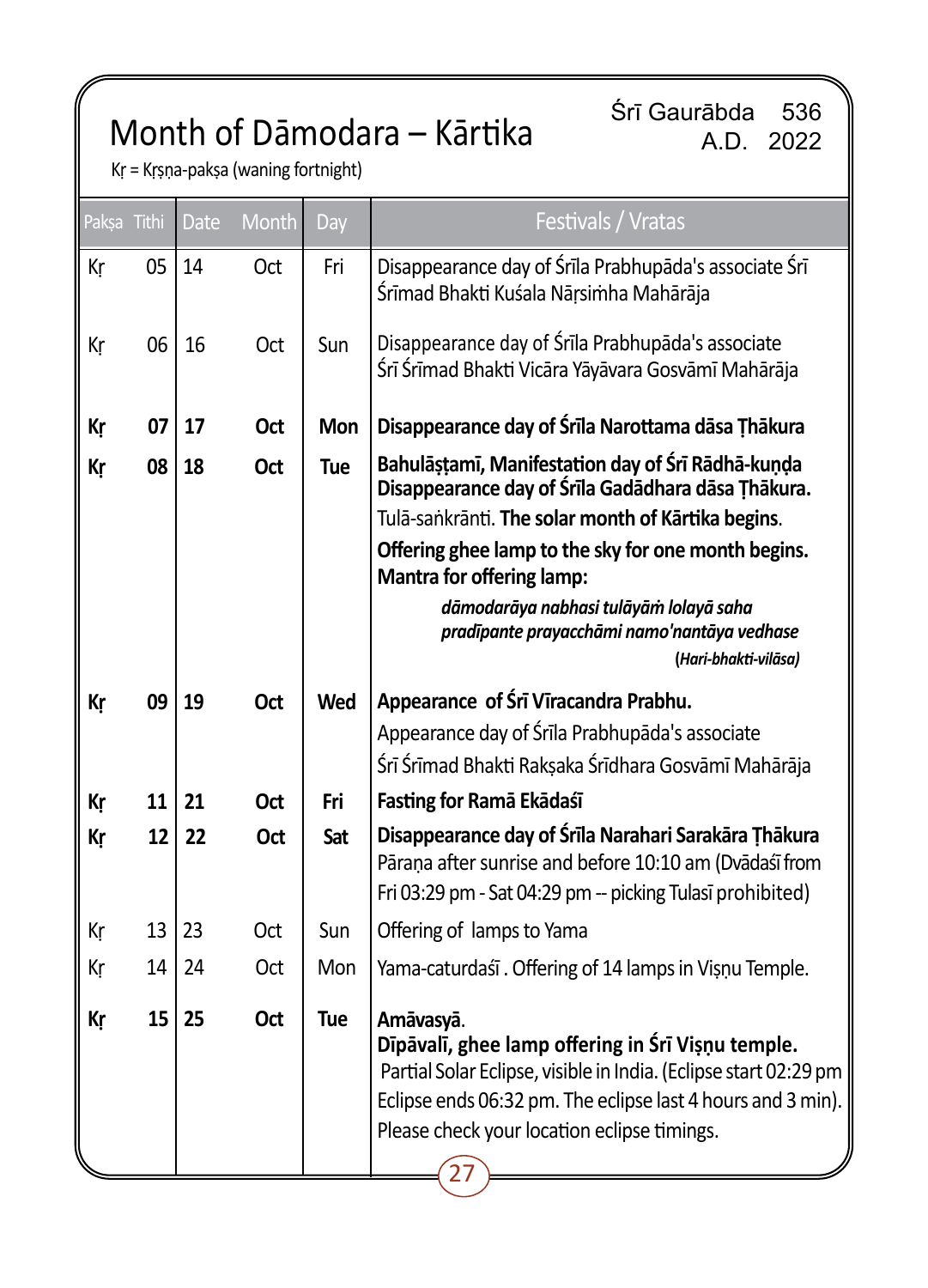## Month of Dāmodara – Kārtika

Śrī Gaurābda 536 A.D. 2022

Śu = Śukla-pakṣa (waxing fortnight)

| Paksa Tithi |          | <b>Date</b> | Month             | Day         | Festivals / Vratas                                                                                                                                                                                                                                                                                                                                                                                                                                          |
|-------------|----------|-------------|-------------------|-------------|-------------------------------------------------------------------------------------------------------------------------------------------------------------------------------------------------------------------------------------------------------------------------------------------------------------------------------------------------------------------------------------------------------------------------------------------------------------|
| Śu<br>Śu    | 01<br>02 | 26<br>27    | Oct<br>Oct        | Wed<br>Thur | Go-pūjā and Śrī Govardhana Pūjā in the forenoon.<br>Annakūța Mahotsava. Bali-pūjā.<br>Appearance day of Śrīla Rasikānanda Prabhu.<br>Appearance day of Śrīla Prabhupāda's associate Śrī Śrīmad<br>Bhakti Kusuma Śramana Gosvāmī Mahāraja.<br>Disappearance day of Śrī Gaura's associate Śrīla Vāsudeva                                                                                                                                                      |
| Śu<br>Śu    | 03<br>04 | 28<br>29    | <b>Oct</b><br>Oct | Fri<br>Sat  | Ghoșa. Yama-dvitīyā. Bhrātr-dvitīyā (Bhaiyā Dūja).<br>18th Disapp. day of nitya-līlā pravista om visnupāda<br>aștottara-śata Śrī Śrīmad Bhaktivedānta Vāmana<br>Gosvāmī Mahārāja and 20th disappearance day of nitya-<br>līlā pravista om visnupāda astottara-śata Śrī Śrīmad<br>Bhaktivedānta Trivikrama Gosvāmī Mahārāja.<br>Disappearance day of Śrīla Prabhupāda's associate<br><b>ISKCON founder Acarya Śrī Śrīmad Bhaktivedānta</b><br>Svāmī Mahārāja |
| Śu          | 05       | 30          | Oct               | Sun         | Appearance day of Śrīla Prabhupāda's associate Śrī Śrīmad<br>Bhakti Śrīrūpa Siddhāntī Gosvāmī Mahārāja                                                                                                                                                                                                                                                                                                                                                      |
| Śu          | 08       | 01          | Nov               | Tue         | Gopāṣṭamī. Disappearance day of Śrīla Gadādhara dāsa<br>Thākura, Śrīla Dhanañjaya Paṇḍita and Śrīla Śrīnivāsācārya                                                                                                                                                                                                                                                                                                                                          |
| Śu          | 11       | 04          | Nov               | Fri         | Fasting for Utthāna Ekādaśī. Bhīṣma-pañcaka begins.<br>Disappearance day of Śrīla Gaura-kiśora dāsa Bābājī<br>Mahārāja. Appearance day of Śrīla Prabhupāda's associate<br>Śrī Śrīmad Bhakti Dayita Mādhava Gosvāmī Mahārāja.                                                                                                                                                                                                                                |
| Śu          | 12       | 05          | Nov               | Sat         | Pāraņa after sunrise and before 10:13 am (Dvādaśī from<br>Fri 06:59 pm - Sat 05:33 pm -- picking Tulasī prohibited)                                                                                                                                                                                                                                                                                                                                         |
| Śu          | 14       | 07          | Nov               | Mon         | Disappearance day of Śrīla Prabhupāda's associate<br>Śrī Śrīmad Bhakti Pramoda Purī Gosvāmī Mahārāja                                                                                                                                                                                                                                                                                                                                                        |
| Śu          | 30       | 08          | Nov               | Tue         | Pūrņimā. Haimantikī Rāsa-yātrā of Śrī Śrī Rādhā-Kṛṣṇa.<br>End of Cāturmāsya vrata, Dāmodara-vrata, Kārtika-vrata<br>and Ūriā-vrata. Disapp. day of Śrīla Bhūgarbha Gosvāmī<br>and Śrīla Kāśīśvara Pandita. Full Lunar Eclipse. Visible<br>in India (Eclipse begins 02:39 pm and ends 06:19 pm.<br>The eclipse last 3 hours and 40 minutes).<br>Please check your location eclipse timings.                                                                  |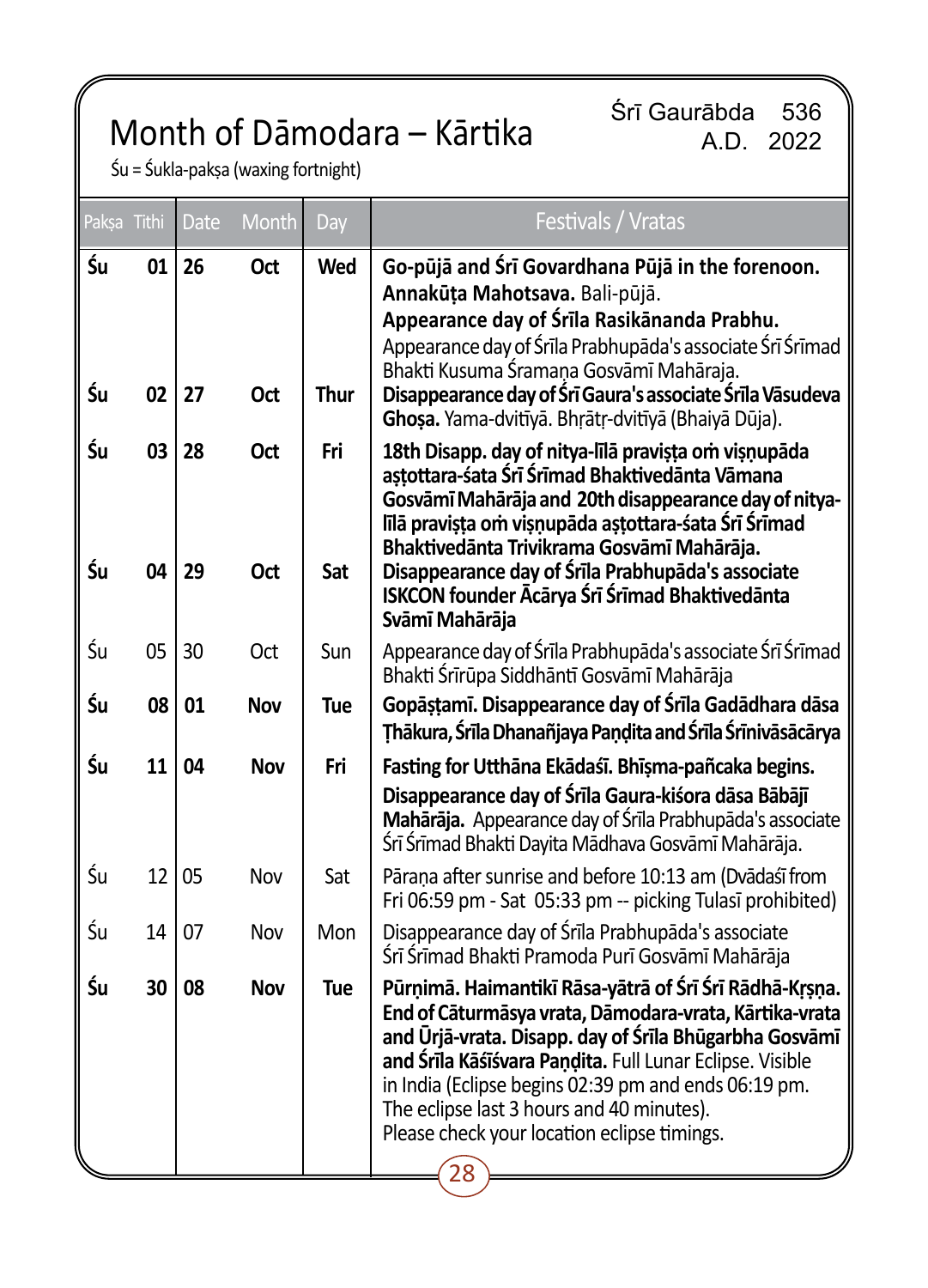## Month of Keśava – Mārgaśīrṣa

Śrī Gaurābda 536 A.D. 2022

| Paksa Tithi       |    | <b>Date</b> | Month      | Day  | Festivals / Vratas                                                                                                                                                                                     |
|-------------------|----|-------------|------------|------|--------------------------------------------------------------------------------------------------------------------------------------------------------------------------------------------------------|
| Кŗ                | 01 | 09          | Nov        | Wed  | Beginning of Śrī Kātyāyanī-vrata                                                                                                                                                                       |
| Кr                | 05 | 13          | Nov        | Sun  | Appearance day of Śrīla Prabhupāda's associate Śrī Śrīmad<br>Bhakti Vikāsa Hrsīkeśa Gosvāmī Mahārāja                                                                                                   |
| Кr                | 07 | 15          | Nov        | Tue  | Appearance day of Śrīla Prabhupāda's associate Śrī Śrīmad<br>Bhaktisambandha Turyāśramī Gosvāmī Mahārāja                                                                                               |
| Кr                | 09 | 17          | Nov        | Thur | Vrścika-saṅkrānti. The solar month of Agrahāyaṇa begins.<br>End of offering lamps to sky.                                                                                                              |
| Кr                | 11 | 20          | <b>Nov</b> | Sun  | Fasting for Utpannā Ekādaśī                                                                                                                                                                            |
| Кr                | 12 | 21          | Nov        | Mon  | Pārana after sunrise and before 07:32 am (Dvādaśī from<br>Sun 07:33 am - Mon 07:32 am -- picking Tulasī prohibited)                                                                                    |
| Кr                | 13 | 22          | Nov        | Tue  | Disapp. of Śrī Gaurahari's associate Śrīla Sāranga Ţhākura                                                                                                                                             |
| Кr                | 15 | 23          | Nov        | Wed  | Amāvasyā.                                                                                                                                                                                              |
| Śu                | 03 | 26          | Nov        | Sat  | Disappearance day of Śrīla Prabhupāda's associate<br>Śrī Śrīmad Bhakti Jīvana Janārdana Gosvāmī Mahārāja                                                                                               |
| Śu                | 08 | 01          | Dec        | Thur | Appearance day of Śrīla Prabhupāda's associate Śrī<br>Śrīmad Bhakti Jīvana Janārdana Gosvāmī Mahārāja                                                                                                  |
| Śu                | 09 | 02          | Dec        | Fri  | Appearance day of Śrīla Prabhupāda's associate Śrī<br>Śrīmad Bhakti Kamala Madhusūdana Gosvāmī Mahārāja                                                                                                |
| Śu 11+12<br>$+13$ |    | 04          | <b>Dec</b> | Sun  | Fasting for Tri-sprśā Mahā Dvādaśī.<br>Śrī Gītā-jayantī (appearance of Śrīmad Bhagavad-gītā)<br>Disappearance day of Śrīla Prabhupāda's associate<br>Śrī Śrīmad Bhakti Kusuma Śramaņa Gosvāmī Mahārāja |
| Śu                | 13 | 05          | <b>Dec</b> | Mon  | Pārana after sunrise and before 10:25 am<br>(Dvādaśī from Sun 07:27 am - Mon 06:55 am--picking<br>Tulasī leaves prohibited).                                                                           |
| Śu                | 30 | 08          | Dec        | Thur | Pūrņimā. End of Śrī Kātyāyanī-vrata.                                                                                                                                                                   |
|                   |    |             |            |      | 29                                                                                                                                                                                                     |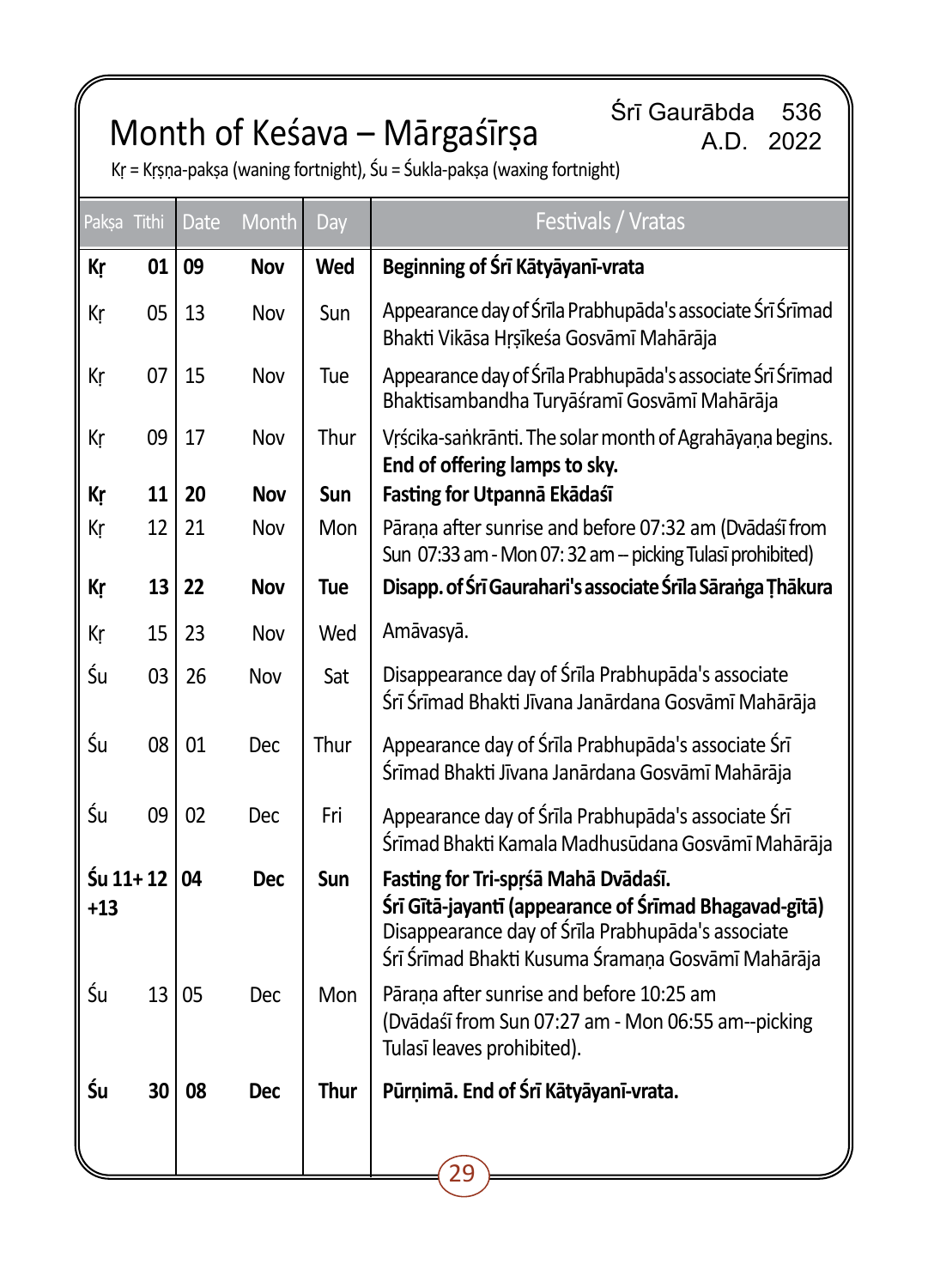## Month of Nārāyaṇa – Pauṣa

Śrī Gaurābda 536 A.D. 2022-2023

| Pakşa Tithi |    | Date | Month      | Day        | Festivals / Vratas                                                                                                                                                                                                                                                                                            |
|-------------|----|------|------------|------------|---------------------------------------------------------------------------------------------------------------------------------------------------------------------------------------------------------------------------------------------------------------------------------------------------------------|
| Кr          | 04 | 12   | <b>Dec</b> | <b>Mon</b> | 85th disappearance day of jagad-guru nitya-līlā pravișța<br>om visnupāda astottara-śata Śrī Śrīmad Bhaktisiddhānta<br>Sarasvatī Gosvāmī Prabhupāda                                                                                                                                                            |
| Кr          | 08 | 16   | <b>Dec</b> | Fri        | Dhanu-Sankrānti. The solar month of Pausa begins.                                                                                                                                                                                                                                                             |
| Кr          | 09 | 17   | <b>Dec</b> | Sat        | 101th appearance day of nitya-līlā pravista om visnupāda<br>aștottara-śata Śrī Śrīmad Bhaktivedānta Vāmana<br>Gosvāmī Mahārāja & 12th disappearance anniversary of<br>most worshipful Śrīla Gurudeva nitya-līlā pravista om<br>visnupāda astottara-śata Śrī Śrīmad Bhaktivedānta<br>Nārāyaņa Gosvāmī Mahārāja |
| Кr          | 11 | 19   | <b>Dec</b> | Mon        | Fasting for Saphalā Ekādaśī                                                                                                                                                                                                                                                                                   |
| Кr          | 12 | 20   | <b>Dec</b> | Tue        | Disappearance day of Śrī Devānanda Paṇḍita and<br>Śrīla Prabhupāda's associate Śrī Śrīmad Bhakti Bhūdeva<br>Śrautī Gosvāmī Mahārāja.<br>Pāraņa after sunrise and before 10:30 am. (Dvādaśī from<br>Mon 10:20 pm Tue 9:21 pm picking Tulasī leaves prohibited)                                                 |
| Кr          | 13 | 21   | <b>Dec</b> | Wed        | Disapp. day of Śrīla Maheśa Paṇḍita and Śrīla Uddhāraṇa<br>Datta Thākura                                                                                                                                                                                                                                      |
| Кr          | 15 | 23   | <b>Dec</b> | Fri        | Amāvasyā.                                                                                                                                                                                                                                                                                                     |
| Śu          | 03 | 26   | <b>Dec</b> | <b>Mon</b> | Disappearance day of Śrīla Jīva Gosvāmī Prabhu                                                                                                                                                                                                                                                                |
| Śu          | 11 | 02   | Jan        | Mon        | Fasting for Putradā Ekādaśī                                                                                                                                                                                                                                                                                   |
| Śu          | 12 | 03   | Jan        | Tue        | Disappearance day of Śrīla Jagadīśa Paņdita.<br>Pāraņa after sunrise and before 10:38 am<br>(Dvādaśī from Mon 10:32 pm - Tue 11:06 pm - picking<br>Tulasī leaves prohibited)                                                                                                                                  |
| Śu          | 13 | 04   | Jan        | Wed        | Disappearance day of Śrīla Prabhupāda's associate<br>Śrī Śrīmad Bhakti Kumuda Santa Gosvāmī Mahārāja                                                                                                                                                                                                          |
| Śu          | 30 | 06   | Jan        | Fri        | Pūrņimā. Pusyābhiseka-yātrā of Śrī Krsņa.                                                                                                                                                                                                                                                                     |
|             |    |      |            |            | 30                                                                                                                                                                                                                                                                                                            |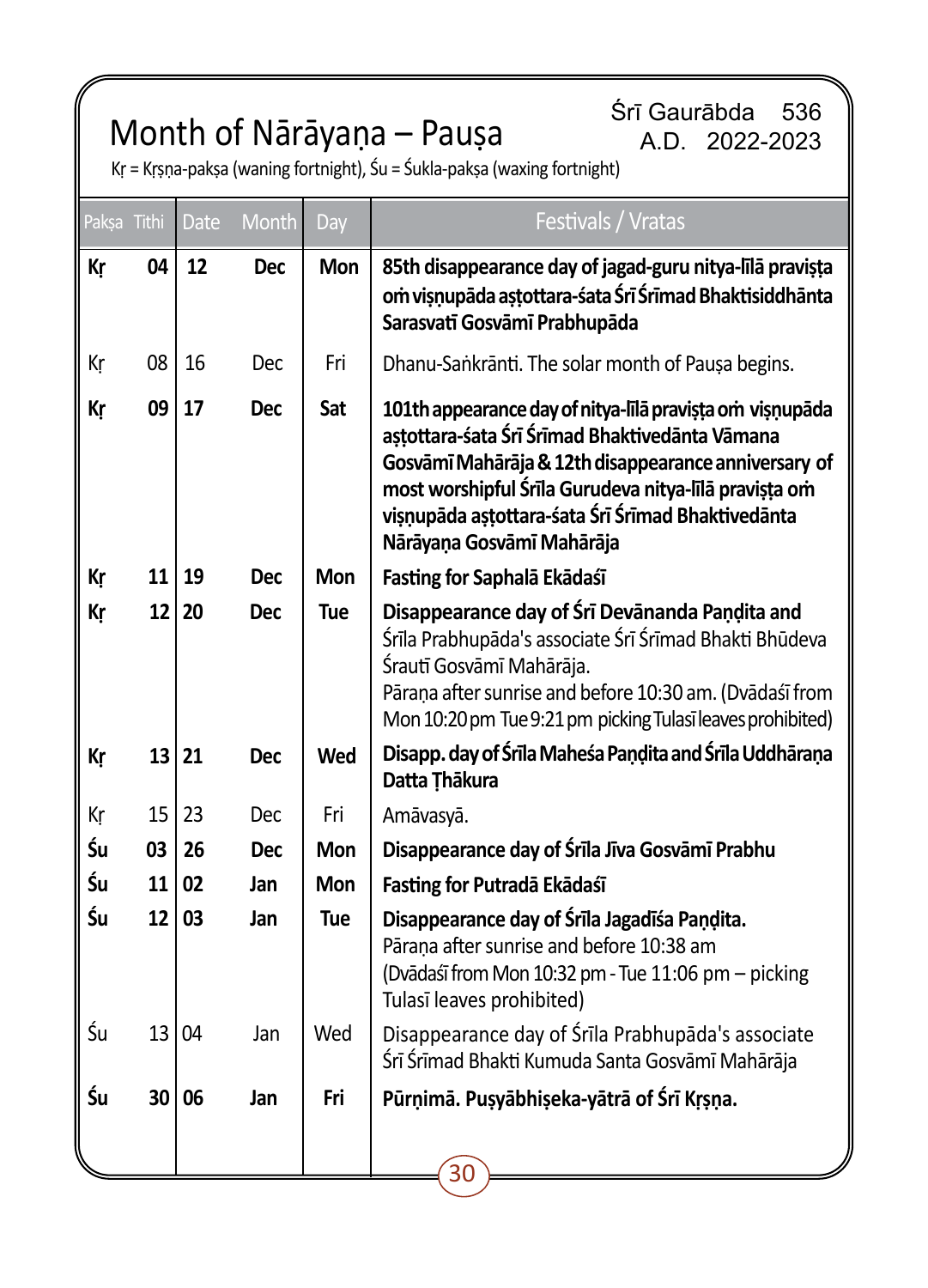## Month of Mādhava – Māgha

Śrī Gaurābda 536 A.D. 2023

Kṛ = Kṛṣṇa-pakṣa (waning fortnight)

|    | Pakṣa Tithi | <b>Date</b> | <b>Month</b> | Day         | Festivals / Vratas                                                                                                                                                                                                       |
|----|-------------|-------------|--------------|-------------|--------------------------------------------------------------------------------------------------------------------------------------------------------------------------------------------------------------------------|
| Кr | 03          | 10          | Jan          | Tue         | Appearance day of Śrīla Gopāla Bhațța Gosvāmī<br>Disappearance day of Śrīla Rāmacandra Kavirāja                                                                                                                          |
| Кŗ | 05          | 12          | Jan          | Thur        | Disappearance day of Śrīla Prabhupāda's associate Śrīla<br>Narahari Sevā-vigraha Prabhu. Appearance day of Śrī<br>Śrīmad Bhakti Vaibhāva Purī Gosvāmī Mahārāja                                                           |
| Кr | 06          | 13          | Jan          | Fri         | Disapp. day of Śrīla Jayadeva Gosvāmī                                                                                                                                                                                    |
| Кr | 08          | 15          | Jan          | Sun         | Makara Sankranti. The solar month of Magha begins.<br>Gangā-sāgara Snāna.                                                                                                                                                |
| Кr | 09          | 16          | Jan          | <b>Mon</b>  | Disappearance day of Śrīla Locana dāsa Thākura                                                                                                                                                                           |
| Кŗ | 11          | 18          | Jan          | Wed         | Fasting for Şat-tilā Ekādaśī                                                                                                                                                                                             |
| Кŗ | 12          | 19          | Jan          | <b>Thur</b> | Appearance day of Śrī Śrīmad Bhaktivedānta Trivikrama<br>Gosvāmī Mahārāja.<br>Pāraņa after sunrise and before 09:42 am<br>(Dvādaśī from Wed 11:27 am - Thur 09:42 am - picking<br>Tulasī leaves prohibited)              |
| Кŗ | 15          | 21          | Jan          | Sat         | Maunī Amāvasyā. 102th Appearance anniversary of<br>most worshipful Śrīla Gurudeva nitya-līlā pravișța<br>om visņupāda astottara-sata Srī Srīmad<br>Bhaktivedānta Nārāyaņa Gosvāmī Mahārāja.<br>Śrī Vyāsa-pūjā Mahotsava. |
|    |             |             |              |             | 31                                                                                                                                                                                                                       |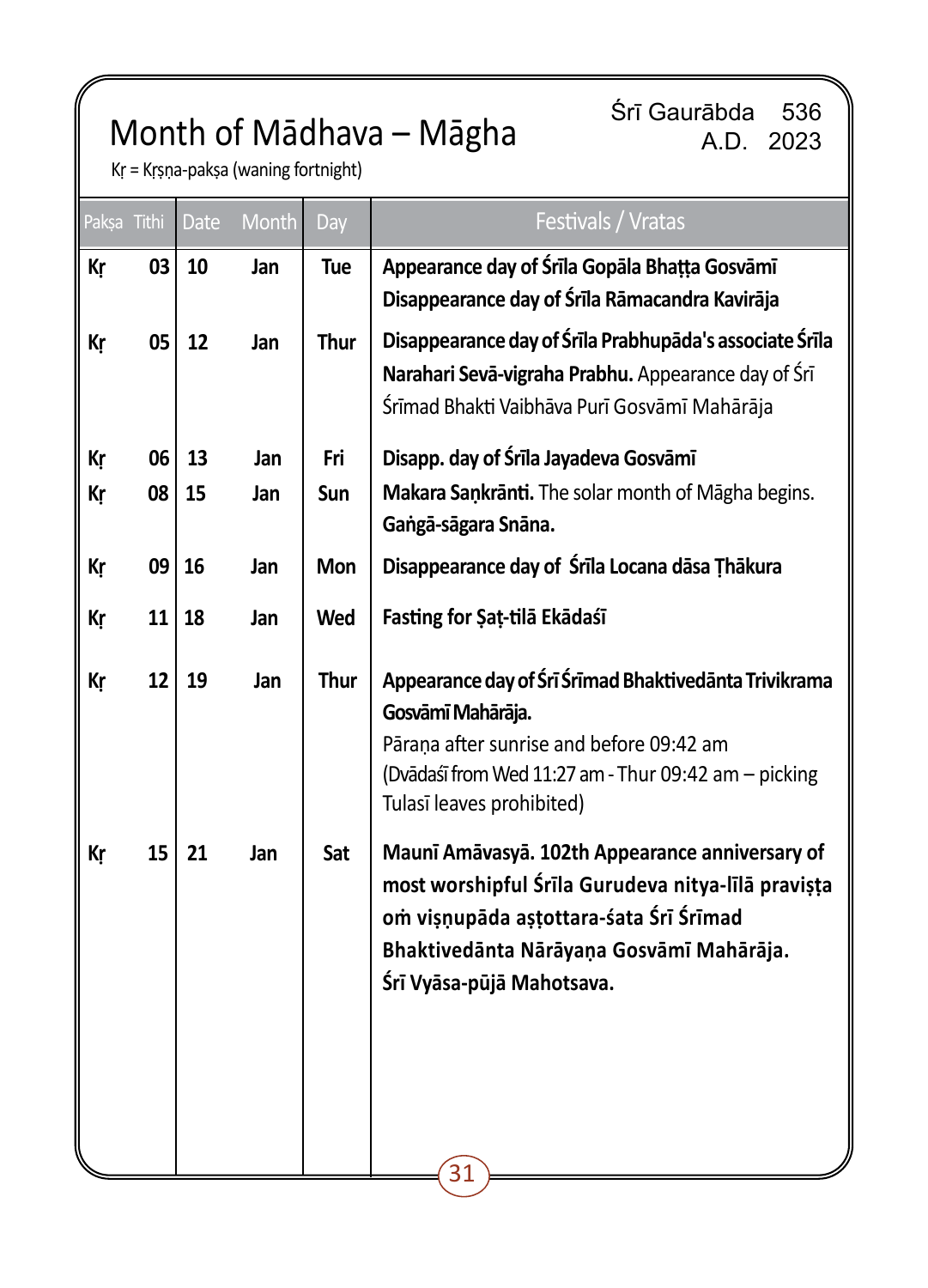## Month of Mādhava – Māgha

Śrī Gaurābda 536 A.D. 2023

Śu = Śukla-pakṣa (waxing fortnight)

| Paksa Tithi |    | <b>Date</b> | Month | Day  | Festivals / Vratas                                                                                                                                                                                                                                                                                                                                       |
|-------------|----|-------------|-------|------|----------------------------------------------------------------------------------------------------------------------------------------------------------------------------------------------------------------------------------------------------------------------------------------------------------------------------------------------------------|
| Śu          | 05 | 26          | Jan   | Thur | Vasanta-pañcamī of Śrī Krsņa.<br>Appearance day of Śrī gaura-śakti Vișņupriya devī,<br>Śrīla Raghunātha dāsa Gosvāmī,<br>Śrīla Raghunandana Ṭhākura and Puṇḍarīka Vidyānidhi<br>Disappearance day of Śrīla Viśvanātha Cakravartī Thākura<br>and Śrīla Prabhupāda's associate Śrī Śrīmad Bhakti<br>Viveka Bhāratī Gosvāmī Mahārāja<br>Śrī Sarasvatī Pūjā. |
| Śu          | 07 | 28          | Jan   | Sat  | Appearance day of Mahā-Visnu avatāra Śrī Advaita Ācārya<br>Fast till noon. Ekādaśī preparations only                                                                                                                                                                                                                                                     |
| Śu          | 08 | 29          | Jan   | Sun  | Pārana after sunrise and before 10:42 am                                                                                                                                                                                                                                                                                                                 |
| Śu          | 09 | 30          | Jan   | Mon  | Disappearance day of Śrīla Madhvācārya                                                                                                                                                                                                                                                                                                                   |
| Śu          | 10 | 31          | Jan   | Tue  | Disappearance day of Śrīla Rāmānujācārya                                                                                                                                                                                                                                                                                                                 |
| Śu          | 11 | 01          | Feb   | Wed  | Fasting for Jaya or Bhaimi Ekadaśi. Appearance of Śrila<br>Keśava Bhāratī                                                                                                                                                                                                                                                                                |
| Śu          | 12 | 02          | Feb   | Thur | Śrī Varāha-dvādaśī . Appearance day of Śrī Varāha deva.<br>Pāraņa after the worship of Śrī Varāha deva after sunrise<br>before 10:42 am. (Dvādaśī from Wed 3:47 pm - Thur 4:56 pm<br>-- picking Tulasī leaves prohibited)                                                                                                                                |
| Śu          | 13 | 03          | Feb   | Fri  | Śrī Nityānanda Trayodaśī. Appearance day of Lord Śrī<br>Nityānanda.                                                                                                                                                                                                                                                                                      |
| Śu          | 14 | 04          | Feb   | Sat  | Pārana after sunrise before 10:40 am                                                                                                                                                                                                                                                                                                                     |
| Śu          | 30 | 05          | Feb   | Sun  | Māghī Pūrņimā. Śrī Krṣṇa's Madhurotsava<br>Appearance day of Śrīla Narottama dāsa Thākura.                                                                                                                                                                                                                                                               |
|             |    |             |       |      | 32                                                                                                                                                                                                                                                                                                                                                       |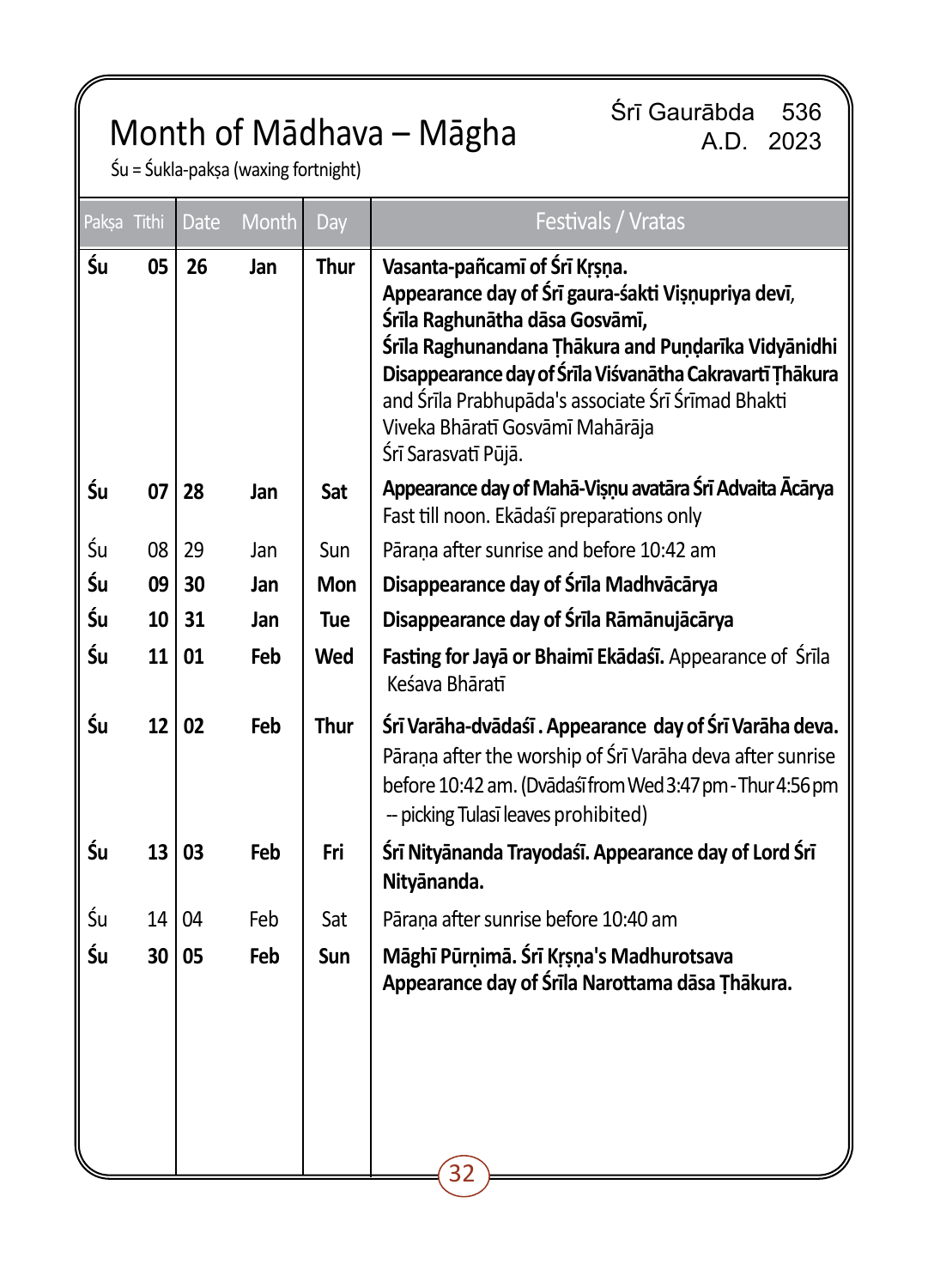## Month of Govinda – Phālguna

Śrī Gaurābda 536 A.D. 2023

Kṛ = Kṛṣṇa-pakṣa (waning fortnight), Śu = Śukla-pakṣa (waxing fortnight)

| Paksa Tithi           |    | <b>Date</b> | <b>Month</b> | Day        | Festivals / Vratas                                                                                                                                                                                                                                                                                       |
|-----------------------|----|-------------|--------------|------------|----------------------------------------------------------------------------------------------------------------------------------------------------------------------------------------------------------------------------------------------------------------------------------------------------------|
| Кr                    | 03 | 08          | Feb          | Wed        | 125th appearance day of Śrīla Prabhupāda's intimate<br>associate and founder of Srī Gaudīya Vedānta Samiti<br>nitya-līlā pravista om visņupāda astottara-śata Śrī Śrīmad<br>Bhakti Prajñāna Keśava Gosvāmī Mahārāja                                                                                      |
| Кr                    | 05 | 10          | Feb          | Fri        | 149th app. day of jagad-guru nitya-līlā pravista om visnupāda<br>astottara-śata Śrī Śrīmad Bhaktisiddhānta Sarasvatī Gosvāmī<br>Thākura Prabhupāda. App. day of Śrīla Prabhupāda's<br>associate Śrī Śrīmad Bhakti Bhūdeva Śrautī Gosvāmī Mahārāja.<br>Disappearance of Śrī Śrīmad Gaura Govinda Mahārāja |
| Кr                    | 06 | 11          | Feb          | Sat        | Appearance day of Śrīla Prabhupāda's associate Śrī<br>Śrīmad Bhakti Sāraṅga Gosvāmī Mahārāja                                                                                                                                                                                                             |
| Кr                    | 08 | 13          | Feb          | Mon        | Kumbha-sankrānti. The solar month of Phālguna begins.                                                                                                                                                                                                                                                    |
| Кr                    | 11 | 16          | Feb          | Thur       | Fasting for Vijayā Ekādaśī                                                                                                                                                                                                                                                                               |
| Kr                    | 12 | 17          | Feb          | Fri        | Pārana after sunrise and before 10:40 am (Dvādaśī from<br>Thur 10:42pm - Fri 8:27 pm -- picking Tulasī prohibited)                                                                                                                                                                                       |
| Кr                    | 14 | 19          | Feb          | Sun        | Śrī Śiva-rātri vrata (Ekādaśī preparations only)                                                                                                                                                                                                                                                         |
| Kr                    | 15 | 20          | Feb          | Mon        | Amāvasyā. Pāraņa after sunrise and before 10:35 am                                                                                                                                                                                                                                                       |
| Śu                    | 01 | 21          | Feb          | <b>Tue</b> | Disapp. day of Śrīla Rasikānanda Prabhu, Śrīla Jagannātha<br>dāsa Bābājī Mahārāja and Śrīla Prabhupāda's associate<br>Śrī Śrīmad Bhakti Dayita Mādhava Gosvāmī Mahārāja                                                                                                                                  |
| Śu                    | 09 | 01          | Mar          | Wed        | Accepting vow for Śrīdhāma Navadvīpa Parikramā in<br>Śrī Navadvīpa (Parikramā from 02 March to 06 March)                                                                                                                                                                                                 |
| Śu                    | 11 | 03          | Mar          | Fri        | Fasting for Āmalakī Ekādaśī.                                                                                                                                                                                                                                                                             |
| Śu                    | 12 | 04          | Mar          | Sat        | Disappearance day of Śrīla Mādhavendra Purī and Śrīla<br>Hrdayananda Gosvami . Parana after sunrise and before<br>09:54 am. (Dvādaśī from Fri 10:08 am - Sat 12:14 noon<br>picking Tulasī leaves prohibited)                                                                                             |
| Śu                    | 30 | 07          | Mar          | <b>Tue</b> | Śrī Gaura-pūrņimā. App. Day of Śrī Gaurāṅga Mahāprabhu<br>(Fast till moonrise. Ekādaśī preparations only). Holī                                                                                                                                                                                          |
| Śrī Gaurābda 536 ends |    |             |              |            |                                                                                                                                                                                                                                                                                                          |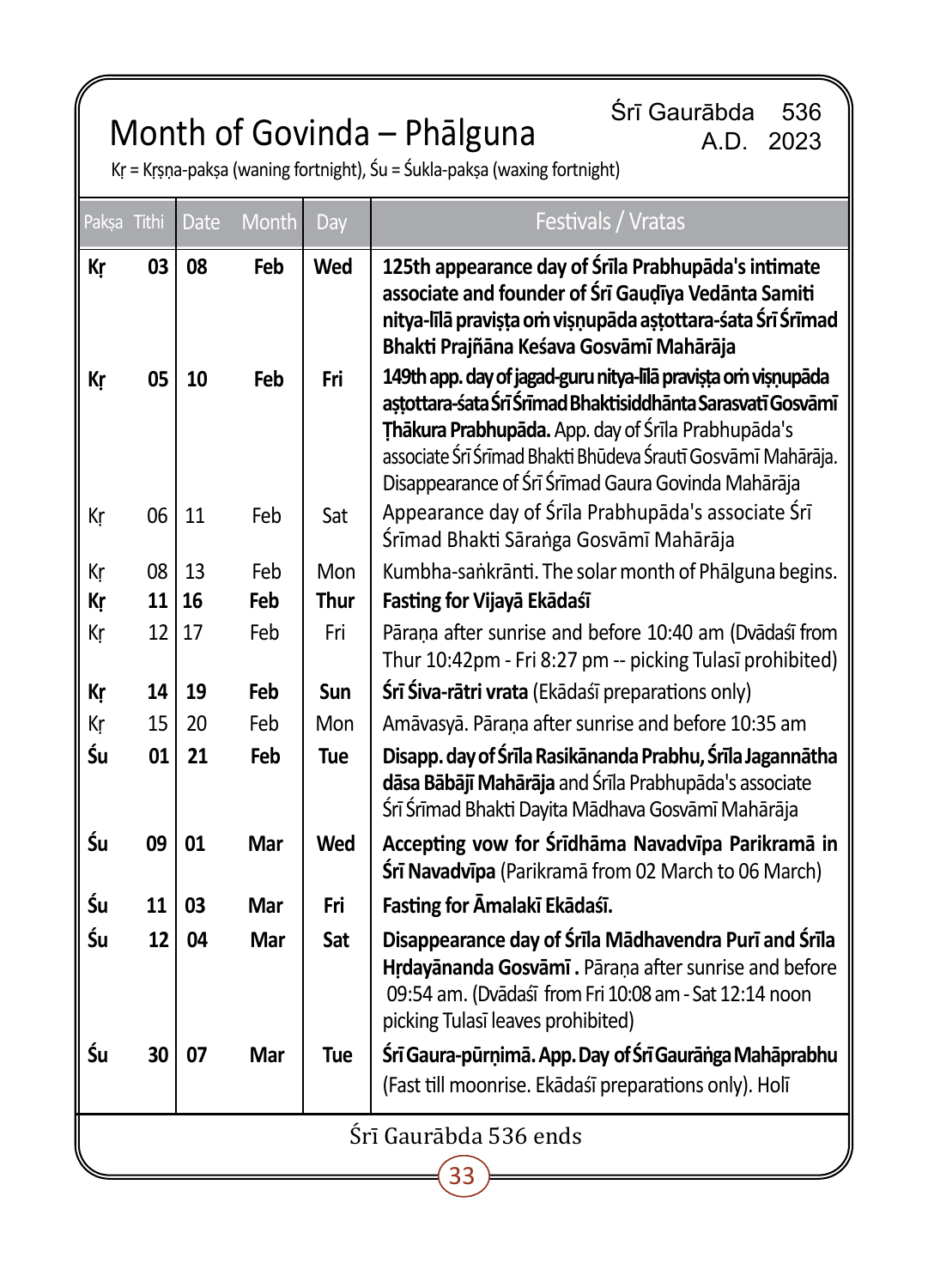# Srī Gaurābda 537<br>A.D. 2023 A.D. 2023

Kṛ = Kṛṣṇa-pakṣa (waning fortnight), Śu = Śukla-pakṣa (waxing fortnight)

|    | Paksha Tithi | <b>Date</b> | <b>Month</b> | Day  | Festivals / Vratas                                                                                                                                                         |
|----|--------------|-------------|--------------|------|----------------------------------------------------------------------------------------------------------------------------------------------------------------------------|
| Кr | 01           | 08          | Mar          | Wed  | Pārana after sunrise and before 09:52 am. Festival of Srī<br>Jagannātha Miśra. Śrī Gaurābda Year 537 and Vikrama Era<br>Year 2080 begins with months ending on pūrņimā.    |
| Кr | 08           | 15          | Mar          | Wed  | Appearance day of Śrīla Śrīvāsa Pandita                                                                                                                                    |
|    |              |             |              |      | Mīna-sankrānti. The solar month of Caitra begins.                                                                                                                          |
| Кr | 12           | 18          | Mar          | Sat  | Fasting for Trisparśā Mahā Dvādaśī.                                                                                                                                        |
| Кr | 13           | 19          | Mar          | Sun  | Disapp. of Śrī Govinda Ghoșa Țhākura (Dvādasī mixed)<br>Pārana after sunrise and before 08:07 am (Dvādaśī from<br>Sat 08:21 am - Sun 05:57 am - picking Tulasī prohibited) |
| Кŗ | 15           | 21          | Mar          | Tue  | Amāvasyā. End of Vikrama Era lunar year 2079 with months<br>ending on amāvasyā.                                                                                            |
| Śu | 01           | 22          | Mar          | Wed  | Beginning of Vikrama Era lunar year 2080 with<br>months ending on amāvasyā.                                                                                                |
| Śu | 05           | 26          | Mar          | Sun  | Appearance day of Śrī Rāmānujācārya. Appearance<br>day of Śrīla Prabhupāda's associate Śrī Śrīmad Bhakti<br>Hrdaya Vana Gosvāmī Mahārāja                                   |
| Śu | 07           | 28          | Mar          | Tue  | Appearance day of Śrīla Prabhupāda's associate<br>Śrī Śrīmad Bhakti Vilāsa Tīrtha Gosvāmī Mahārāja                                                                         |
| Śи | 09           | 30          | Mar          | Thur | Śrī Rāma Navamī (Appearance of Lord Rāmacandra).<br>Fast till noon. Ekādaśī preparations only. Appearance day<br>of Śrī Śrīmad Bhakti Vallabha Tīrtha Gosvāmī Mahārāja     |
| Śu | 10           | 31          | Mar          | Fri  | Pārana after sunrise and before 10:10am                                                                                                                                    |
| Śu | 12           | 02          | <b>April</b> | Sun  | Fasting for Vyañjulī Mahā Dvādaśī. *                                                                                                                                       |
|    |              |             |              |      | Śrī Krsņa's Damanaka-ropaņa-utsava.                                                                                                                                        |
| Śu | 13           | 03          | April        | Mon  | Pārana after sunrise and before 06:15 am (Dvādaśī from<br>Sun 04:20am - Mon 06:15am picking of Tulasī leaves<br>prohibited).                                               |
| Śu | 30           | 06          | <b>April</b> | Thur | Pūrņimā. Rāsa-yātrā of Lord Balarāma. Vasanta Rāsa-<br>yātrā of Śrī Krsna. Appearance of Śrīla Syāmānanda<br>Prabhu and Śrīla Vamśī-vadanānanda Gosvāmī                    |
|    |              |             |              |      | 34                                                                                                                                                                         |

\* The locations where sunrise will be after 6:15 am on 3rd April, Kāmadā Ekādaśī will be observed on 1st April and Pāraṇa will be on 2nd April after sunrise and before 10:47 am.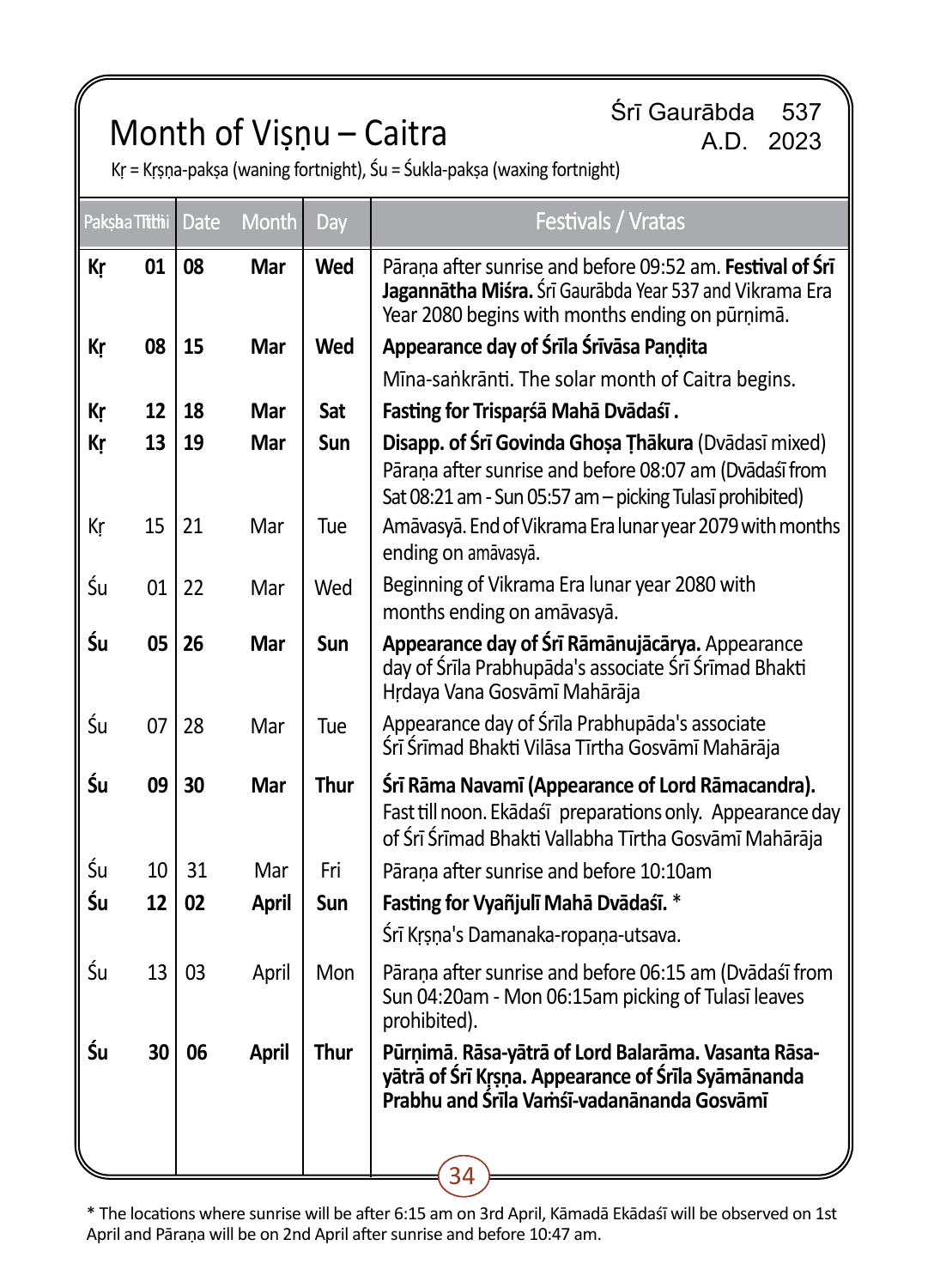# **Some Glories of Śrī Tulasī-devī**

**(Compiled from Śrī Hari-bhakti-vilāsa)**

## **tulasī-rahitāṁ pūjāṁ na gṛhṇāti sadā hariḥ kāṣṭhaṁ vā sparśayet tatra na cet tan nāmato yajet (7.263)**

Śrī Hari never accepts worship without tulasī. If tulasī leaves are not available then one can use tulasī wood. In the absence of tulasī wood, one should worship Him by uttering the name of tulasī.

## **varjyaṁ paryuṣitaṁ puṣpaṁ varjyaṁ paryuṣitaṁ phalam na varjyaṁ tulasī-patram na varjyaṁ jāhnavī-jalam (7.291)**

[In worship,] the use of stale flowers and fruits is prohibited, but tulasī leaves and Gaṅgā water, even if stale, are never prohibited.

## **saṅkrānty-ādau niṣiddho'pi tulasy-avacayaḥ smṛtau paraṁ śrī-viṣṇu-bhaktes tu dvādaśyām eva neṣyate (7.353)**

According to the Smṛti śāstras, picking tulasī is forbidden on saṅkrānti and so on [meaning the new moon, full moon, Dvādaśī and Sunday]. However, it is only on Dvādaśī that the devotees of Visnu do not pick tulasī.

## **dṛṣṭā spṛṣṭā tathā dhyātā kīrtitā namitā śrutā ropitā sevitā nityaṁ pūjitā tulasī śubhā navadhā tulasīṁ nityaṁ ye bhajanti dine dine yuga-koṭi-sahasrāṇi te vasanti harer gṛhe (9.126–127)**

Whoever serves (does bhajana of) tulasī through the nine acts ofdaily seeing her, touching her, meditating upon her, praising her, offering obeisances to her, listening to kathā about her, planting her, serving her and worshipping her, will reside in Śrī Hari's abode for up to thousands and millions of yugas\*.

Śrī Hari's abode is Śrī Vrndāvana dhāma and Śrī Navadvīpa-dhāma. Tulasī devī's mercy gives the opportunity to constantly reside in Śrī Hari's dhāma to perfect our bhakti.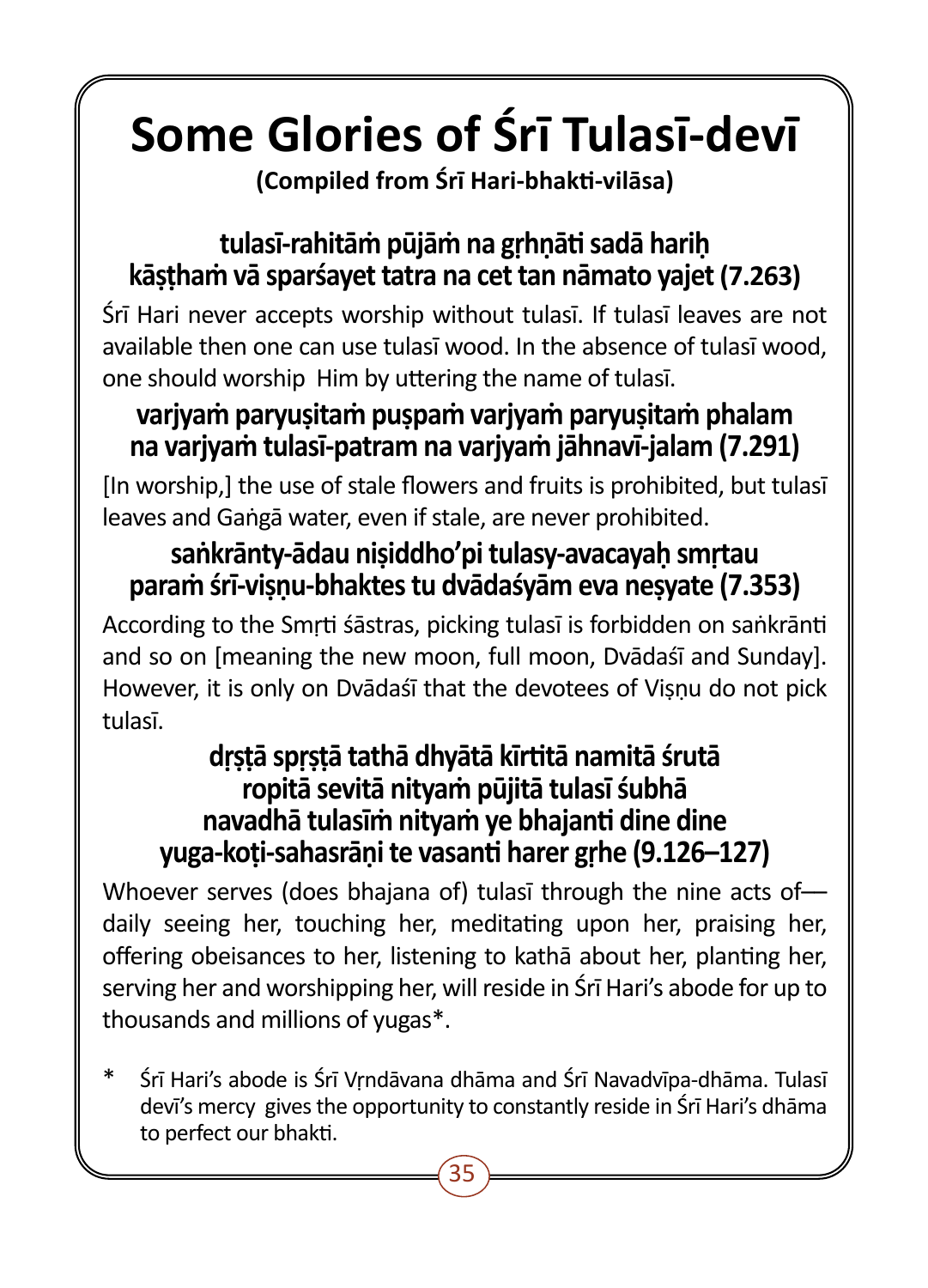## **tṛṇāni tulasī-mūlāt yāvanty apahinoti vai tāvatīr brahma-hatyā hi chinnatty eva na saṁśayaḥ (9.165)**

To the extent that one pulls out grass from around root of the tulasī plant, to that extent he will destroy the sin of killing a brāhmaṇa (brahma-hatyā). There is no doubt about this.

## **śirasi kriyate yais tu tulasī-mūla-mṛttikā vighnāni tasya naśyanti sānukūlā grahās tathā (9.185)**

For those who place dust from the root of the tulasī plant on their forehead, all obstacles are destroyed and the stars becomes favorable.

## **tulasī-mṛttikā-lipto yadi prāṇān parityajet yamena nekṣituṁ śakto yuktaḥ pāpa-śatair api (9.184)**

If at the time of leaving the body, a person is smeared with the dust from the root of the tulasī plant, then even if he has committed hundreds and hundreds of sins, Yamarāja is unable to glance at him.

## **tīrthaṁ yadi na samprāptaṁ smṛtir vā kīrtanam hareḥ tulasī-kāṣṭha-dagdhasya mṛtasya na punar bhavaḥ (9.196)**

Even though a person may not have resided at a holy place, or has not performed kīrtana of Śrī Hari or remembered Him, if, after death, he is cremated with fire coming from the wood of tulasī, he will not have to take birth again.

**Hare Kṛṣṇa Hare Kṛṣṇa Kṛṣṇa Kṛṣṇa Hare Hare Hare Rāma Hare Rāma Rāma Rāma Hare Hare**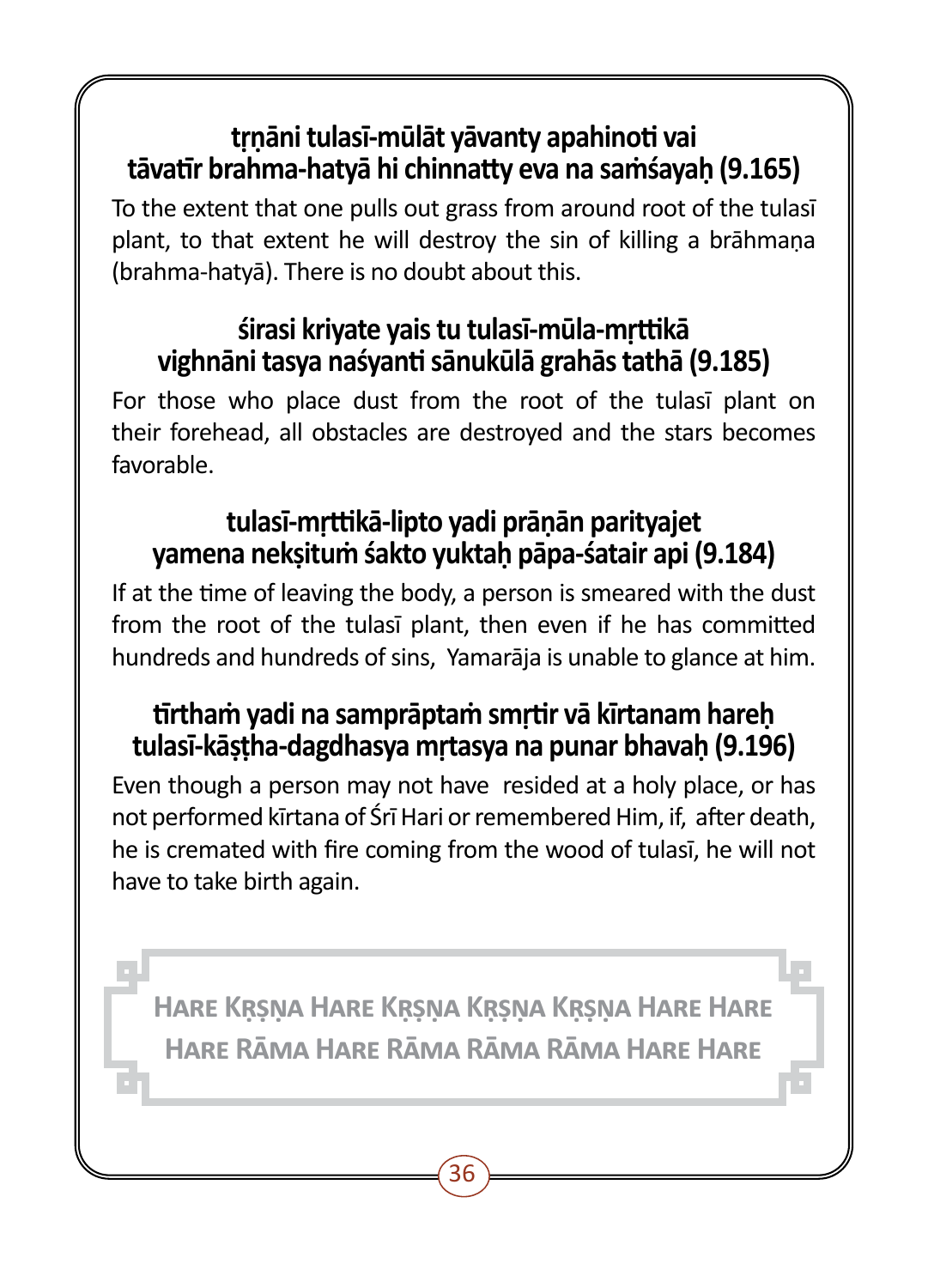## **Books by Śrī Śrīmad Bhaktivedānta Nārāyaṇa Gosvāmī Mahārāja**

- A True Servant, A True Master
- A Treasure of Holy Days
- Arcana-dīpikā
- Beyond Nīrvāṇa
- Bhagavad-gītā
- Bhajana-rahasya
- Bhakti-rasāmṛta-sindu-bindu
- Bhakti-rasāyana
- Bhakti-tattva-viveka
- Brahma-saṁhitā
- Bṛhad-bhāgavatāmṛta (Vol. 2.1)
- Butter Thief
- Caitanya Mahāprabhu The Original Form of Godhead
- Camatkāra-candrikā A Moonbeam of Complete Astonishment
- Dāmodarāṣṭakam
- Discerning the True Sentiments of the Soul
- Distinctive Contribution of Śrī Rūpa Gosvāmī
- Essence of All Advice
- Essence of Bhagavad-gītā
- Fearless Prince
- Five Essential Essays
- Gauḍīya Gītī-guccha
- Gaura-vāṇī-pracāriṇe
- Gift of Śrī Caitanya Mahāprabhu
- Gīta-govinda
- Going Beyond Vaikuṇṭha
- Gopī-gīta
- Guru-devatātmā
- Happiness in a Fool's Paradise
- Harināma Mahā-mantra
- Harmony
- Hidden Path of Devotion
- Impressions of Bhakti
- Jagannātha Ratha-yātrā
- Jaiva-dharma
- Journey of the Soul
- Kṛṣṇa the Lord of Sweetness
- Letters From America
- Mādhurya-kādambinī
- Maharṣi Durvāsā & Śrī Durvāsā-āśrama
- Manah-śiksā

- My Śikṣā-guru and Priya-bandhu
- Nāmācārya Śrīla Haridāsa Ṭhākura
- Navadvīpa-dhāma-māhātmya
- Navadvīpa-dhāma
- Nectar of Govinda-līlā